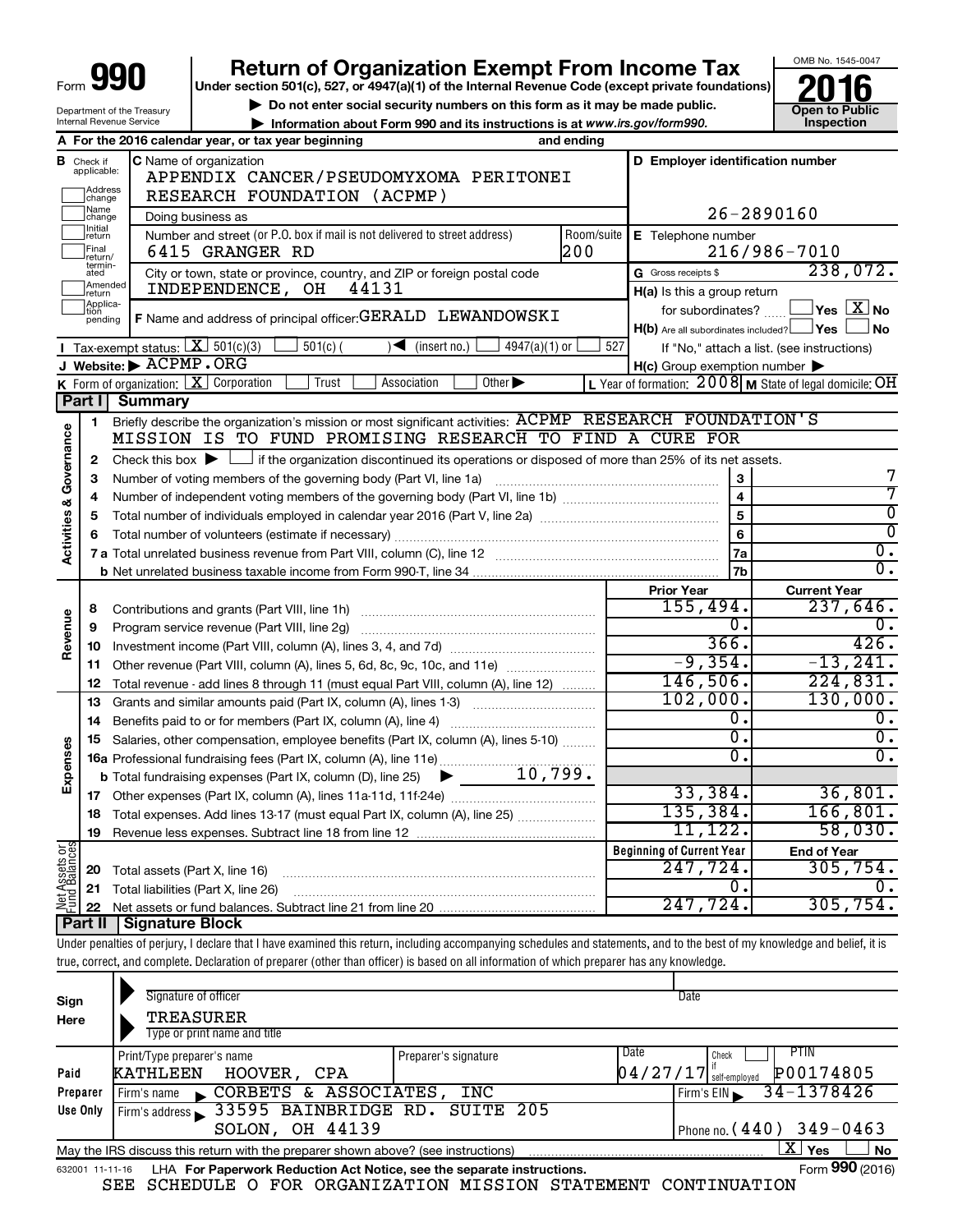|              | APPENDIX CANCER/PSEUDOMYXOMA PERITONEI                                                                                                                |
|--------------|-------------------------------------------------------------------------------------------------------------------------------------------------------|
|              | $26 - 2890160$<br>RESEARCH FOUNDATION (ACPMP)<br>Page 2<br>Form 990 (2016)                                                                            |
|              | <b>Statement of Program Service Accomplishments</b><br>Part III                                                                                       |
|              | $\boxed{\text{X}}$                                                                                                                                    |
| 1            | Briefly describe the organization's mission:                                                                                                          |
|              | PMP RESEARCH FOUNDATION'S MISSION IS TO FUND PROMISING RESEARCH TO                                                                                    |
|              | FIND A CURE FOR PSEUDOMYXOMA PERITONEI (PMP), APPENDIX CANCER, AND                                                                                    |
|              | RELATED PERITONEAL SURFACE MALIGNANCIES (PSM), AND TO FUND EDUCATIONAL                                                                                |
|              | PROGRAMS FOR PHYSICIANS AND PATIENTS ABOUT THESE DISEASES.                                                                                            |
| $\mathbf{2}$ | Did the organization undertake any significant program services during the year which were not listed on the                                          |
|              | $\Box$ Yes $[\overline{X}]$ No<br>prior Form 990 or 990-EZ?                                                                                           |
|              | If "Yes," describe these new services on Schedule O.                                                                                                  |
| 3            | $\Box$ Yes $[\overline{X}]$ No<br>Did the organization cease conducting, or make significant changes in how it conducts, any program services?        |
|              | If "Yes," describe these changes on Schedule O.                                                                                                       |
| 4            | Describe the organization's program service accomplishments for each of its three largest program services, as measured by expenses.                  |
|              | Section 501(c)(3) and 501(c)(4) organizations are required to report the amount of grants and allocations to others, the total expenses, and          |
|              | revenue, if any, for each program service reported.                                                                                                   |
| 4a           | $100,000$ . ) (Revenue \$<br>$109,700$ $\cdot$ including grants of \$<br>) (Expenses \$<br>(Code:                                                     |
|              | AWARDED AND FUNDED TWO \$50,000 RESEARCH GRANTS                                                                                                       |
|              |                                                                                                                                                       |
|              |                                                                                                                                                       |
|              |                                                                                                                                                       |
|              |                                                                                                                                                       |
|              |                                                                                                                                                       |
|              |                                                                                                                                                       |
|              |                                                                                                                                                       |
|              |                                                                                                                                                       |
|              |                                                                                                                                                       |
|              |                                                                                                                                                       |
|              |                                                                                                                                                       |
| 4b           | $41,999$ $\cdot$ including grants of \$<br>$30,000.$ (Revenue \$)<br>) (Expenses \$<br>(Code:                                                         |
|              | PARTICIPATION/SPONSORSHIP - ANNUAL PMP/APPENDIX CANCER PATIENT                                                                                        |
|              | PRACTITIONER SYMPOSIUM - WORCHESTER, MA; PMP PALS NETWORK 2016 ANNUAL                                                                                 |
|              | CONFERENCE - MONTEREY, CA; PMP/APPENDICEAL CANCER MULTIDISCIPLINARY                                                                                   |
|              | SYMPOSIUM - PHILADELPHIA, PA                                                                                                                          |
|              |                                                                                                                                                       |
|              |                                                                                                                                                       |
|              |                                                                                                                                                       |
|              |                                                                                                                                                       |
|              |                                                                                                                                                       |
|              |                                                                                                                                                       |
|              |                                                                                                                                                       |
|              |                                                                                                                                                       |
| 4c           | 1,733.<br>including grants of \$<br>(Expenses \$<br>(Code:<br>(Revenue \$<br>INFORMATION ON PMP TO PATIENTS,<br>PROVIDE EDUCATIONAL<br>FAMILIES<br>OF |
|              | PATIENTS AND ANY OTHER INTERESTED<br>PARTIES                                                                                                          |
|              |                                                                                                                                                       |
|              |                                                                                                                                                       |
|              |                                                                                                                                                       |
|              |                                                                                                                                                       |
|              |                                                                                                                                                       |
|              |                                                                                                                                                       |
|              |                                                                                                                                                       |
|              |                                                                                                                                                       |
|              |                                                                                                                                                       |
|              |                                                                                                                                                       |
|              |                                                                                                                                                       |
| 4d           | Other program services (Describe in Schedule O.)                                                                                                      |
|              | (Expenses \$<br>(Revenue \$<br>including grants of \$                                                                                                 |
| 4е           | 153,432.<br>Total program service expenses                                                                                                            |
|              | Form 990 (2016)                                                                                                                                       |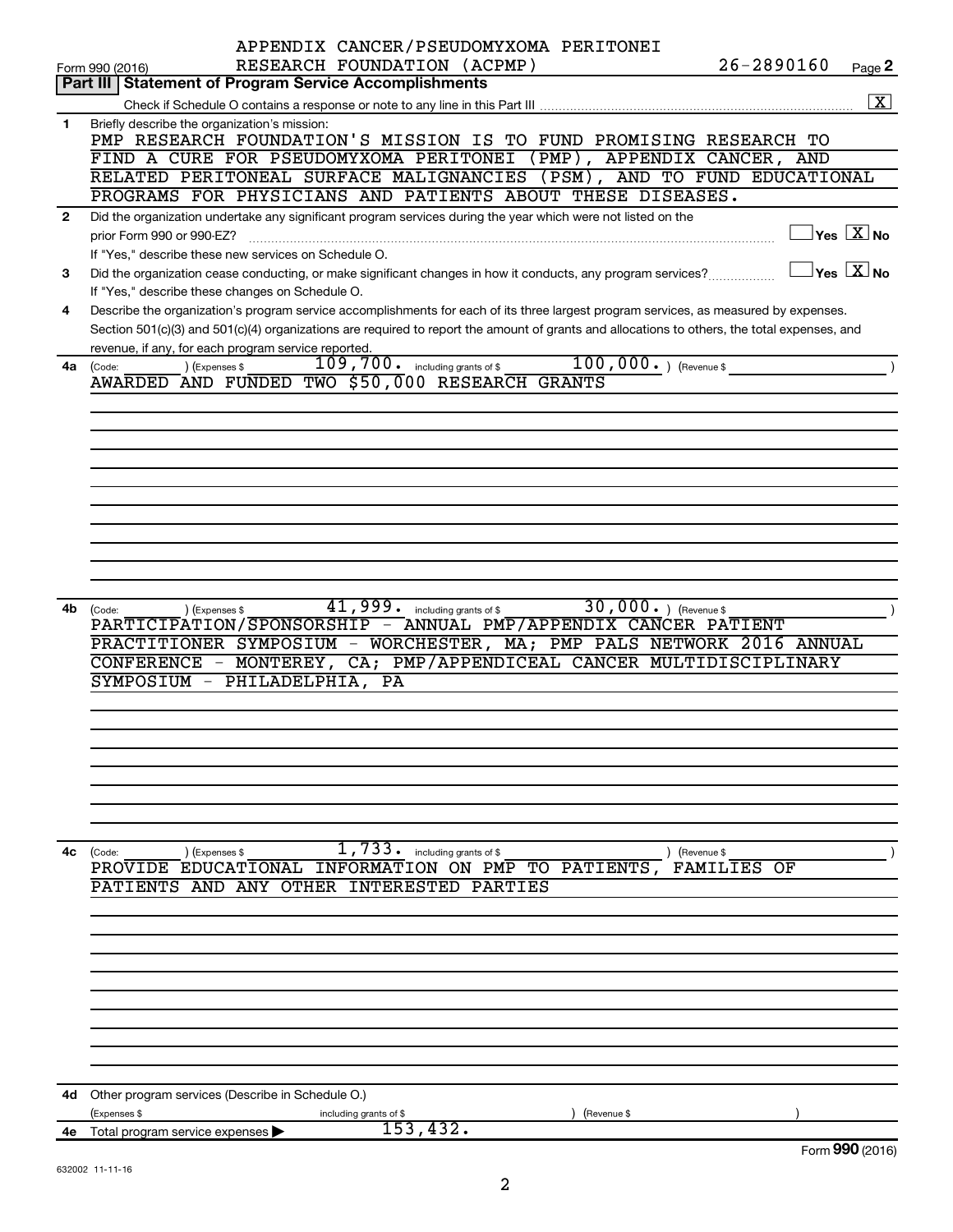| APPENDIX CANCER/PSEUDOMYXOMA PERITONEI |  |            |
|----------------------------------------|--|------------|
| RESEARCH FOUNDATION (ACPMP)            |  | 26-2890160 |

|    | Part IV   Checklist of Required Schedules                                                                                                                                                                                            |                |                       |                         |
|----|--------------------------------------------------------------------------------------------------------------------------------------------------------------------------------------------------------------------------------------|----------------|-----------------------|-------------------------|
|    |                                                                                                                                                                                                                                      |                | Yes                   | No                      |
| 1  | Is the organization described in section 501(c)(3) or $4947(a)(1)$ (other than a private foundation)?                                                                                                                                |                |                       |                         |
|    |                                                                                                                                                                                                                                      | 1              | х                     |                         |
| 2  | Is the organization required to complete Schedule B, Schedule of Contributors? [11] [12] the organization required to complete Schedule B, Schedule of Contributors? [11] [12] [12] the organization required to complete Sche       | $\mathbf{2}$   | $\overline{\text{x}}$ |                         |
| 3  | Did the organization engage in direct or indirect political campaign activities on behalf of or in opposition to candidates for                                                                                                      |                |                       |                         |
|    |                                                                                                                                                                                                                                      | 3              |                       | X                       |
| 4  | Section 501(c)(3) organizations. Did the organization engage in lobbying activities, or have a section 501(h) election in effect                                                                                                     |                |                       |                         |
|    |                                                                                                                                                                                                                                      | 4              |                       | X                       |
| 5  | Is the organization a section 501(c)(4), 501(c)(5), or 501(c)(6) organization that receives membership dues, assessments, or                                                                                                         |                |                       |                         |
|    |                                                                                                                                                                                                                                      | 5              |                       | X                       |
|    |                                                                                                                                                                                                                                      |                |                       |                         |
| 6  | Did the organization maintain any donor advised funds or any similar funds or accounts for which donors have the right to                                                                                                            |                |                       | X                       |
|    | provide advice on the distribution or investment of amounts in such funds or accounts? If "Yes," complete Schedule D, Part I                                                                                                         | 6              |                       |                         |
| 7  | Did the organization receive or hold a conservation easement, including easements to preserve open space,                                                                                                                            |                |                       |                         |
|    |                                                                                                                                                                                                                                      | $\overline{7}$ |                       | X                       |
| 8  | Did the organization maintain collections of works of art, historical treasures, or other similar assets? If "Yes," complete                                                                                                         |                |                       |                         |
|    | Schedule D, Part III <b>Marting Community Contract Contract Contract Contract Contract Contract Contract Contract Contract Contract Contract Contract Contract Contract Contract Contract Contract Contract Contract Contract Co</b> | 8              |                       | х                       |
| 9  | Did the organization report an amount in Part X, line 21, for escrow or custodial account liability, serve as a custodian for                                                                                                        |                |                       |                         |
|    | amounts not listed in Part X; or provide credit counseling, debt management, credit repair, or debt negotiation services?                                                                                                            |                |                       |                         |
|    | If "Yes," complete Schedule D, Part IV                                                                                                                                                                                               | 9              |                       | X                       |
| 10 | Did the organization, directly or through a related organization, hold assets in temporarily restricted endowments, permanent                                                                                                        |                |                       |                         |
|    |                                                                                                                                                                                                                                      | 10             |                       | x                       |
| 11 | If the organization's answer to any of the following questions is "Yes," then complete Schedule D, Parts VI, VII, VIII, IX, or X                                                                                                     |                |                       |                         |
|    | as applicable.                                                                                                                                                                                                                       |                |                       |                         |
|    | a Did the organization report an amount for land, buildings, and equipment in Part X, line 10? If "Yes," complete Schedule D,                                                                                                        |                |                       |                         |
|    | Part VI                                                                                                                                                                                                                              | 11a            |                       | X                       |
|    | <b>b</b> Did the organization report an amount for investments - other securities in Part X, line 12 that is 5% or more of its total                                                                                                 |                |                       |                         |
|    |                                                                                                                                                                                                                                      | 11b            |                       | X                       |
|    | c Did the organization report an amount for investments - program related in Part X, line 13 that is 5% or more of its total                                                                                                         |                |                       |                         |
|    |                                                                                                                                                                                                                                      | 11c            |                       | X                       |
|    | d Did the organization report an amount for other assets in Part X, line 15 that is 5% or more of its total assets reported in                                                                                                       |                |                       |                         |
|    |                                                                                                                                                                                                                                      | 11d            |                       | X                       |
|    | e Did the organization report an amount for other liabilities in Part X, line 25? If "Yes," complete Schedule D, Part X                                                                                                              | 11e            |                       | $\overline{\texttt{x}}$ |
| f. | Did the organization's separate or consolidated financial statements for the tax year include a footnote that addresses                                                                                                              |                |                       |                         |
|    | the organization's liability for uncertain tax positions under FIN 48 (ASC 740)? If "Yes," complete Schedule D, Part X                                                                                                               | 11f            |                       | X                       |
|    | 12a Did the organization obtain separate, independent audited financial statements for the tax year? If "Yes," complete                                                                                                              |                |                       |                         |
|    | Schedule D, Parts XI and XII                                                                                                                                                                                                         | 12a            |                       | X                       |
|    | b Was the organization included in consolidated, independent audited financial statements for the tax year?                                                                                                                          |                |                       |                         |
|    | If "Yes," and if the organization answered "No" to line 12a, then completing Schedule D, Parts XI and XII is optional                                                                                                                | 12b            |                       | х                       |
| 13 |                                                                                                                                                                                                                                      | 13             |                       | $\overline{\textbf{X}}$ |
|    |                                                                                                                                                                                                                                      | 14a            |                       | $\overline{\text{X}}$   |
|    | <b>b</b> Did the organization have aggregate revenues or expenses of more than \$10,000 from grantmaking, fundraising, business,                                                                                                     |                |                       |                         |
|    |                                                                                                                                                                                                                                      |                |                       |                         |
|    | investment, and program service activities outside the United States, or aggregate foreign investments valued at \$100,000                                                                                                           |                |                       | х                       |
|    |                                                                                                                                                                                                                                      | 14b            |                       |                         |
| 15 | Did the organization report on Part IX, column (A), line 3, more than \$5,000 of grants or other assistance to or for any                                                                                                            |                |                       |                         |
|    |                                                                                                                                                                                                                                      | 15             |                       | х                       |
| 16 | Did the organization report on Part IX, column (A), line 3, more than \$5,000 of aggregate grants or other assistance to                                                                                                             |                |                       |                         |
|    |                                                                                                                                                                                                                                      | 16             |                       | х                       |
| 17 | Did the organization report a total of more than \$15,000 of expenses for professional fundraising services on Part IX,                                                                                                              |                |                       |                         |
|    |                                                                                                                                                                                                                                      | 17             |                       | х                       |
| 18 | Did the organization report more than \$15,000 total of fundraising event gross income and contributions on Part VIII, lines                                                                                                         |                |                       |                         |
|    |                                                                                                                                                                                                                                      | 18             | х                     |                         |
| 19 | Did the organization report more than \$15,000 of gross income from gaming activities on Part VIII, line 9a? If "Yes,"                                                                                                               |                |                       |                         |

Form (2016) **990**

X

**19**

*complete Schedule G, Part III*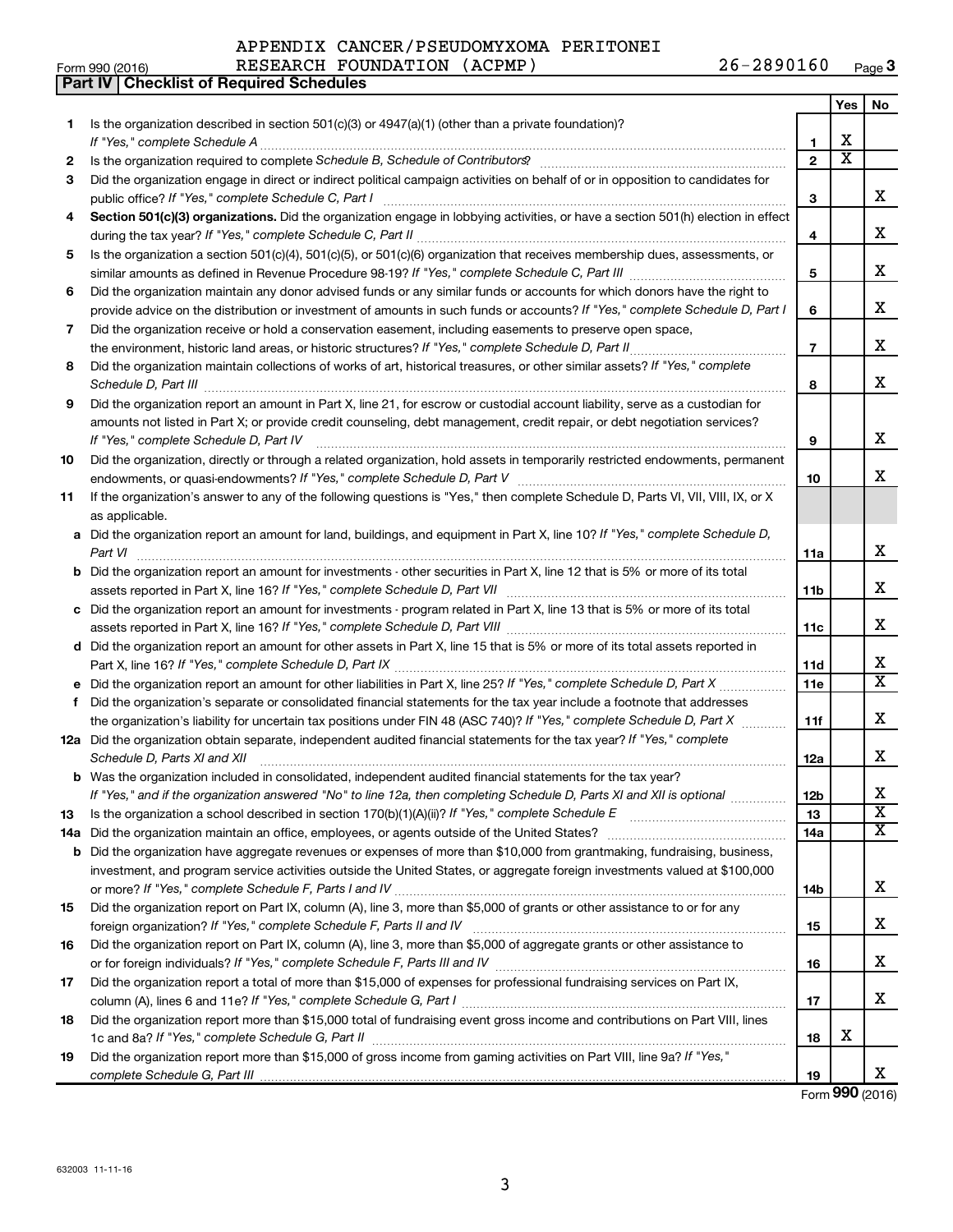#### APPENDIX CANCER/PSEUDOMYXOMA PERITONEI RESEARCH FOUNDATION (ACPMP) 26-2890160

Form 990 (2016) Page

**4**

| Yes<br>No<br>x<br>20a Did the organization operate one or more hospital facilities? If "Yes," complete Schedule H<br>20a<br>20 <sub>b</sub><br>Did the organization report more than \$5,000 of grants or other assistance to any domestic organization or<br>21<br>X<br>21<br>Did the organization report more than \$5,000 of grants or other assistance to or for domestic individuals on<br>22<br>X<br>22<br>Did the organization answer "Yes" to Part VII, Section A, line 3, 4, or 5 about compensation of the organization's current<br>23<br>and former officers, directors, trustees, key employees, and highest compensated employees? If "Yes," complete<br>х<br>23<br>24a Did the organization have a tax-exempt bond issue with an outstanding principal amount of more than \$100,000 as of the<br>last day of the year, that was issued after December 31, 2002? If "Yes," answer lines 24b through 24d and complete<br>x<br>Schedule K. If "No", go to line 25a<br>24a<br>24 <sub>b</sub><br>b<br>Did the organization maintain an escrow account other than a refunding escrow at any time during the year to defease<br>24c<br>24d<br>25a Section 501(c)(3), 501(c)(4), and 501(c)(29) organizations. Did the organization engage in an excess benefit<br>x<br>25a<br>Is the organization aware that it engaged in an excess benefit transaction with a disqualified person in a prior year, and<br>b<br>that the transaction has not been reported on any of the organization's prior Forms 990 or 990-EZ? If "Yes," complete<br>х<br>Schedule L, Part I<br>25b<br>Did the organization report any amount on Part X, line 5, 6, or 22 for receivables from or payables to any current or<br>26<br>former officers, directors, trustees, key employees, highest compensated employees, or disqualified persons? If "Yes,"<br>х<br>complete Schedule L, Part II<br>26<br>Did the organization provide a grant or other assistance to an officer, director, trustee, key employee, substantial<br>27<br>contributor or employee thereof, a grant selection committee member, or to a 35% controlled entity or family member<br>x<br>27<br>Was the organization a party to a business transaction with one of the following parties (see Schedule L, Part IV<br>28<br>instructions for applicable filing thresholds, conditions, and exceptions):<br>х<br>A current or former officer, director, trustee, or key employee? If "Yes," complete Schedule L, Part IV<br>28a<br>а<br>$\overline{\textbf{X}}$<br>28 <sub>b</sub><br>A family member of a current or former officer, director, trustee, or key employee? If "Yes," complete Schedule L, Part IV<br>b<br>c An entity of which a current or former officer, director, trustee, or key employee (or a family member thereof) was an officer,<br>X<br>director, trustee, or direct or indirect owner? If "Yes," complete Schedule L, Part IV<br>28c<br>$\overline{\textbf{X}}$<br>29<br>29<br>Did the organization receive contributions of art, historical treasures, or other similar assets, or qualified conservation<br>30<br>Χ<br>30<br>Did the organization liquidate, terminate, or dissolve and cease operations?<br>31<br>x<br>31<br>Did the organization sell, exchange, dispose of, or transfer more than 25% of its net assets?/f "Yes," complete<br>32<br>x<br>32<br>Did the organization own 100% of an entity disregarded as separate from the organization under Regulations<br>33<br>x<br>33<br>Was the organization related to any tax-exempt or taxable entity? If "Yes," complete Schedule R, Part II, III, or IV, and<br>34<br>х<br>34<br>Part V, line 1<br>X<br>35a<br>b If "Yes" to line 35a, did the organization receive any payment from or engage in any transaction with a controlled entity<br>35 <sub>b</sub><br>Section 501(c)(3) organizations. Did the organization make any transfers to an exempt non-charitable related organization?<br>36<br>x<br>36<br>Did the organization conduct more than 5% of its activities through an entity that is not a related organization<br>37<br>х<br>37<br>Did the organization complete Schedule O and provide explanations in Schedule O for Part VI, lines 11b and 19?<br>38<br>х<br>38<br>Form 990 (2016) | <b>Part IV   Checklist of Required Schedules (continued)</b> |  |  |
|-------------------------------------------------------------------------------------------------------------------------------------------------------------------------------------------------------------------------------------------------------------------------------------------------------------------------------------------------------------------------------------------------------------------------------------------------------------------------------------------------------------------------------------------------------------------------------------------------------------------------------------------------------------------------------------------------------------------------------------------------------------------------------------------------------------------------------------------------------------------------------------------------------------------------------------------------------------------------------------------------------------------------------------------------------------------------------------------------------------------------------------------------------------------------------------------------------------------------------------------------------------------------------------------------------------------------------------------------------------------------------------------------------------------------------------------------------------------------------------------------------------------------------------------------------------------------------------------------------------------------------------------------------------------------------------------------------------------------------------------------------------------------------------------------------------------------------------------------------------------------------------------------------------------------------------------------------------------------------------------------------------------------------------------------------------------------------------------------------------------------------------------------------------------------------------------------------------------------------------------------------------------------------------------------------------------------------------------------------------------------------------------------------------------------------------------------------------------------------------------------------------------------------------------------------------------------------------------------------------------------------------------------------------------------------------------------------------------------------------------------------------------------------------------------------------------------------------------------------------------------------------------------------------------------------------------------------------------------------------------------------------------------------------------------------------------------------------------------------------------------------------------------------------------------------------------------------------------------------------------------------------------------------------------------------------------------------------------------------------------------------------------------------------------------------------------------------------------------------------------------------------------------------------------------------------------------------------------------------------------------------------------------------------------------------------------------------------------------------------------------------------------------------------------------------------------------------------------------------------------------------------------------------------------------------------------------------------------------------------------------------------------------------------------------------------------------------------------------------------------------------------------------------------------------------------------------------------------------------------------------------------|--------------------------------------------------------------|--|--|
|                                                                                                                                                                                                                                                                                                                                                                                                                                                                                                                                                                                                                                                                                                                                                                                                                                                                                                                                                                                                                                                                                                                                                                                                                                                                                                                                                                                                                                                                                                                                                                                                                                                                                                                                                                                                                                                                                                                                                                                                                                                                                                                                                                                                                                                                                                                                                                                                                                                                                                                                                                                                                                                                                                                                                                                                                                                                                                                                                                                                                                                                                                                                                                                                                                                                                                                                                                                                                                                                                                                                                                                                                                                                                                                                                                                                                                                                                                                                                                                                                                                                                                                                                                                                                                                             |                                                              |  |  |
|                                                                                                                                                                                                                                                                                                                                                                                                                                                                                                                                                                                                                                                                                                                                                                                                                                                                                                                                                                                                                                                                                                                                                                                                                                                                                                                                                                                                                                                                                                                                                                                                                                                                                                                                                                                                                                                                                                                                                                                                                                                                                                                                                                                                                                                                                                                                                                                                                                                                                                                                                                                                                                                                                                                                                                                                                                                                                                                                                                                                                                                                                                                                                                                                                                                                                                                                                                                                                                                                                                                                                                                                                                                                                                                                                                                                                                                                                                                                                                                                                                                                                                                                                                                                                                                             |                                                              |  |  |
|                                                                                                                                                                                                                                                                                                                                                                                                                                                                                                                                                                                                                                                                                                                                                                                                                                                                                                                                                                                                                                                                                                                                                                                                                                                                                                                                                                                                                                                                                                                                                                                                                                                                                                                                                                                                                                                                                                                                                                                                                                                                                                                                                                                                                                                                                                                                                                                                                                                                                                                                                                                                                                                                                                                                                                                                                                                                                                                                                                                                                                                                                                                                                                                                                                                                                                                                                                                                                                                                                                                                                                                                                                                                                                                                                                                                                                                                                                                                                                                                                                                                                                                                                                                                                                                             |                                                              |  |  |
|                                                                                                                                                                                                                                                                                                                                                                                                                                                                                                                                                                                                                                                                                                                                                                                                                                                                                                                                                                                                                                                                                                                                                                                                                                                                                                                                                                                                                                                                                                                                                                                                                                                                                                                                                                                                                                                                                                                                                                                                                                                                                                                                                                                                                                                                                                                                                                                                                                                                                                                                                                                                                                                                                                                                                                                                                                                                                                                                                                                                                                                                                                                                                                                                                                                                                                                                                                                                                                                                                                                                                                                                                                                                                                                                                                                                                                                                                                                                                                                                                                                                                                                                                                                                                                                             |                                                              |  |  |
|                                                                                                                                                                                                                                                                                                                                                                                                                                                                                                                                                                                                                                                                                                                                                                                                                                                                                                                                                                                                                                                                                                                                                                                                                                                                                                                                                                                                                                                                                                                                                                                                                                                                                                                                                                                                                                                                                                                                                                                                                                                                                                                                                                                                                                                                                                                                                                                                                                                                                                                                                                                                                                                                                                                                                                                                                                                                                                                                                                                                                                                                                                                                                                                                                                                                                                                                                                                                                                                                                                                                                                                                                                                                                                                                                                                                                                                                                                                                                                                                                                                                                                                                                                                                                                                             |                                                              |  |  |
|                                                                                                                                                                                                                                                                                                                                                                                                                                                                                                                                                                                                                                                                                                                                                                                                                                                                                                                                                                                                                                                                                                                                                                                                                                                                                                                                                                                                                                                                                                                                                                                                                                                                                                                                                                                                                                                                                                                                                                                                                                                                                                                                                                                                                                                                                                                                                                                                                                                                                                                                                                                                                                                                                                                                                                                                                                                                                                                                                                                                                                                                                                                                                                                                                                                                                                                                                                                                                                                                                                                                                                                                                                                                                                                                                                                                                                                                                                                                                                                                                                                                                                                                                                                                                                                             |                                                              |  |  |
|                                                                                                                                                                                                                                                                                                                                                                                                                                                                                                                                                                                                                                                                                                                                                                                                                                                                                                                                                                                                                                                                                                                                                                                                                                                                                                                                                                                                                                                                                                                                                                                                                                                                                                                                                                                                                                                                                                                                                                                                                                                                                                                                                                                                                                                                                                                                                                                                                                                                                                                                                                                                                                                                                                                                                                                                                                                                                                                                                                                                                                                                                                                                                                                                                                                                                                                                                                                                                                                                                                                                                                                                                                                                                                                                                                                                                                                                                                                                                                                                                                                                                                                                                                                                                                                             |                                                              |  |  |
|                                                                                                                                                                                                                                                                                                                                                                                                                                                                                                                                                                                                                                                                                                                                                                                                                                                                                                                                                                                                                                                                                                                                                                                                                                                                                                                                                                                                                                                                                                                                                                                                                                                                                                                                                                                                                                                                                                                                                                                                                                                                                                                                                                                                                                                                                                                                                                                                                                                                                                                                                                                                                                                                                                                                                                                                                                                                                                                                                                                                                                                                                                                                                                                                                                                                                                                                                                                                                                                                                                                                                                                                                                                                                                                                                                                                                                                                                                                                                                                                                                                                                                                                                                                                                                                             |                                                              |  |  |
|                                                                                                                                                                                                                                                                                                                                                                                                                                                                                                                                                                                                                                                                                                                                                                                                                                                                                                                                                                                                                                                                                                                                                                                                                                                                                                                                                                                                                                                                                                                                                                                                                                                                                                                                                                                                                                                                                                                                                                                                                                                                                                                                                                                                                                                                                                                                                                                                                                                                                                                                                                                                                                                                                                                                                                                                                                                                                                                                                                                                                                                                                                                                                                                                                                                                                                                                                                                                                                                                                                                                                                                                                                                                                                                                                                                                                                                                                                                                                                                                                                                                                                                                                                                                                                                             |                                                              |  |  |
|                                                                                                                                                                                                                                                                                                                                                                                                                                                                                                                                                                                                                                                                                                                                                                                                                                                                                                                                                                                                                                                                                                                                                                                                                                                                                                                                                                                                                                                                                                                                                                                                                                                                                                                                                                                                                                                                                                                                                                                                                                                                                                                                                                                                                                                                                                                                                                                                                                                                                                                                                                                                                                                                                                                                                                                                                                                                                                                                                                                                                                                                                                                                                                                                                                                                                                                                                                                                                                                                                                                                                                                                                                                                                                                                                                                                                                                                                                                                                                                                                                                                                                                                                                                                                                                             |                                                              |  |  |
|                                                                                                                                                                                                                                                                                                                                                                                                                                                                                                                                                                                                                                                                                                                                                                                                                                                                                                                                                                                                                                                                                                                                                                                                                                                                                                                                                                                                                                                                                                                                                                                                                                                                                                                                                                                                                                                                                                                                                                                                                                                                                                                                                                                                                                                                                                                                                                                                                                                                                                                                                                                                                                                                                                                                                                                                                                                                                                                                                                                                                                                                                                                                                                                                                                                                                                                                                                                                                                                                                                                                                                                                                                                                                                                                                                                                                                                                                                                                                                                                                                                                                                                                                                                                                                                             |                                                              |  |  |
|                                                                                                                                                                                                                                                                                                                                                                                                                                                                                                                                                                                                                                                                                                                                                                                                                                                                                                                                                                                                                                                                                                                                                                                                                                                                                                                                                                                                                                                                                                                                                                                                                                                                                                                                                                                                                                                                                                                                                                                                                                                                                                                                                                                                                                                                                                                                                                                                                                                                                                                                                                                                                                                                                                                                                                                                                                                                                                                                                                                                                                                                                                                                                                                                                                                                                                                                                                                                                                                                                                                                                                                                                                                                                                                                                                                                                                                                                                                                                                                                                                                                                                                                                                                                                                                             |                                                              |  |  |
|                                                                                                                                                                                                                                                                                                                                                                                                                                                                                                                                                                                                                                                                                                                                                                                                                                                                                                                                                                                                                                                                                                                                                                                                                                                                                                                                                                                                                                                                                                                                                                                                                                                                                                                                                                                                                                                                                                                                                                                                                                                                                                                                                                                                                                                                                                                                                                                                                                                                                                                                                                                                                                                                                                                                                                                                                                                                                                                                                                                                                                                                                                                                                                                                                                                                                                                                                                                                                                                                                                                                                                                                                                                                                                                                                                                                                                                                                                                                                                                                                                                                                                                                                                                                                                                             |                                                              |  |  |
|                                                                                                                                                                                                                                                                                                                                                                                                                                                                                                                                                                                                                                                                                                                                                                                                                                                                                                                                                                                                                                                                                                                                                                                                                                                                                                                                                                                                                                                                                                                                                                                                                                                                                                                                                                                                                                                                                                                                                                                                                                                                                                                                                                                                                                                                                                                                                                                                                                                                                                                                                                                                                                                                                                                                                                                                                                                                                                                                                                                                                                                                                                                                                                                                                                                                                                                                                                                                                                                                                                                                                                                                                                                                                                                                                                                                                                                                                                                                                                                                                                                                                                                                                                                                                                                             |                                                              |  |  |
|                                                                                                                                                                                                                                                                                                                                                                                                                                                                                                                                                                                                                                                                                                                                                                                                                                                                                                                                                                                                                                                                                                                                                                                                                                                                                                                                                                                                                                                                                                                                                                                                                                                                                                                                                                                                                                                                                                                                                                                                                                                                                                                                                                                                                                                                                                                                                                                                                                                                                                                                                                                                                                                                                                                                                                                                                                                                                                                                                                                                                                                                                                                                                                                                                                                                                                                                                                                                                                                                                                                                                                                                                                                                                                                                                                                                                                                                                                                                                                                                                                                                                                                                                                                                                                                             |                                                              |  |  |
|                                                                                                                                                                                                                                                                                                                                                                                                                                                                                                                                                                                                                                                                                                                                                                                                                                                                                                                                                                                                                                                                                                                                                                                                                                                                                                                                                                                                                                                                                                                                                                                                                                                                                                                                                                                                                                                                                                                                                                                                                                                                                                                                                                                                                                                                                                                                                                                                                                                                                                                                                                                                                                                                                                                                                                                                                                                                                                                                                                                                                                                                                                                                                                                                                                                                                                                                                                                                                                                                                                                                                                                                                                                                                                                                                                                                                                                                                                                                                                                                                                                                                                                                                                                                                                                             |                                                              |  |  |
|                                                                                                                                                                                                                                                                                                                                                                                                                                                                                                                                                                                                                                                                                                                                                                                                                                                                                                                                                                                                                                                                                                                                                                                                                                                                                                                                                                                                                                                                                                                                                                                                                                                                                                                                                                                                                                                                                                                                                                                                                                                                                                                                                                                                                                                                                                                                                                                                                                                                                                                                                                                                                                                                                                                                                                                                                                                                                                                                                                                                                                                                                                                                                                                                                                                                                                                                                                                                                                                                                                                                                                                                                                                                                                                                                                                                                                                                                                                                                                                                                                                                                                                                                                                                                                                             |                                                              |  |  |
|                                                                                                                                                                                                                                                                                                                                                                                                                                                                                                                                                                                                                                                                                                                                                                                                                                                                                                                                                                                                                                                                                                                                                                                                                                                                                                                                                                                                                                                                                                                                                                                                                                                                                                                                                                                                                                                                                                                                                                                                                                                                                                                                                                                                                                                                                                                                                                                                                                                                                                                                                                                                                                                                                                                                                                                                                                                                                                                                                                                                                                                                                                                                                                                                                                                                                                                                                                                                                                                                                                                                                                                                                                                                                                                                                                                                                                                                                                                                                                                                                                                                                                                                                                                                                                                             |                                                              |  |  |
|                                                                                                                                                                                                                                                                                                                                                                                                                                                                                                                                                                                                                                                                                                                                                                                                                                                                                                                                                                                                                                                                                                                                                                                                                                                                                                                                                                                                                                                                                                                                                                                                                                                                                                                                                                                                                                                                                                                                                                                                                                                                                                                                                                                                                                                                                                                                                                                                                                                                                                                                                                                                                                                                                                                                                                                                                                                                                                                                                                                                                                                                                                                                                                                                                                                                                                                                                                                                                                                                                                                                                                                                                                                                                                                                                                                                                                                                                                                                                                                                                                                                                                                                                                                                                                                             |                                                              |  |  |
|                                                                                                                                                                                                                                                                                                                                                                                                                                                                                                                                                                                                                                                                                                                                                                                                                                                                                                                                                                                                                                                                                                                                                                                                                                                                                                                                                                                                                                                                                                                                                                                                                                                                                                                                                                                                                                                                                                                                                                                                                                                                                                                                                                                                                                                                                                                                                                                                                                                                                                                                                                                                                                                                                                                                                                                                                                                                                                                                                                                                                                                                                                                                                                                                                                                                                                                                                                                                                                                                                                                                                                                                                                                                                                                                                                                                                                                                                                                                                                                                                                                                                                                                                                                                                                                             |                                                              |  |  |
|                                                                                                                                                                                                                                                                                                                                                                                                                                                                                                                                                                                                                                                                                                                                                                                                                                                                                                                                                                                                                                                                                                                                                                                                                                                                                                                                                                                                                                                                                                                                                                                                                                                                                                                                                                                                                                                                                                                                                                                                                                                                                                                                                                                                                                                                                                                                                                                                                                                                                                                                                                                                                                                                                                                                                                                                                                                                                                                                                                                                                                                                                                                                                                                                                                                                                                                                                                                                                                                                                                                                                                                                                                                                                                                                                                                                                                                                                                                                                                                                                                                                                                                                                                                                                                                             |                                                              |  |  |
|                                                                                                                                                                                                                                                                                                                                                                                                                                                                                                                                                                                                                                                                                                                                                                                                                                                                                                                                                                                                                                                                                                                                                                                                                                                                                                                                                                                                                                                                                                                                                                                                                                                                                                                                                                                                                                                                                                                                                                                                                                                                                                                                                                                                                                                                                                                                                                                                                                                                                                                                                                                                                                                                                                                                                                                                                                                                                                                                                                                                                                                                                                                                                                                                                                                                                                                                                                                                                                                                                                                                                                                                                                                                                                                                                                                                                                                                                                                                                                                                                                                                                                                                                                                                                                                             |                                                              |  |  |
|                                                                                                                                                                                                                                                                                                                                                                                                                                                                                                                                                                                                                                                                                                                                                                                                                                                                                                                                                                                                                                                                                                                                                                                                                                                                                                                                                                                                                                                                                                                                                                                                                                                                                                                                                                                                                                                                                                                                                                                                                                                                                                                                                                                                                                                                                                                                                                                                                                                                                                                                                                                                                                                                                                                                                                                                                                                                                                                                                                                                                                                                                                                                                                                                                                                                                                                                                                                                                                                                                                                                                                                                                                                                                                                                                                                                                                                                                                                                                                                                                                                                                                                                                                                                                                                             |                                                              |  |  |
|                                                                                                                                                                                                                                                                                                                                                                                                                                                                                                                                                                                                                                                                                                                                                                                                                                                                                                                                                                                                                                                                                                                                                                                                                                                                                                                                                                                                                                                                                                                                                                                                                                                                                                                                                                                                                                                                                                                                                                                                                                                                                                                                                                                                                                                                                                                                                                                                                                                                                                                                                                                                                                                                                                                                                                                                                                                                                                                                                                                                                                                                                                                                                                                                                                                                                                                                                                                                                                                                                                                                                                                                                                                                                                                                                                                                                                                                                                                                                                                                                                                                                                                                                                                                                                                             |                                                              |  |  |
|                                                                                                                                                                                                                                                                                                                                                                                                                                                                                                                                                                                                                                                                                                                                                                                                                                                                                                                                                                                                                                                                                                                                                                                                                                                                                                                                                                                                                                                                                                                                                                                                                                                                                                                                                                                                                                                                                                                                                                                                                                                                                                                                                                                                                                                                                                                                                                                                                                                                                                                                                                                                                                                                                                                                                                                                                                                                                                                                                                                                                                                                                                                                                                                                                                                                                                                                                                                                                                                                                                                                                                                                                                                                                                                                                                                                                                                                                                                                                                                                                                                                                                                                                                                                                                                             |                                                              |  |  |
|                                                                                                                                                                                                                                                                                                                                                                                                                                                                                                                                                                                                                                                                                                                                                                                                                                                                                                                                                                                                                                                                                                                                                                                                                                                                                                                                                                                                                                                                                                                                                                                                                                                                                                                                                                                                                                                                                                                                                                                                                                                                                                                                                                                                                                                                                                                                                                                                                                                                                                                                                                                                                                                                                                                                                                                                                                                                                                                                                                                                                                                                                                                                                                                                                                                                                                                                                                                                                                                                                                                                                                                                                                                                                                                                                                                                                                                                                                                                                                                                                                                                                                                                                                                                                                                             |                                                              |  |  |
|                                                                                                                                                                                                                                                                                                                                                                                                                                                                                                                                                                                                                                                                                                                                                                                                                                                                                                                                                                                                                                                                                                                                                                                                                                                                                                                                                                                                                                                                                                                                                                                                                                                                                                                                                                                                                                                                                                                                                                                                                                                                                                                                                                                                                                                                                                                                                                                                                                                                                                                                                                                                                                                                                                                                                                                                                                                                                                                                                                                                                                                                                                                                                                                                                                                                                                                                                                                                                                                                                                                                                                                                                                                                                                                                                                                                                                                                                                                                                                                                                                                                                                                                                                                                                                                             |                                                              |  |  |
|                                                                                                                                                                                                                                                                                                                                                                                                                                                                                                                                                                                                                                                                                                                                                                                                                                                                                                                                                                                                                                                                                                                                                                                                                                                                                                                                                                                                                                                                                                                                                                                                                                                                                                                                                                                                                                                                                                                                                                                                                                                                                                                                                                                                                                                                                                                                                                                                                                                                                                                                                                                                                                                                                                                                                                                                                                                                                                                                                                                                                                                                                                                                                                                                                                                                                                                                                                                                                                                                                                                                                                                                                                                                                                                                                                                                                                                                                                                                                                                                                                                                                                                                                                                                                                                             |                                                              |  |  |
|                                                                                                                                                                                                                                                                                                                                                                                                                                                                                                                                                                                                                                                                                                                                                                                                                                                                                                                                                                                                                                                                                                                                                                                                                                                                                                                                                                                                                                                                                                                                                                                                                                                                                                                                                                                                                                                                                                                                                                                                                                                                                                                                                                                                                                                                                                                                                                                                                                                                                                                                                                                                                                                                                                                                                                                                                                                                                                                                                                                                                                                                                                                                                                                                                                                                                                                                                                                                                                                                                                                                                                                                                                                                                                                                                                                                                                                                                                                                                                                                                                                                                                                                                                                                                                                             |                                                              |  |  |
|                                                                                                                                                                                                                                                                                                                                                                                                                                                                                                                                                                                                                                                                                                                                                                                                                                                                                                                                                                                                                                                                                                                                                                                                                                                                                                                                                                                                                                                                                                                                                                                                                                                                                                                                                                                                                                                                                                                                                                                                                                                                                                                                                                                                                                                                                                                                                                                                                                                                                                                                                                                                                                                                                                                                                                                                                                                                                                                                                                                                                                                                                                                                                                                                                                                                                                                                                                                                                                                                                                                                                                                                                                                                                                                                                                                                                                                                                                                                                                                                                                                                                                                                                                                                                                                             |                                                              |  |  |
|                                                                                                                                                                                                                                                                                                                                                                                                                                                                                                                                                                                                                                                                                                                                                                                                                                                                                                                                                                                                                                                                                                                                                                                                                                                                                                                                                                                                                                                                                                                                                                                                                                                                                                                                                                                                                                                                                                                                                                                                                                                                                                                                                                                                                                                                                                                                                                                                                                                                                                                                                                                                                                                                                                                                                                                                                                                                                                                                                                                                                                                                                                                                                                                                                                                                                                                                                                                                                                                                                                                                                                                                                                                                                                                                                                                                                                                                                                                                                                                                                                                                                                                                                                                                                                                             |                                                              |  |  |
|                                                                                                                                                                                                                                                                                                                                                                                                                                                                                                                                                                                                                                                                                                                                                                                                                                                                                                                                                                                                                                                                                                                                                                                                                                                                                                                                                                                                                                                                                                                                                                                                                                                                                                                                                                                                                                                                                                                                                                                                                                                                                                                                                                                                                                                                                                                                                                                                                                                                                                                                                                                                                                                                                                                                                                                                                                                                                                                                                                                                                                                                                                                                                                                                                                                                                                                                                                                                                                                                                                                                                                                                                                                                                                                                                                                                                                                                                                                                                                                                                                                                                                                                                                                                                                                             |                                                              |  |  |
|                                                                                                                                                                                                                                                                                                                                                                                                                                                                                                                                                                                                                                                                                                                                                                                                                                                                                                                                                                                                                                                                                                                                                                                                                                                                                                                                                                                                                                                                                                                                                                                                                                                                                                                                                                                                                                                                                                                                                                                                                                                                                                                                                                                                                                                                                                                                                                                                                                                                                                                                                                                                                                                                                                                                                                                                                                                                                                                                                                                                                                                                                                                                                                                                                                                                                                                                                                                                                                                                                                                                                                                                                                                                                                                                                                                                                                                                                                                                                                                                                                                                                                                                                                                                                                                             |                                                              |  |  |
|                                                                                                                                                                                                                                                                                                                                                                                                                                                                                                                                                                                                                                                                                                                                                                                                                                                                                                                                                                                                                                                                                                                                                                                                                                                                                                                                                                                                                                                                                                                                                                                                                                                                                                                                                                                                                                                                                                                                                                                                                                                                                                                                                                                                                                                                                                                                                                                                                                                                                                                                                                                                                                                                                                                                                                                                                                                                                                                                                                                                                                                                                                                                                                                                                                                                                                                                                                                                                                                                                                                                                                                                                                                                                                                                                                                                                                                                                                                                                                                                                                                                                                                                                                                                                                                             |                                                              |  |  |
|                                                                                                                                                                                                                                                                                                                                                                                                                                                                                                                                                                                                                                                                                                                                                                                                                                                                                                                                                                                                                                                                                                                                                                                                                                                                                                                                                                                                                                                                                                                                                                                                                                                                                                                                                                                                                                                                                                                                                                                                                                                                                                                                                                                                                                                                                                                                                                                                                                                                                                                                                                                                                                                                                                                                                                                                                                                                                                                                                                                                                                                                                                                                                                                                                                                                                                                                                                                                                                                                                                                                                                                                                                                                                                                                                                                                                                                                                                                                                                                                                                                                                                                                                                                                                                                             |                                                              |  |  |
|                                                                                                                                                                                                                                                                                                                                                                                                                                                                                                                                                                                                                                                                                                                                                                                                                                                                                                                                                                                                                                                                                                                                                                                                                                                                                                                                                                                                                                                                                                                                                                                                                                                                                                                                                                                                                                                                                                                                                                                                                                                                                                                                                                                                                                                                                                                                                                                                                                                                                                                                                                                                                                                                                                                                                                                                                                                                                                                                                                                                                                                                                                                                                                                                                                                                                                                                                                                                                                                                                                                                                                                                                                                                                                                                                                                                                                                                                                                                                                                                                                                                                                                                                                                                                                                             |                                                              |  |  |
|                                                                                                                                                                                                                                                                                                                                                                                                                                                                                                                                                                                                                                                                                                                                                                                                                                                                                                                                                                                                                                                                                                                                                                                                                                                                                                                                                                                                                                                                                                                                                                                                                                                                                                                                                                                                                                                                                                                                                                                                                                                                                                                                                                                                                                                                                                                                                                                                                                                                                                                                                                                                                                                                                                                                                                                                                                                                                                                                                                                                                                                                                                                                                                                                                                                                                                                                                                                                                                                                                                                                                                                                                                                                                                                                                                                                                                                                                                                                                                                                                                                                                                                                                                                                                                                             |                                                              |  |  |
|                                                                                                                                                                                                                                                                                                                                                                                                                                                                                                                                                                                                                                                                                                                                                                                                                                                                                                                                                                                                                                                                                                                                                                                                                                                                                                                                                                                                                                                                                                                                                                                                                                                                                                                                                                                                                                                                                                                                                                                                                                                                                                                                                                                                                                                                                                                                                                                                                                                                                                                                                                                                                                                                                                                                                                                                                                                                                                                                                                                                                                                                                                                                                                                                                                                                                                                                                                                                                                                                                                                                                                                                                                                                                                                                                                                                                                                                                                                                                                                                                                                                                                                                                                                                                                                             |                                                              |  |  |
|                                                                                                                                                                                                                                                                                                                                                                                                                                                                                                                                                                                                                                                                                                                                                                                                                                                                                                                                                                                                                                                                                                                                                                                                                                                                                                                                                                                                                                                                                                                                                                                                                                                                                                                                                                                                                                                                                                                                                                                                                                                                                                                                                                                                                                                                                                                                                                                                                                                                                                                                                                                                                                                                                                                                                                                                                                                                                                                                                                                                                                                                                                                                                                                                                                                                                                                                                                                                                                                                                                                                                                                                                                                                                                                                                                                                                                                                                                                                                                                                                                                                                                                                                                                                                                                             |                                                              |  |  |
|                                                                                                                                                                                                                                                                                                                                                                                                                                                                                                                                                                                                                                                                                                                                                                                                                                                                                                                                                                                                                                                                                                                                                                                                                                                                                                                                                                                                                                                                                                                                                                                                                                                                                                                                                                                                                                                                                                                                                                                                                                                                                                                                                                                                                                                                                                                                                                                                                                                                                                                                                                                                                                                                                                                                                                                                                                                                                                                                                                                                                                                                                                                                                                                                                                                                                                                                                                                                                                                                                                                                                                                                                                                                                                                                                                                                                                                                                                                                                                                                                                                                                                                                                                                                                                                             |                                                              |  |  |
|                                                                                                                                                                                                                                                                                                                                                                                                                                                                                                                                                                                                                                                                                                                                                                                                                                                                                                                                                                                                                                                                                                                                                                                                                                                                                                                                                                                                                                                                                                                                                                                                                                                                                                                                                                                                                                                                                                                                                                                                                                                                                                                                                                                                                                                                                                                                                                                                                                                                                                                                                                                                                                                                                                                                                                                                                                                                                                                                                                                                                                                                                                                                                                                                                                                                                                                                                                                                                                                                                                                                                                                                                                                                                                                                                                                                                                                                                                                                                                                                                                                                                                                                                                                                                                                             |                                                              |  |  |
|                                                                                                                                                                                                                                                                                                                                                                                                                                                                                                                                                                                                                                                                                                                                                                                                                                                                                                                                                                                                                                                                                                                                                                                                                                                                                                                                                                                                                                                                                                                                                                                                                                                                                                                                                                                                                                                                                                                                                                                                                                                                                                                                                                                                                                                                                                                                                                                                                                                                                                                                                                                                                                                                                                                                                                                                                                                                                                                                                                                                                                                                                                                                                                                                                                                                                                                                                                                                                                                                                                                                                                                                                                                                                                                                                                                                                                                                                                                                                                                                                                                                                                                                                                                                                                                             |                                                              |  |  |
|                                                                                                                                                                                                                                                                                                                                                                                                                                                                                                                                                                                                                                                                                                                                                                                                                                                                                                                                                                                                                                                                                                                                                                                                                                                                                                                                                                                                                                                                                                                                                                                                                                                                                                                                                                                                                                                                                                                                                                                                                                                                                                                                                                                                                                                                                                                                                                                                                                                                                                                                                                                                                                                                                                                                                                                                                                                                                                                                                                                                                                                                                                                                                                                                                                                                                                                                                                                                                                                                                                                                                                                                                                                                                                                                                                                                                                                                                                                                                                                                                                                                                                                                                                                                                                                             |                                                              |  |  |
|                                                                                                                                                                                                                                                                                                                                                                                                                                                                                                                                                                                                                                                                                                                                                                                                                                                                                                                                                                                                                                                                                                                                                                                                                                                                                                                                                                                                                                                                                                                                                                                                                                                                                                                                                                                                                                                                                                                                                                                                                                                                                                                                                                                                                                                                                                                                                                                                                                                                                                                                                                                                                                                                                                                                                                                                                                                                                                                                                                                                                                                                                                                                                                                                                                                                                                                                                                                                                                                                                                                                                                                                                                                                                                                                                                                                                                                                                                                                                                                                                                                                                                                                                                                                                                                             |                                                              |  |  |
|                                                                                                                                                                                                                                                                                                                                                                                                                                                                                                                                                                                                                                                                                                                                                                                                                                                                                                                                                                                                                                                                                                                                                                                                                                                                                                                                                                                                                                                                                                                                                                                                                                                                                                                                                                                                                                                                                                                                                                                                                                                                                                                                                                                                                                                                                                                                                                                                                                                                                                                                                                                                                                                                                                                                                                                                                                                                                                                                                                                                                                                                                                                                                                                                                                                                                                                                                                                                                                                                                                                                                                                                                                                                                                                                                                                                                                                                                                                                                                                                                                                                                                                                                                                                                                                             |                                                              |  |  |
|                                                                                                                                                                                                                                                                                                                                                                                                                                                                                                                                                                                                                                                                                                                                                                                                                                                                                                                                                                                                                                                                                                                                                                                                                                                                                                                                                                                                                                                                                                                                                                                                                                                                                                                                                                                                                                                                                                                                                                                                                                                                                                                                                                                                                                                                                                                                                                                                                                                                                                                                                                                                                                                                                                                                                                                                                                                                                                                                                                                                                                                                                                                                                                                                                                                                                                                                                                                                                                                                                                                                                                                                                                                                                                                                                                                                                                                                                                                                                                                                                                                                                                                                                                                                                                                             |                                                              |  |  |
|                                                                                                                                                                                                                                                                                                                                                                                                                                                                                                                                                                                                                                                                                                                                                                                                                                                                                                                                                                                                                                                                                                                                                                                                                                                                                                                                                                                                                                                                                                                                                                                                                                                                                                                                                                                                                                                                                                                                                                                                                                                                                                                                                                                                                                                                                                                                                                                                                                                                                                                                                                                                                                                                                                                                                                                                                                                                                                                                                                                                                                                                                                                                                                                                                                                                                                                                                                                                                                                                                                                                                                                                                                                                                                                                                                                                                                                                                                                                                                                                                                                                                                                                                                                                                                                             |                                                              |  |  |
|                                                                                                                                                                                                                                                                                                                                                                                                                                                                                                                                                                                                                                                                                                                                                                                                                                                                                                                                                                                                                                                                                                                                                                                                                                                                                                                                                                                                                                                                                                                                                                                                                                                                                                                                                                                                                                                                                                                                                                                                                                                                                                                                                                                                                                                                                                                                                                                                                                                                                                                                                                                                                                                                                                                                                                                                                                                                                                                                                                                                                                                                                                                                                                                                                                                                                                                                                                                                                                                                                                                                                                                                                                                                                                                                                                                                                                                                                                                                                                                                                                                                                                                                                                                                                                                             |                                                              |  |  |
|                                                                                                                                                                                                                                                                                                                                                                                                                                                                                                                                                                                                                                                                                                                                                                                                                                                                                                                                                                                                                                                                                                                                                                                                                                                                                                                                                                                                                                                                                                                                                                                                                                                                                                                                                                                                                                                                                                                                                                                                                                                                                                                                                                                                                                                                                                                                                                                                                                                                                                                                                                                                                                                                                                                                                                                                                                                                                                                                                                                                                                                                                                                                                                                                                                                                                                                                                                                                                                                                                                                                                                                                                                                                                                                                                                                                                                                                                                                                                                                                                                                                                                                                                                                                                                                             |                                                              |  |  |
|                                                                                                                                                                                                                                                                                                                                                                                                                                                                                                                                                                                                                                                                                                                                                                                                                                                                                                                                                                                                                                                                                                                                                                                                                                                                                                                                                                                                                                                                                                                                                                                                                                                                                                                                                                                                                                                                                                                                                                                                                                                                                                                                                                                                                                                                                                                                                                                                                                                                                                                                                                                                                                                                                                                                                                                                                                                                                                                                                                                                                                                                                                                                                                                                                                                                                                                                                                                                                                                                                                                                                                                                                                                                                                                                                                                                                                                                                                                                                                                                                                                                                                                                                                                                                                                             |                                                              |  |  |
|                                                                                                                                                                                                                                                                                                                                                                                                                                                                                                                                                                                                                                                                                                                                                                                                                                                                                                                                                                                                                                                                                                                                                                                                                                                                                                                                                                                                                                                                                                                                                                                                                                                                                                                                                                                                                                                                                                                                                                                                                                                                                                                                                                                                                                                                                                                                                                                                                                                                                                                                                                                                                                                                                                                                                                                                                                                                                                                                                                                                                                                                                                                                                                                                                                                                                                                                                                                                                                                                                                                                                                                                                                                                                                                                                                                                                                                                                                                                                                                                                                                                                                                                                                                                                                                             |                                                              |  |  |
|                                                                                                                                                                                                                                                                                                                                                                                                                                                                                                                                                                                                                                                                                                                                                                                                                                                                                                                                                                                                                                                                                                                                                                                                                                                                                                                                                                                                                                                                                                                                                                                                                                                                                                                                                                                                                                                                                                                                                                                                                                                                                                                                                                                                                                                                                                                                                                                                                                                                                                                                                                                                                                                                                                                                                                                                                                                                                                                                                                                                                                                                                                                                                                                                                                                                                                                                                                                                                                                                                                                                                                                                                                                                                                                                                                                                                                                                                                                                                                                                                                                                                                                                                                                                                                                             |                                                              |  |  |
|                                                                                                                                                                                                                                                                                                                                                                                                                                                                                                                                                                                                                                                                                                                                                                                                                                                                                                                                                                                                                                                                                                                                                                                                                                                                                                                                                                                                                                                                                                                                                                                                                                                                                                                                                                                                                                                                                                                                                                                                                                                                                                                                                                                                                                                                                                                                                                                                                                                                                                                                                                                                                                                                                                                                                                                                                                                                                                                                                                                                                                                                                                                                                                                                                                                                                                                                                                                                                                                                                                                                                                                                                                                                                                                                                                                                                                                                                                                                                                                                                                                                                                                                                                                                                                                             |                                                              |  |  |
|                                                                                                                                                                                                                                                                                                                                                                                                                                                                                                                                                                                                                                                                                                                                                                                                                                                                                                                                                                                                                                                                                                                                                                                                                                                                                                                                                                                                                                                                                                                                                                                                                                                                                                                                                                                                                                                                                                                                                                                                                                                                                                                                                                                                                                                                                                                                                                                                                                                                                                                                                                                                                                                                                                                                                                                                                                                                                                                                                                                                                                                                                                                                                                                                                                                                                                                                                                                                                                                                                                                                                                                                                                                                                                                                                                                                                                                                                                                                                                                                                                                                                                                                                                                                                                                             |                                                              |  |  |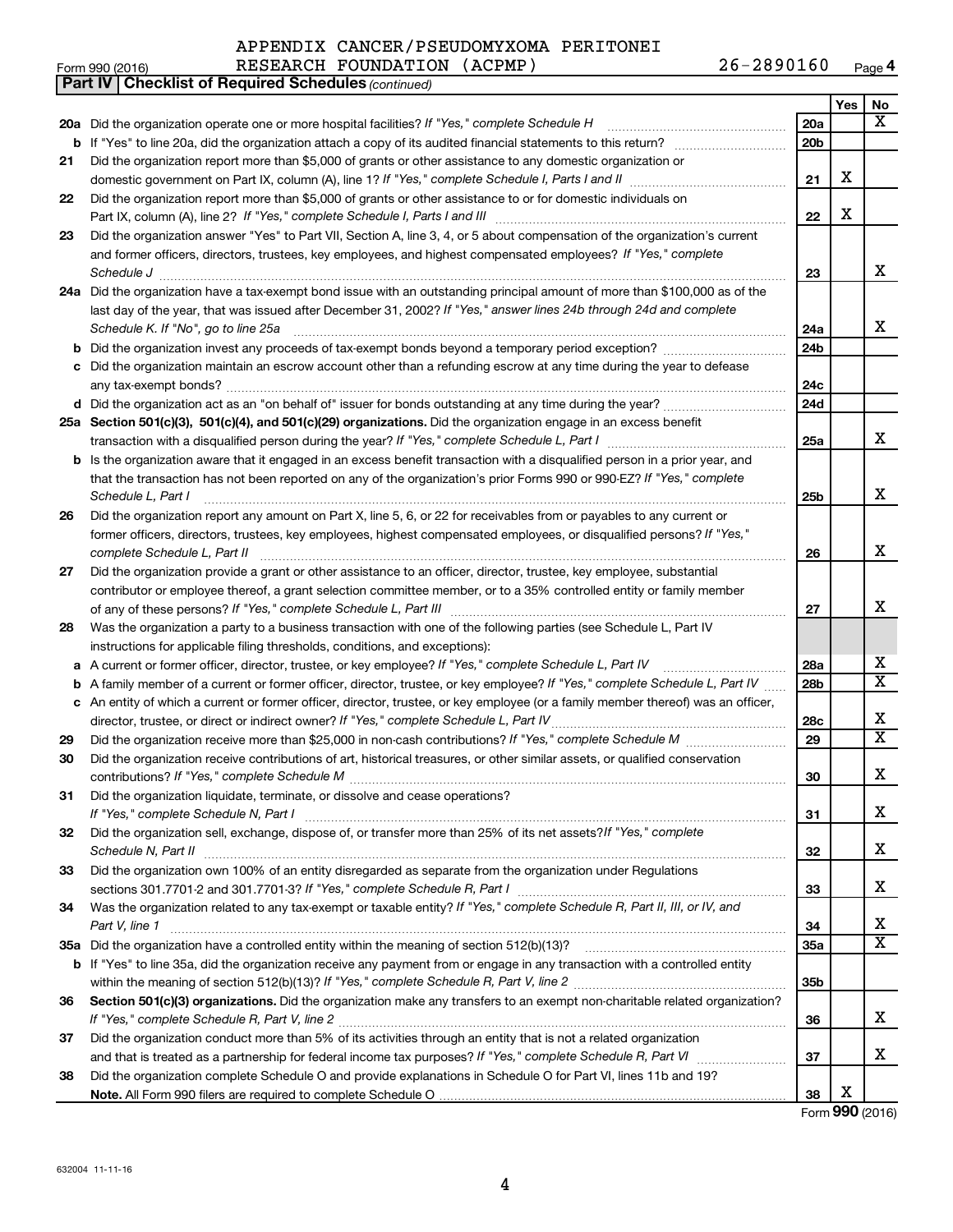|        | Part V<br><b>Statements Regarding Other IRS Filings and Tax Compliance</b>                                                                      |                |                |                |     |           |
|--------|-------------------------------------------------------------------------------------------------------------------------------------------------|----------------|----------------|----------------|-----|-----------|
|        | Check if Schedule O contains a response or note to any line in this Part V                                                                      |                |                |                |     |           |
|        |                                                                                                                                                 | 1a             | Ü              |                | Yes | <b>No</b> |
|        | Enter the number of Forms W-2G included in line 1a. Enter -0- if not applicable                                                                 | 1 <sub>b</sub> |                |                |     |           |
|        | Did the organization comply with backup withholding rules for reportable payments to vendors and reportable gaming                              |                |                |                |     |           |
|        |                                                                                                                                                 |                |                | 1c             |     |           |
|        | 2a Enter the number of employees reported on Form W-3, Transmittal of Wage and Tax Statements,                                                  |                |                |                |     |           |
|        | filed for the calendar year ending with or within the year covered by this return <i>[[[[[[[[[[[[[[]]]]</i> ]]                                  | 2a             | $\overline{0}$ |                |     |           |
|        | <b>b</b> If at least one is reported on line 2a, did the organization file all required federal employment tax returns?                         |                |                | 2 <sub>b</sub> |     |           |
|        |                                                                                                                                                 |                |                |                |     |           |
|        | 3a Did the organization have unrelated business gross income of \$1,000 or more during the year?                                                |                |                | За             |     | х         |
|        |                                                                                                                                                 |                |                | 3b             |     |           |
|        | 4a At any time during the calendar year, did the organization have an interest in, or a signature or other authority over, a                    |                |                |                |     |           |
|        | financial account in a foreign country (such as a bank account, securities account, or other financial account)?                                |                |                | 4a             |     | х         |
|        | <b>b</b> If "Yes," enter the name of the foreign country: $\blacktriangleright$                                                                 |                |                |                |     |           |
|        | See instructions for filing requirements for FinCEN Form 114, Report of Foreign Bank and Financial Accounts (FBAR).                             |                |                |                |     |           |
|        |                                                                                                                                                 |                |                | 5a             |     | х         |
| b      |                                                                                                                                                 |                |                | 5 <sub>b</sub> |     | х         |
|        |                                                                                                                                                 |                |                | <b>5c</b>      |     |           |
|        | 6a Does the organization have annual gross receipts that are normally greater than \$100,000, and did the organization solicit                  |                |                |                |     |           |
|        |                                                                                                                                                 |                |                | 6a             |     | х         |
|        | <b>b</b> If "Yes," did the organization include with every solicitation an express statement that such contributions or gifts                   |                |                |                |     |           |
|        |                                                                                                                                                 |                |                | 6b             |     |           |
| 7      | Organizations that may receive deductible contributions under section 170(c).                                                                   |                |                |                |     |           |
| a      | Did the organization receive a payment in excess of \$75 made partly as a contribution and partly for goods and services provided to the payor? |                |                | 7a             |     | х         |
|        |                                                                                                                                                 |                |                | 7b             |     |           |
|        | c Did the organization sell, exchange, or otherwise dispose of tangible personal property for which it was required                             |                |                |                |     | x         |
|        |                                                                                                                                                 | 7d             |                | 7c             |     |           |
|        |                                                                                                                                                 |                |                |                |     |           |
| е<br>f |                                                                                                                                                 |                |                | 7е<br>7f       |     |           |
| g      | If the organization received a contribution of qualified intellectual property, did the organization file Form 8899 as required?                |                |                | 7g             |     |           |
|        | h If the organization received a contribution of cars, boats, airplanes, or other vehicles, did the organization file a Form 1098-C?            |                |                | 7h             |     |           |
| 8      | Sponsoring organizations maintaining donor advised funds. Did a donor advised fund maintained by the                                            |                |                |                |     |           |
|        |                                                                                                                                                 |                |                | 8              |     |           |
| 9      | Sponsoring organizations maintaining donor advised funds.                                                                                       |                |                |                |     |           |
|        |                                                                                                                                                 |                |                | эа             |     |           |
|        |                                                                                                                                                 |                |                | 9b             |     |           |
| 10     | Section 501(c)(7) organizations. Enter:                                                                                                         |                |                |                |     |           |
| а      |                                                                                                                                                 | 10a            |                |                |     |           |
| b      | Gross receipts, included on Form 990, Part VIII, line 12, for public use of club facilities                                                     | 10b            |                |                |     |           |
| 11     | Section 501(c)(12) organizations. Enter:                                                                                                        |                |                |                |     |           |
| a      |                                                                                                                                                 | 11a            |                |                |     |           |
|        | b Gross income from other sources (Do not net amounts due or paid to other sources against                                                      |                |                |                |     |           |
|        |                                                                                                                                                 | 11b            |                |                |     |           |
|        | 12a Section 4947(a)(1) non-exempt charitable trusts. Is the organization filing Form 990 in lieu of Form 1041?                                  |                |                | 12a            |     |           |
|        | <b>b</b> If "Yes," enter the amount of tax-exempt interest received or accrued during the year                                                  | 12b            |                |                |     |           |
| 13     | Section 501(c)(29) qualified nonprofit health insurance issuers.                                                                                |                |                |                |     |           |
|        | a Is the organization licensed to issue qualified health plans in more than one state?                                                          |                |                | 13a            |     |           |
|        | Note. See the instructions for additional information the organization must report on Schedule O.                                               |                |                |                |     |           |
|        | <b>b</b> Enter the amount of reserves the organization is required to maintain by the states in which the                                       |                |                |                |     |           |
|        |                                                                                                                                                 | 13b<br>13c     |                |                |     |           |
|        | 14a Did the organization receive any payments for indoor tanning services during the tax year?                                                  |                |                | 14a            |     | х         |
|        |                                                                                                                                                 |                |                | 14b            |     |           |

Form (2016) **990**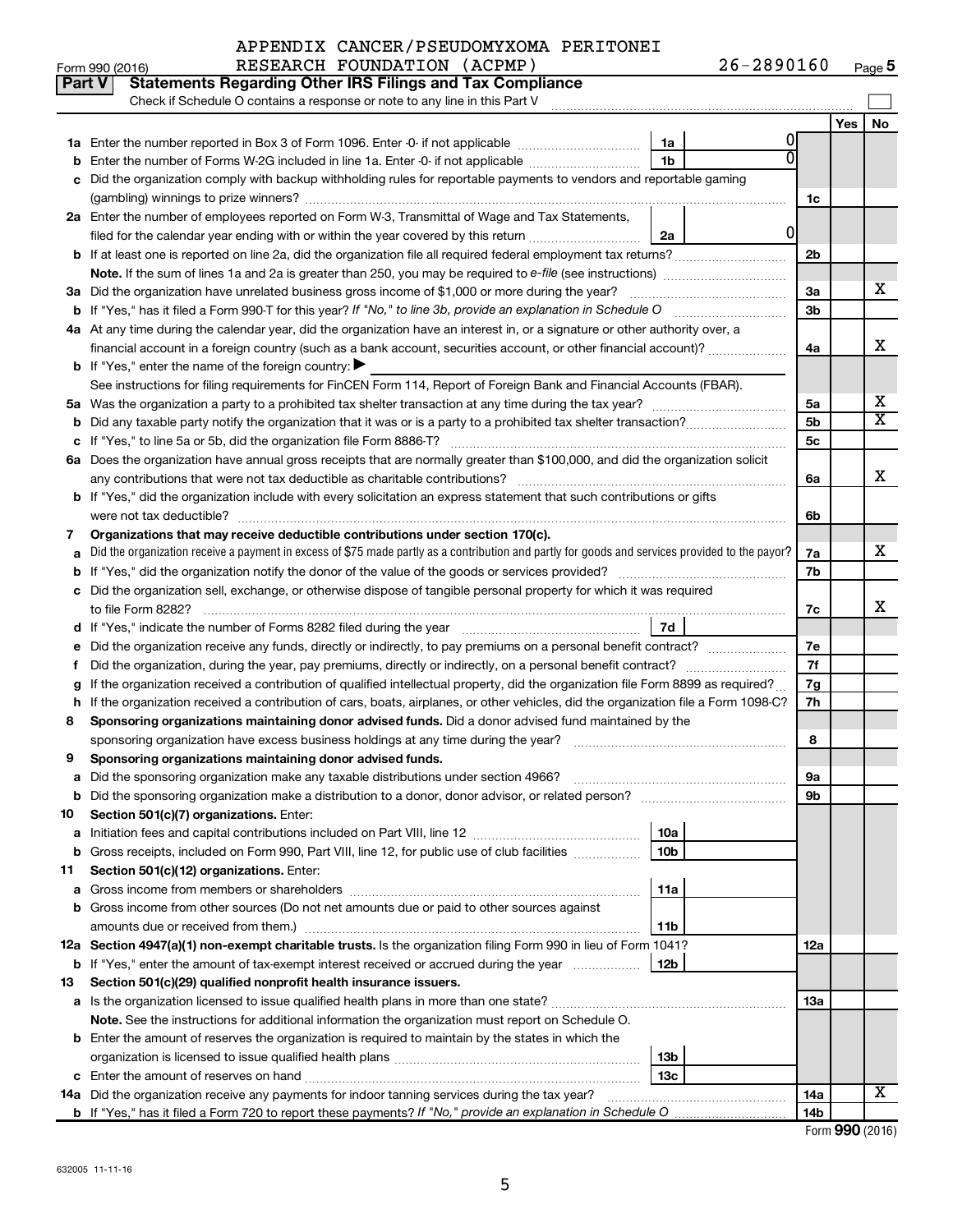## Form 990 (2016) RESEARCH FOUNDATION ( ACPMP ) 26-2890160 Page APPENDIX CANCER/PSEUDOMYXOMA PERITONEI

**6**

| Form 990 (2016) |                                                                                                                  | RESEARCH FOUNDATION (ACPMP) | 26-2890160                                                                                                                         | Pag |
|-----------------|------------------------------------------------------------------------------------------------------------------|-----------------------------|------------------------------------------------------------------------------------------------------------------------------------|-----|
|                 |                                                                                                                  |                             | <b>Part VI Governance, Management, and Disclosure</b> For each "Yes" response to lines 2 through 7b below, and for a "No" response |     |
|                 | to line 8a, 8b, or 10b below, describe the circumstances, processes, or changes in Schedule O. See instructions. |                             |                                                                                                                                    |     |

|     |                                                                                                                                                                                                                                |                 |                              | X                       |
|-----|--------------------------------------------------------------------------------------------------------------------------------------------------------------------------------------------------------------------------------|-----------------|------------------------------|-------------------------|
|     | Section A. Governing Body and Management                                                                                                                                                                                       |                 |                              |                         |
|     |                                                                                                                                                                                                                                |                 | Yes                          | No                      |
|     | <b>1a</b> Enter the number of voting members of the governing body at the end of the tax year<br>1a                                                                                                                            |                 |                              |                         |
|     | If there are material differences in voting rights among members of the governing body, or if the governing                                                                                                                    |                 |                              |                         |
|     | body delegated broad authority to an executive committee or similar committee, explain in Schedule O.                                                                                                                          |                 |                              |                         |
| b   | Enter the number of voting members included in line 1a, above, who are independent<br>1b                                                                                                                                       |                 |                              |                         |
| 2   | Did any officer, director, trustee, or key employee have a family relationship or a business relationship with any other                                                                                                       |                 |                              |                         |
|     | officer, director, trustee, or key employee?                                                                                                                                                                                   | 2               |                              | x                       |
| 3   | Did the organization delegate control over management duties customarily performed by or under the direct supervision                                                                                                          |                 |                              |                         |
|     |                                                                                                                                                                                                                                | 3               |                              | х                       |
| 4   | Did the organization make any significant changes to its governing documents since the prior Form 990 was filed?                                                                                                               | 4               |                              | $\overline{\textbf{x}}$ |
| 5   |                                                                                                                                                                                                                                | 5               |                              | $\overline{\textbf{x}}$ |
| 6   | Did the organization have members or stockholders?                                                                                                                                                                             | 6               |                              | $\overline{\mathtt{x}}$ |
| 7a  | Did the organization have members, stockholders, or other persons who had the power to elect or appoint one or                                                                                                                 |                 |                              |                         |
|     | more members of the governing body?                                                                                                                                                                                            | 7a              |                              | х                       |
|     | <b>b</b> Are any governance decisions of the organization reserved to (or subject to approval by) members, stockholders, or                                                                                                    |                 |                              |                         |
|     | persons other than the governing body?                                                                                                                                                                                         | 7b              |                              | х                       |
| 8   | Did the organization contemporaneously document the meetings held or written actions undertaken during the year by the following:                                                                                              |                 |                              |                         |
| a   | The governing body?                                                                                                                                                                                                            | 8а              | х<br>$\overline{\textbf{x}}$ |                         |
| b   |                                                                                                                                                                                                                                | 8b              |                              |                         |
| 9   | Is there any officer, director, trustee, or key employee listed in Part VII, Section A, who cannot be reached at the                                                                                                           |                 |                              | x                       |
|     | Section B. Policies (This Section B requests information about policies not required by the Internal Revenue Code.)                                                                                                            | 9               |                              |                         |
|     |                                                                                                                                                                                                                                |                 | Yes                          | No                      |
|     |                                                                                                                                                                                                                                | 10a             |                              | $\overline{\mathbf{X}}$ |
|     | <b>b</b> If "Yes," did the organization have written policies and procedures governing the activities of such chapters, affiliates,                                                                                            |                 |                              |                         |
|     |                                                                                                                                                                                                                                | 10 <sub>b</sub> |                              |                         |
|     | 11a Has the organization provided a complete copy of this Form 990 to all members of its governing body before filing the form?                                                                                                | 11a             | X                            |                         |
| b   | Describe in Schedule O the process, if any, used by the organization to review this Form 990.                                                                                                                                  |                 |                              |                         |
| 12a | Did the organization have a written conflict of interest policy? If "No," go to line 13                                                                                                                                        | 12a             | х                            |                         |
| b   | Were officers, directors, or trustees, and key employees required to disclose annually interests that could give rise to conflicts?                                                                                            | 12 <sub>b</sub> | $\overline{\textbf{x}}$      |                         |
| с   | Did the organization regularly and consistently monitor and enforce compliance with the policy? If "Yes," describe                                                                                                             |                 |                              |                         |
|     | in Schedule O how this was done                                                                                                                                                                                                | 12c             | х                            |                         |
| 13  | Did the organization have a written whistleblower policy?                                                                                                                                                                      | 13              | $\overline{\texttt{x}}$      |                         |
| 14  | Did the organization have a written document retention and destruction policy? [11] manuscription materials and destruction policy? [11] manuscription materials and the organization have a written document retention and de | 14              | $\overline{\texttt{x}}$      |                         |
| 15  | Did the process for determining compensation of the following persons include a review and approval by independent                                                                                                             |                 |                              |                         |
|     | persons, comparability data, and contemporaneous substantiation of the deliberation and decision?                                                                                                                              |                 |                              |                         |
| a   |                                                                                                                                                                                                                                | 15a             |                              | х                       |
|     | <b>b</b> Other officers or key employees of the organization                                                                                                                                                                   | 15 <sub>b</sub> |                              | $\overline{\mathtt{x}}$ |
|     | If "Yes" to line 15a or 15b, describe the process in Schedule O (see instructions).                                                                                                                                            |                 |                              |                         |
|     | 16a Did the organization invest in, contribute assets to, or participate in a joint venture or similar arrangement with a                                                                                                      |                 |                              |                         |
|     | taxable entity during the year?                                                                                                                                                                                                | 16a             |                              | х                       |
|     | <b>b</b> If "Yes," did the organization follow a written policy or procedure requiring the organization to evaluate its participation                                                                                          |                 |                              |                         |
|     | in joint venture arrangements under applicable federal tax law, and take steps to safeguard the organization's                                                                                                                 |                 |                              |                         |
|     | exempt status with respect to such arrangements?                                                                                                                                                                               | 16b             |                              |                         |
|     | <b>Section C. Disclosure</b><br>List the states with which a copy of this Form 990 is required to be filed NC, PA, VA, CT, CA                                                                                                  |                 |                              |                         |
| 17  |                                                                                                                                                                                                                                |                 |                              |                         |
| 18  | Section 6104 requires an organization to make its Forms 1023 (or 1024 if applicable), 990, and 990-T (Section 501(c)(3)s only) available                                                                                       |                 |                              |                         |
|     | for public inspection. Indicate how you made these available. Check all that apply.<br>$ \mathbf{X} $ Own website<br>Another's website<br>Upon request<br>Other (explain in Schedule O)                                        |                 |                              |                         |
| 19  | Describe in Schedule O whether (and if so, how) the organization made its governing documents, conflict of interest policy, and financial                                                                                      |                 |                              |                         |
|     | statements available to the public during the tax year.                                                                                                                                                                        |                 |                              |                         |
| 20  | State the name, address, and telephone number of the person who possesses the organization's books and records:                                                                                                                |                 |                              |                         |
|     | JOHN ZISS - 216/986-7029                                                                                                                                                                                                       |                 |                              |                         |

## 6415 GRANGER RD, INDEPENDENCE, OH 44131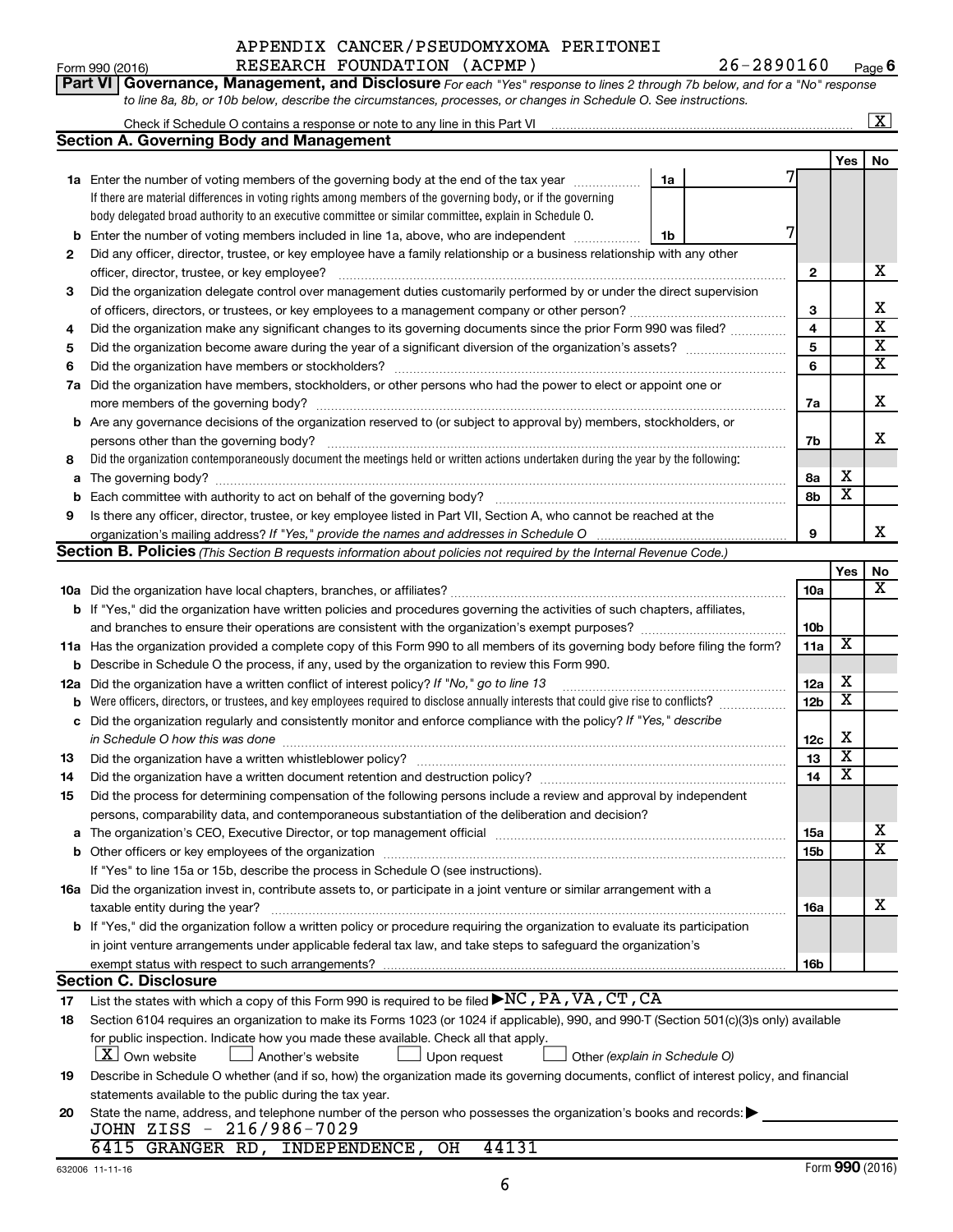|  |  | APPENDIX CANCER/PSEUDOMYXOMA PERITONEI |
|--|--|----------------------------------------|
|  |  |                                        |

 $\Box$ 

|  | Part VII Compensation of Officers, Directors, Trustees, Key Employees, Highest Compensated |
|--|--------------------------------------------------------------------------------------------|
|  | <b>Employees, and Independent Contractors</b>                                              |

#### Check if Schedule O contains a response or note to any line in this Part VII

**Section A. Officers, Directors, Trustees, Key Employees, and Highest Compensated Employees**

**1a**  Complete this table for all persons required to be listed. Report compensation for the calendar year ending with or within the organization's tax year.

**•** List all of the organization's current officers, directors, trustees (whether individuals or organizations), regardless of amount of compensation.

**•** List all of the organization's **current** key employees, if any. See instructions for definition of "key employee." Enter -0- in columns  $(D)$ ,  $(E)$ , and  $(F)$  if no compensation was paid.

**•** List the organization's five current highest compensated employees (other than an officer, director, trustee, or key employee) who received report-

**•** List all of the organization's former officers, key employees, and highest compensated employees who received more than \$100,000 of able compensation (Box 5 of Form W-2 and/or Box 7 of Form 1099-MISC) of more than \$100,000 from the organization and any related organizations. reportable compensation from the organization and any related organizations.

**•** List all of the organization's former directors or trustees that received, in the capacity as a former director or trustee of the organization, more than \$10,000 of reportable compensation from the organization and any related organizations.

List persons in the following order: individual trustees or directors; institutional trustees; officers; key employees; highest compensated employees; and former such persons.

|  |  |  | $\boxed{\mathbf{X}}$ Check this box if neither the organization nor any related organization compensated any current officer, director, or trustee. |  |  |  |  |  |
|--|--|--|-----------------------------------------------------------------------------------------------------------------------------------------------------|--|--|--|--|--|
|--|--|--|-----------------------------------------------------------------------------------------------------------------------------------------------------|--|--|--|--|--|

| (A)                    | (B)           | (C)                            |                                         |         |              |                                 |        | (D)             | (E)             | (F)           |  |
|------------------------|---------------|--------------------------------|-----------------------------------------|---------|--------------|---------------------------------|--------|-----------------|-----------------|---------------|--|
| Name and Title         | Average       |                                | Position<br>(do not check more than one |         |              |                                 |        | Reportable      | Reportable      | Estimated     |  |
|                        | hours per     |                                |                                         |         |              | box, unless person is both an   |        | compensation    | compensation    | amount of     |  |
|                        | week          |                                |                                         |         |              | officer and a director/trustee) |        | from            | from related    | other         |  |
|                        | (list any     |                                |                                         |         |              |                                 |        | the             | organizations   | compensation  |  |
|                        | hours for     |                                |                                         |         |              |                                 |        | organization    | (W-2/1099-MISC) | from the      |  |
|                        | related       |                                |                                         |         |              |                                 |        | (W-2/1099-MISC) |                 | organization  |  |
|                        | organizations |                                |                                         |         |              |                                 |        |                 |                 | and related   |  |
|                        | below         | Individual trustee or director | Institutional trustee                   |         | Key employee | Highest compensated<br>employee |        |                 |                 | organizations |  |
|                        | line)         |                                |                                         | Officer |              |                                 | Former |                 |                 |               |  |
| (1) GERALD LEWANDOWSKI | 4.00          |                                |                                         |         |              |                                 |        |                 |                 |               |  |
| PRES                   |               | $\mathbf X$                    |                                         |         |              |                                 |        | 0.              | 0.              | $\mathbf 0$ . |  |
| (2) JUDITH CULBERTSON  | 2.00          |                                |                                         |         |              |                                 |        |                 |                 |               |  |
| VP                     |               | $\mathbf X$                    |                                         |         |              |                                 |        | 0.              | 0.              | $\mathbf 0$ . |  |
| (3) DANIEL LUCIANO     | 2.00          |                                |                                         |         |              |                                 |        |                 |                 |               |  |
| VP                     |               | $\mathbf X$                    |                                         |         |              |                                 |        | 0.              | 0.              | $\mathbf 0$ . |  |
| JAMES CARROLL<br>(4)   | 2.00          |                                |                                         |         |              |                                 |        |                 |                 |               |  |
| VP                     |               | $\mathbf X$                    |                                         |         |              |                                 |        | 0.              | 0.              | $\mathbf 0$ . |  |
| (5) SUSAN ORTEGA       | 2.00          |                                |                                         |         |              |                                 |        |                 |                 |               |  |
| <b>SECRETARY</b>       |               | $\mathbf X$                    |                                         |         |              |                                 |        | 0.              | 0.              | $\mathbf 0$ . |  |
| (6) JOHN ZISS          | 2.00          |                                |                                         |         |              |                                 |        |                 |                 |               |  |
| <b>TREASURER</b>       |               | $\mathbf X$                    |                                         |         |              |                                 |        | 0.              | 0.              | $\mathbf 0$ . |  |
| (7) THERESE SURGES     | 2.00          |                                |                                         |         |              |                                 |        |                 |                 |               |  |
| VP                     |               | $\mathbf X$                    |                                         |         |              |                                 |        | 0.              | 0.              | $\mathbf 0$ . |  |
|                        |               |                                |                                         |         |              |                                 |        |                 |                 |               |  |
|                        |               |                                |                                         |         |              |                                 |        |                 |                 |               |  |
|                        |               |                                |                                         |         |              |                                 |        |                 |                 |               |  |
|                        |               |                                |                                         |         |              |                                 |        |                 |                 |               |  |
|                        |               |                                |                                         |         |              |                                 |        |                 |                 |               |  |
|                        |               |                                |                                         |         |              |                                 |        |                 |                 |               |  |
|                        |               |                                |                                         |         |              |                                 |        |                 |                 |               |  |
|                        |               |                                |                                         |         |              |                                 |        |                 |                 |               |  |
|                        |               |                                |                                         |         |              |                                 |        |                 |                 |               |  |
|                        |               |                                |                                         |         |              |                                 |        |                 |                 |               |  |
|                        |               |                                |                                         |         |              |                                 |        |                 |                 |               |  |
|                        |               |                                |                                         |         |              |                                 |        |                 |                 |               |  |
|                        |               |                                |                                         |         |              |                                 |        |                 |                 |               |  |
|                        |               |                                |                                         |         |              |                                 |        |                 |                 |               |  |
|                        |               |                                |                                         |         |              |                                 |        |                 |                 |               |  |
|                        |               |                                |                                         |         |              |                                 |        |                 |                 |               |  |
|                        |               |                                |                                         |         |              |                                 |        |                 |                 |               |  |
|                        |               |                                |                                         |         |              |                                 |        |                 |                 |               |  |
|                        |               |                                |                                         |         |              |                                 |        |                 |                 |               |  |
|                        |               |                                |                                         |         |              |                                 |        |                 |                 |               |  |

Form (2016) **990**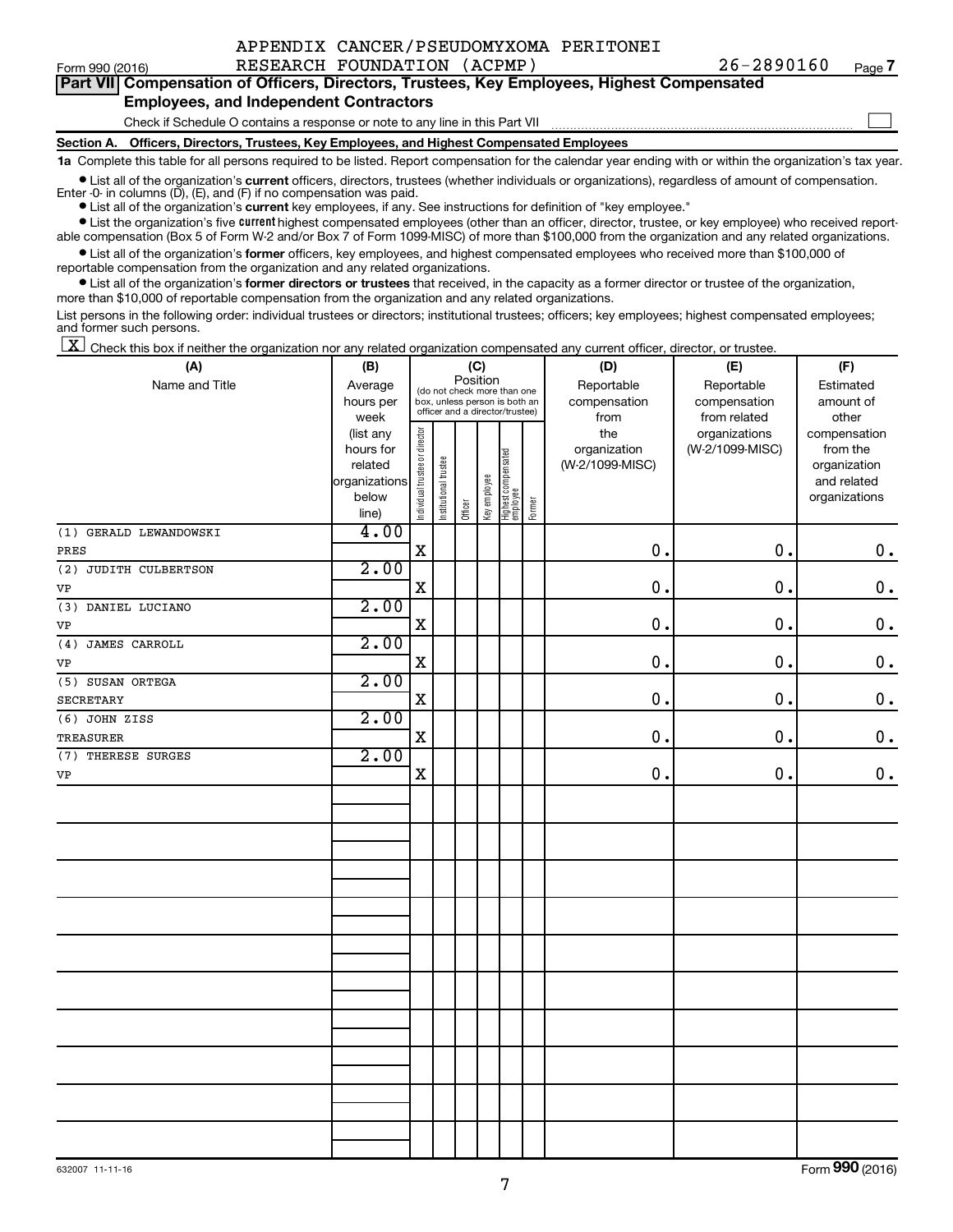|                 |                                                                                                                                                                                                                                                                                                                                                                     |                                                                                                             |                                |                       |                     |                     |                                                                                                                                        |        | APPENDIX CANCER/PSEUDOMYXOMA PERITONEI                                              |                                                                                       |                  |                                           |                                                                       |
|-----------------|---------------------------------------------------------------------------------------------------------------------------------------------------------------------------------------------------------------------------------------------------------------------------------------------------------------------------------------------------------------------|-------------------------------------------------------------------------------------------------------------|--------------------------------|-----------------------|---------------------|---------------------|----------------------------------------------------------------------------------------------------------------------------------------|--------|-------------------------------------------------------------------------------------|---------------------------------------------------------------------------------------|------------------|-------------------------------------------|-----------------------------------------------------------------------|
| Form 990 (2016) | RESEARCH FOUNDATION (ACPMP)                                                                                                                                                                                                                                                                                                                                         |                                                                                                             |                                |                       |                     |                     |                                                                                                                                        |        |                                                                                     | 26-2890160                                                                            |                  |                                           | Page 8                                                                |
| <b>Part VII</b> | Section A. Officers, Directors, Trustees, Key Employees, and Highest Compensated Employees (continued)                                                                                                                                                                                                                                                              |                                                                                                             |                                |                       |                     |                     |                                                                                                                                        |        |                                                                                     |                                                                                       |                  |                                           |                                                                       |
|                 | (A)<br>Name and title                                                                                                                                                                                                                                                                                                                                               | (B)<br>Average<br>hours per<br>week<br>(list any<br>hours for<br>related<br>organizations<br>below<br>line) | Individual trustee or director | Institutional trustee | Position<br>Officer | (C)<br>Key employee | (do not check more than one<br>box, unless person is both an<br>officer and a director/trustee)<br>  Highest compensated<br>  employee | Former | (D)<br>Reportable<br>compensation<br>from<br>the<br>organization<br>(W-2/1099-MISC) | (E)<br>Reportable<br>compensation<br>from related<br>organizations<br>(W-2/1099-MISC) |                  | from the<br>organization<br>organizations | (F)<br>Estimated<br>amount of<br>other<br>compensation<br>and related |
|                 |                                                                                                                                                                                                                                                                                                                                                                     |                                                                                                             |                                |                       |                     |                     |                                                                                                                                        |        |                                                                                     |                                                                                       |                  |                                           |                                                                       |
|                 |                                                                                                                                                                                                                                                                                                                                                                     |                                                                                                             |                                |                       |                     |                     |                                                                                                                                        |        |                                                                                     |                                                                                       |                  |                                           |                                                                       |
|                 | 1b Sub-total                                                                                                                                                                                                                                                                                                                                                        |                                                                                                             |                                |                       |                     |                     |                                                                                                                                        |        | 0.                                                                                  |                                                                                       | $\overline{0}$ . |                                           | $\overline{0}$ .                                                      |
|                 |                                                                                                                                                                                                                                                                                                                                                                     |                                                                                                             |                                |                       |                     |                     |                                                                                                                                        |        | σ.                                                                                  |                                                                                       | $\overline{0}$ . |                                           | $\overline{0}$ .                                                      |
|                 |                                                                                                                                                                                                                                                                                                                                                                     |                                                                                                             |                                |                       |                     |                     |                                                                                                                                        |        | О.                                                                                  |                                                                                       | σ.               |                                           | $\overline{0}$ .                                                      |
| $\mathbf{2}$    | Total number of individuals (including but not limited to those listed above) who received more than \$100,000 of reportable                                                                                                                                                                                                                                        |                                                                                                             |                                |                       |                     |                     |                                                                                                                                        |        |                                                                                     |                                                                                       |                  |                                           | 0                                                                     |
|                 | compensation from the organization $\blacktriangleright$                                                                                                                                                                                                                                                                                                            |                                                                                                             |                                |                       |                     |                     |                                                                                                                                        |        |                                                                                     |                                                                                       |                  |                                           | No<br>Yes                                                             |
| З<br>4          | Did the organization list any former officer, director, or trustee, key employee, or highest compensated employee on<br>line 1a? If "Yes," complete Schedule J for such individual manufactured content content from the content of the<br>For any individual listed on line 1a, is the sum of reportable compensation and other compensation from the organization |                                                                                                             |                                |                       |                     |                     |                                                                                                                                        |        |                                                                                     |                                                                                       |                  | з<br>4                                    | Χ<br>x                                                                |
| 5               | Did any person listed on line 1a receive or accrue compensation from any unrelated organization or individual for services                                                                                                                                                                                                                                          |                                                                                                             |                                |                       |                     |                     |                                                                                                                                        |        |                                                                                     |                                                                                       |                  |                                           |                                                                       |
|                 |                                                                                                                                                                                                                                                                                                                                                                     |                                                                                                             |                                |                       |                     |                     |                                                                                                                                        |        |                                                                                     |                                                                                       |                  | 5                                         | X                                                                     |
| 1               | <b>Section B. Independent Contractors</b><br>Complete this table for your five highest compensated independent contractors that received more than \$100,000 of compensation from                                                                                                                                                                                   |                                                                                                             |                                |                       |                     |                     |                                                                                                                                        |        |                                                                                     |                                                                                       |                  |                                           |                                                                       |
|                 | the organization. Report compensation for the calendar year ending with or within the organization's tax year.                                                                                                                                                                                                                                                      |                                                                                                             |                                |                       |                     |                     |                                                                                                                                        |        |                                                                                     |                                                                                       |                  |                                           |                                                                       |
|                 | (A)<br>Name and business address                                                                                                                                                                                                                                                                                                                                    |                                                                                                             |                                | <b>NONE</b>           |                     |                     |                                                                                                                                        |        | (B)<br>Description of services                                                      |                                                                                       |                  | (C)<br>Compensation                       |                                                                       |
|                 |                                                                                                                                                                                                                                                                                                                                                                     |                                                                                                             |                                |                       |                     |                     |                                                                                                                                        |        |                                                                                     |                                                                                       |                  |                                           |                                                                       |
|                 |                                                                                                                                                                                                                                                                                                                                                                     |                                                                                                             |                                |                       |                     |                     |                                                                                                                                        |        |                                                                                     |                                                                                       |                  |                                           |                                                                       |
|                 |                                                                                                                                                                                                                                                                                                                                                                     |                                                                                                             |                                |                       |                     |                     |                                                                                                                                        |        |                                                                                     |                                                                                       |                  |                                           |                                                                       |
|                 |                                                                                                                                                                                                                                                                                                                                                                     |                                                                                                             |                                |                       |                     |                     |                                                                                                                                        |        |                                                                                     |                                                                                       |                  |                                           |                                                                       |
|                 |                                                                                                                                                                                                                                                                                                                                                                     |                                                                                                             |                                |                       |                     |                     |                                                                                                                                        |        |                                                                                     |                                                                                       |                  |                                           |                                                                       |
|                 |                                                                                                                                                                                                                                                                                                                                                                     |                                                                                                             |                                |                       |                     |                     |                                                                                                                                        |        |                                                                                     |                                                                                       |                  |                                           |                                                                       |
|                 |                                                                                                                                                                                                                                                                                                                                                                     |                                                                                                             |                                |                       |                     |                     |                                                                                                                                        |        |                                                                                     |                                                                                       |                  |                                           |                                                                       |
|                 |                                                                                                                                                                                                                                                                                                                                                                     |                                                                                                             |                                |                       |                     |                     |                                                                                                                                        |        |                                                                                     |                                                                                       |                  |                                           |                                                                       |
| 2               | Total number of independent contractors (including but not limited to those listed above) who received more than<br>\$100,000 of compensation from the organization                                                                                                                                                                                                 |                                                                                                             |                                |                       |                     |                     | 0                                                                                                                                      |        |                                                                                     |                                                                                       |                  |                                           |                                                                       |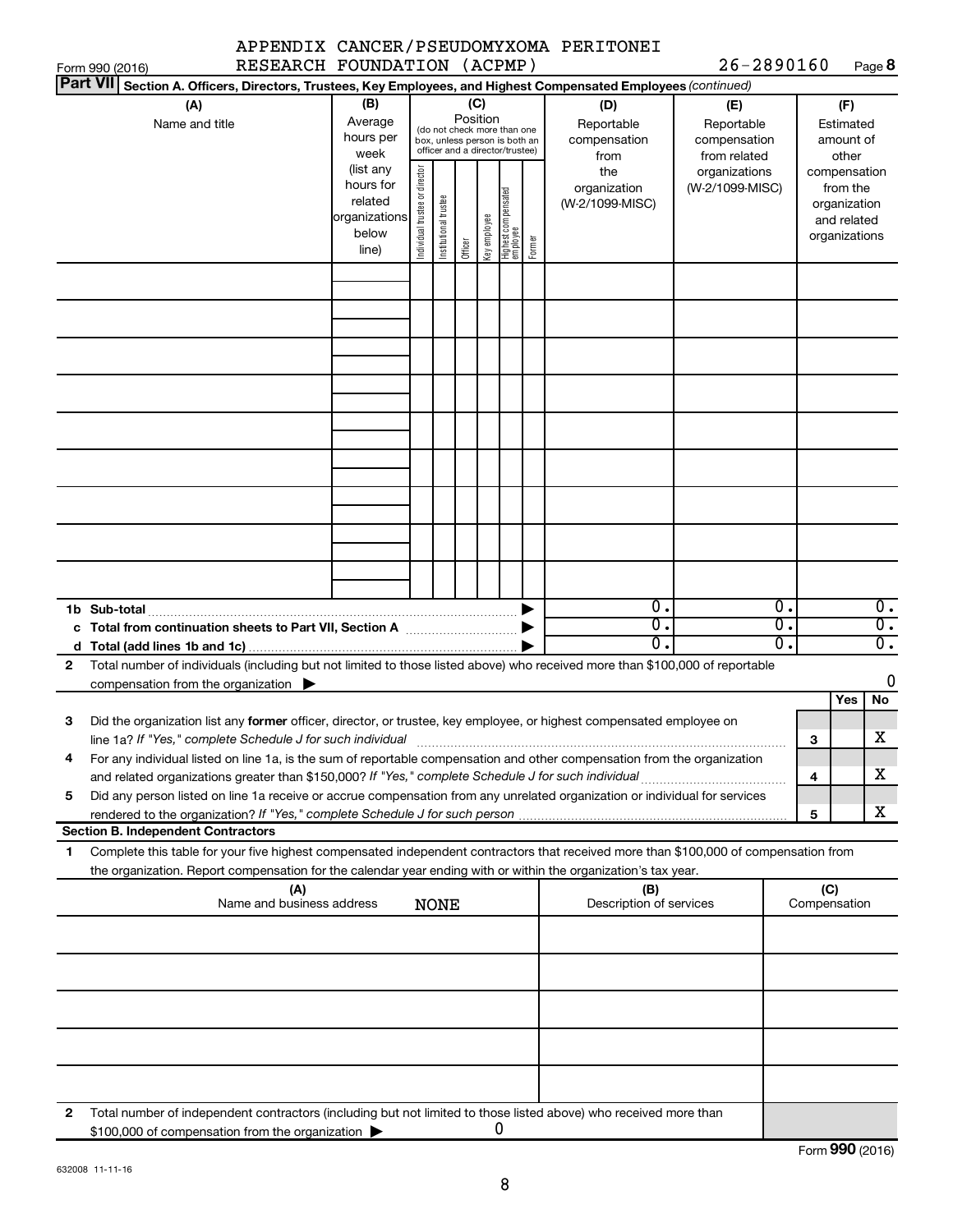|                 | APPENDIX CANCER/PSEUDOMYXOMA PERITONEI |                |      |
|-----------------|----------------------------------------|----------------|------|
| Form 990 (2016) | RESEARCH FOUNDATION (ACPMP)            | $26 - 2890160$ | Page |

|                              |                  | Form 990 (2016)                                                                           |                | RESEARCH FOUNDATION (ACPMP) |                      |                                                 | 26-2890160                              | Page 9                                                             |
|------------------------------|------------------|-------------------------------------------------------------------------------------------|----------------|-----------------------------|----------------------|-------------------------------------------------|-----------------------------------------|--------------------------------------------------------------------|
|                              | <b>Part VIII</b> | <b>Statement of Revenue</b>                                                               |                |                             |                      |                                                 |                                         |                                                                    |
|                              |                  |                                                                                           |                |                             |                      |                                                 |                                         |                                                                    |
|                              |                  |                                                                                           |                |                             | (A)<br>Total revenue | (B)<br>Related or<br>exempt function<br>revenue | (C)<br>Unrelated<br>business<br>revenue | (D)<br>Revenue excluded<br>from tax under<br>sections<br>512 - 514 |
|                              |                  | 1 a Federated campaigns                                                                   | 1a             |                             |                      |                                                 |                                         |                                                                    |
| Contributions, Gifts, Grants |                  | Membership dues<br>b                                                                      | 1 <sub>b</sub> |                             |                      |                                                 |                                         |                                                                    |
|                              |                  | c Fundraising events                                                                      | 1 <sub>c</sub> | 143,464.                    |                      |                                                 |                                         |                                                                    |
|                              |                  | d Related organizations                                                                   | 1 <sub>d</sub> |                             |                      |                                                 |                                         |                                                                    |
|                              |                  | e Government grants (contributions)                                                       | 1e             |                             |                      |                                                 |                                         |                                                                    |
|                              |                  | f All other contributions, gifts, grants, and                                             |                |                             |                      |                                                 |                                         |                                                                    |
|                              |                  | similar amounts not included above                                                        | 1f             | 94,182.                     |                      |                                                 |                                         |                                                                    |
|                              |                  | g Noncash contributions included in lines 1a-1f: \$                                       |                |                             |                      |                                                 |                                         |                                                                    |
|                              |                  |                                                                                           |                |                             | 237,646.             |                                                 |                                         |                                                                    |
|                              |                  |                                                                                           |                | <b>Business Code</b>        |                      |                                                 |                                         |                                                                    |
|                              | 2 a              |                                                                                           |                |                             |                      |                                                 |                                         |                                                                    |
|                              | b                | the control of the control of the control of the control of the control of the control of |                |                             |                      |                                                 |                                         |                                                                    |
|                              |                  | с                                                                                         |                |                             |                      |                                                 |                                         |                                                                    |
|                              |                  | d                                                                                         |                |                             |                      |                                                 |                                         |                                                                    |
| Program Service<br>Revenue   |                  | е                                                                                         |                |                             |                      |                                                 |                                         |                                                                    |
|                              |                  | f All other program service revenue                                                       |                |                             |                      |                                                 |                                         |                                                                    |
|                              |                  |                                                                                           |                |                             |                      |                                                 |                                         |                                                                    |
|                              | 3                | Investment income (including dividends, interest, and                                     |                |                             |                      |                                                 |                                         |                                                                    |
|                              |                  |                                                                                           |                | ▶                           | 426.                 | 426.                                            |                                         |                                                                    |
|                              | 4                | Income from investment of tax-exempt bond proceeds                                        |                |                             |                      |                                                 |                                         |                                                                    |
|                              | 5                |                                                                                           |                |                             |                      |                                                 |                                         |                                                                    |
|                              |                  |                                                                                           | (i) Real       | (ii) Personal               |                      |                                                 |                                         |                                                                    |
|                              | 6а               | Gross rents<br>$\ldots \ldots \ldots \ldots \ldots$                                       |                |                             |                      |                                                 |                                         |                                                                    |
|                              |                  | Less: rental expenses<br>b                                                                |                |                             |                      |                                                 |                                         |                                                                    |
|                              |                  | Rental income or (loss)<br>c                                                              |                |                             |                      |                                                 |                                         |                                                                    |
|                              |                  |                                                                                           |                | ▶                           |                      |                                                 |                                         |                                                                    |
|                              |                  | 7 a Gross amount from sales of                                                            | (i) Securities | (ii) Other                  |                      |                                                 |                                         |                                                                    |
|                              |                  | assets other than inventory                                                               |                |                             |                      |                                                 |                                         |                                                                    |
|                              |                  | <b>b</b> Less: cost or other basis                                                        |                |                             |                      |                                                 |                                         |                                                                    |
|                              |                  | and sales expenses                                                                        |                |                             |                      |                                                 |                                         |                                                                    |
|                              |                  |                                                                                           |                |                             |                      |                                                 |                                         |                                                                    |
|                              |                  |                                                                                           |                |                             |                      |                                                 |                                         |                                                                    |
|                              |                  | 8 a Gross income from fundraising events (not                                             |                |                             |                      |                                                 |                                         |                                                                    |
|                              |                  | $143$ ,464. $_{\rm of}$<br>including \$                                                   |                |                             |                      |                                                 |                                         |                                                                    |
| <b>Other Revenue</b>         |                  | contributions reported on line 1c). See                                                   |                |                             |                      |                                                 |                                         |                                                                    |
|                              |                  |                                                                                           |                | 0.                          |                      |                                                 |                                         |                                                                    |
|                              |                  |                                                                                           |                | 13,241                      |                      |                                                 |                                         |                                                                    |
|                              |                  | c Net income or (loss) from fundraising events                                            |                | ▶<br>.                      | $-13, 241.$          |                                                 |                                         | $-13, 241.$                                                        |
|                              |                  | 9 a Gross income from gaming activities. See                                              |                |                             |                      |                                                 |                                         |                                                                    |
|                              |                  |                                                                                           |                |                             |                      |                                                 |                                         |                                                                    |
|                              |                  |                                                                                           |                |                             |                      |                                                 |                                         |                                                                    |
|                              |                  | c Net income or (loss) from gaming activities                                             |                | ▶                           |                      |                                                 |                                         |                                                                    |
|                              |                  | 10 a Gross sales of inventory, less returns                                               |                |                             |                      |                                                 |                                         |                                                                    |
|                              |                  |                                                                                           |                |                             |                      |                                                 |                                         |                                                                    |
|                              |                  | <b>b</b> Less: cost of goods sold $\ldots$ <b>b</b>                                       |                |                             |                      |                                                 |                                         |                                                                    |
|                              |                  | c Net income or (loss) from sales of inventory                                            |                | ▶                           |                      |                                                 |                                         |                                                                    |
|                              |                  | Miscellaneous Revenue                                                                     |                | <b>Business Code</b>        |                      |                                                 |                                         |                                                                    |
|                              | 11 a             | the control of the control of the control of the control of                               |                |                             |                      |                                                 |                                         |                                                                    |
|                              |                  | b                                                                                         |                |                             |                      |                                                 |                                         |                                                                    |
|                              | с                |                                                                                           |                |                             |                      |                                                 |                                         |                                                                    |
|                              |                  |                                                                                           |                |                             |                      |                                                 |                                         |                                                                    |
|                              |                  |                                                                                           |                |                             |                      | 426.                                            |                                         |                                                                    |
|                              | 12               |                                                                                           |                |                             | 224,831.             |                                                 | $\overline{0}$ .                        | $-13,241.$                                                         |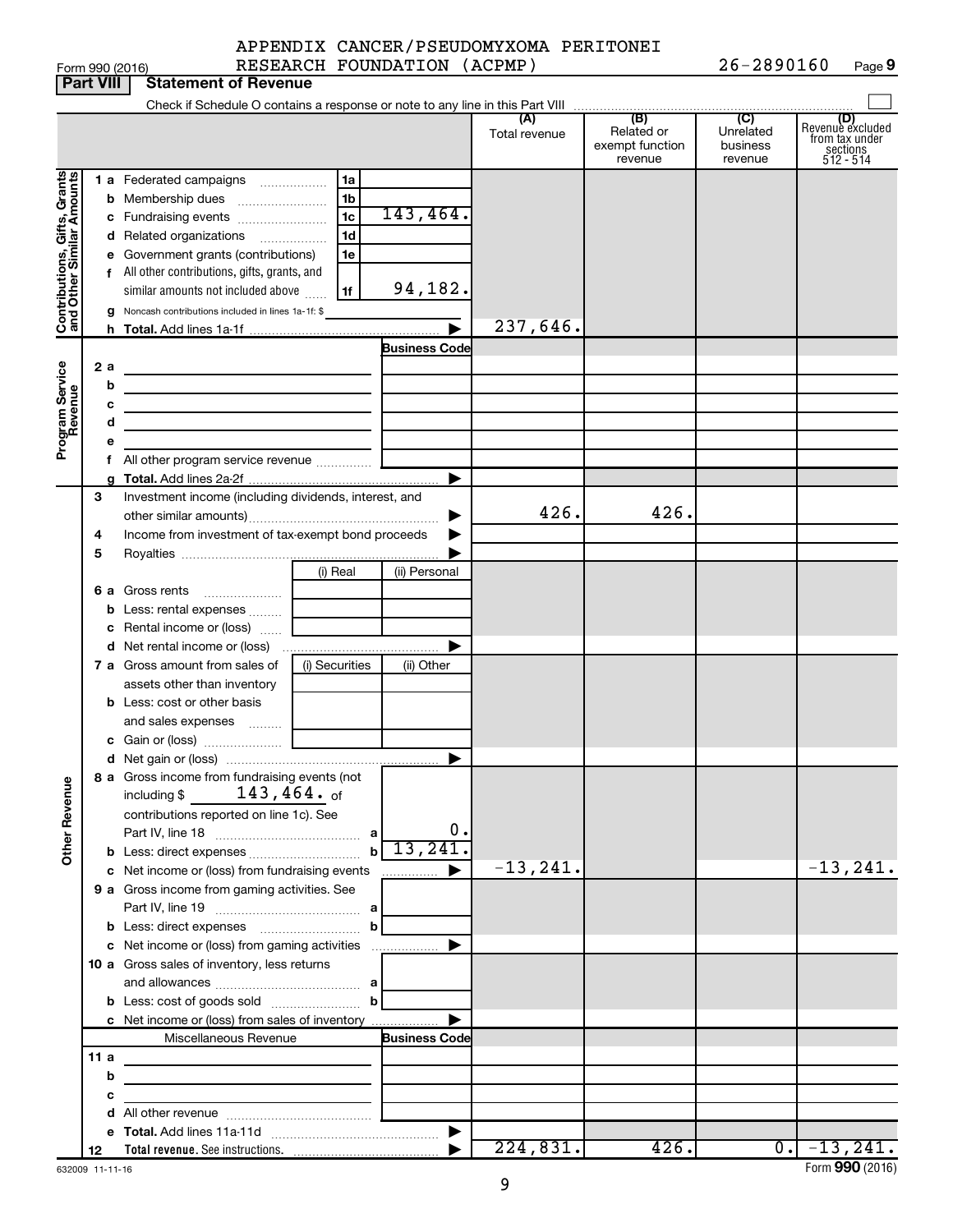#### Form 990 (2016) Page APPENDIX CANCER/PSEUDOMYXOMA PERITONEI RESEARCH FOUNDATION (ACPMP) 26-2890160

26-2890160 Page 10

|        | Part IX   Statement of Functional Expenses                                                                                 |                       |                                    |                                           |                                |
|--------|----------------------------------------------------------------------------------------------------------------------------|-----------------------|------------------------------------|-------------------------------------------|--------------------------------|
|        | Section 501(c)(3) and 501(c)(4) organizations must complete all columns. All other organizations must complete column (A). |                       |                                    |                                           |                                |
|        | Check if Schedule O contains a response or note to any line in this Part IX                                                |                       |                                    |                                           |                                |
|        | Do not include amounts reported on lines 6b,<br>7b, 8b, 9b, and 10b of Part VIII.                                          | (A)<br>Total expenses | (B)<br>Program service<br>expenses | (C)<br>Management and<br>general expenses | (D)<br>Fundraising<br>expenses |
| 1      | Grants and other assistance to domestic organizations                                                                      |                       |                                    |                                           |                                |
|        | and domestic governments. See Part IV, line 21                                                                             | 100,000.              | 100,000.                           |                                           |                                |
| 2      | Grants and other assistance to domestic                                                                                    |                       |                                    |                                           |                                |
|        | individuals. See Part IV, line 22                                                                                          | 30,000.               | 30,000.                            |                                           |                                |
| 3      | Grants and other assistance to foreign                                                                                     |                       |                                    |                                           |                                |
|        | organizations, foreign governments, and foreign                                                                            |                       |                                    |                                           |                                |
|        | individuals. See Part IV, lines 15 and 16                                                                                  |                       |                                    |                                           |                                |
| 4      | Benefits paid to or for members                                                                                            |                       |                                    |                                           |                                |
| 5      | Compensation of current officers, directors,                                                                               |                       |                                    |                                           |                                |
|        | trustees, and key employees                                                                                                |                       |                                    |                                           |                                |
| 6      | Compensation not included above, to disqualified                                                                           |                       |                                    |                                           |                                |
|        | persons (as defined under section 4958(f)(1)) and                                                                          |                       |                                    |                                           |                                |
|        | persons described in section 4958(c)(3)(B)                                                                                 |                       |                                    |                                           |                                |
| 7<br>8 | Other salaries and wages<br>Pension plan accruals and contributions (include                                               |                       |                                    |                                           |                                |
|        | section 401(k) and 403(b) employer contributions)                                                                          |                       |                                    |                                           |                                |
| 9      |                                                                                                                            |                       |                                    |                                           |                                |
| 10     |                                                                                                                            |                       |                                    |                                           |                                |
| 11     | Fees for services (non-employees):                                                                                         |                       |                                    |                                           |                                |
| а      |                                                                                                                            |                       |                                    |                                           |                                |
| b      |                                                                                                                            |                       |                                    |                                           |                                |
|        |                                                                                                                            |                       |                                    |                                           |                                |
| d      |                                                                                                                            |                       |                                    |                                           |                                |
|        | Professional fundraising services. See Part IV, line 17                                                                    |                       |                                    |                                           |                                |
| f      | Investment management fees                                                                                                 |                       |                                    |                                           |                                |
| g      | Other. (If line 11g amount exceeds 10% of line 25,                                                                         |                       |                                    |                                           |                                |
|        | column (A) amount, list line 11g expenses on Sch O.)                                                                       |                       |                                    |                                           |                                |
| 12     |                                                                                                                            | 2,078.                |                                    |                                           | 2,078.                         |
| 13     |                                                                                                                            | 36.                   |                                    | 36.                                       |                                |
| 14     |                                                                                                                            | 5,199.                | 1,733.                             |                                           | 3,466.                         |
| 15     |                                                                                                                            |                       |                                    |                                           |                                |
| 16     |                                                                                                                            |                       |                                    |                                           |                                |
| 17     | Travel                                                                                                                     |                       |                                    |                                           |                                |
| 18     | Payments of travel or entertainment expenses                                                                               |                       |                                    |                                           |                                |
| 19     | for any federal, state, or local public officials<br>Conferences, conventions, and meetings                                |                       |                                    |                                           |                                |
| 20     | Interest                                                                                                                   |                       |                                    |                                           |                                |
| 21     |                                                                                                                            |                       |                                    |                                           |                                |
| 22     | Depreciation, depletion, and amortization                                                                                  |                       |                                    |                                           |                                |
| 23     | Insurance                                                                                                                  | 2, 264.               |                                    | 1,132.                                    | 1,132.                         |
| 24     | Other expenses. Itemize expenses not covered                                                                               |                       |                                    |                                           |                                |
|        | above. (List miscellaneous expenses in line 24e. If line<br>24e amount exceeds 10% of line 25, column (A)                  |                       |                                    |                                           |                                |
|        | amount, list line 24e expenses on Schedule O.)                                                                             |                       |                                    |                                           |                                |
| a      | SYMPOSIUMS                                                                                                                 | 11,999.               | 11,999.                            |                                           |                                |
| b      | <b>GRANT ADMINISTRATION EX</b>                                                                                             | 9,500.                | 9,500.                             |                                           |                                |
| C      | <b>MERCHANT FEES</b>                                                                                                       | 4,123.                |                                    |                                           | 4,123.                         |
| d      | LICENSE & REGISTRATION                                                                                                     | 1,010.                |                                    | 1,010.                                    |                                |
| е      | All other expenses                                                                                                         | 592.                  | 200.                               | 392.                                      |                                |
| 25     | Total functional expenses. Add lines 1 through 24e                                                                         | 166, 801.             | 153,432.                           | 2,570.                                    | 10,799.                        |
| 26     | Joint costs. Complete this line only if the organization                                                                   |                       |                                    |                                           |                                |
|        | reported in column (B) joint costs from a combined                                                                         |                       |                                    |                                           |                                |
|        | educational campaign and fundraising solicitation.<br>Check here $\blacktriangleright$                                     |                       |                                    |                                           |                                |
|        | if following SOP 98-2 (ASC 958-720)                                                                                        |                       |                                    |                                           |                                |

632010 11-11-16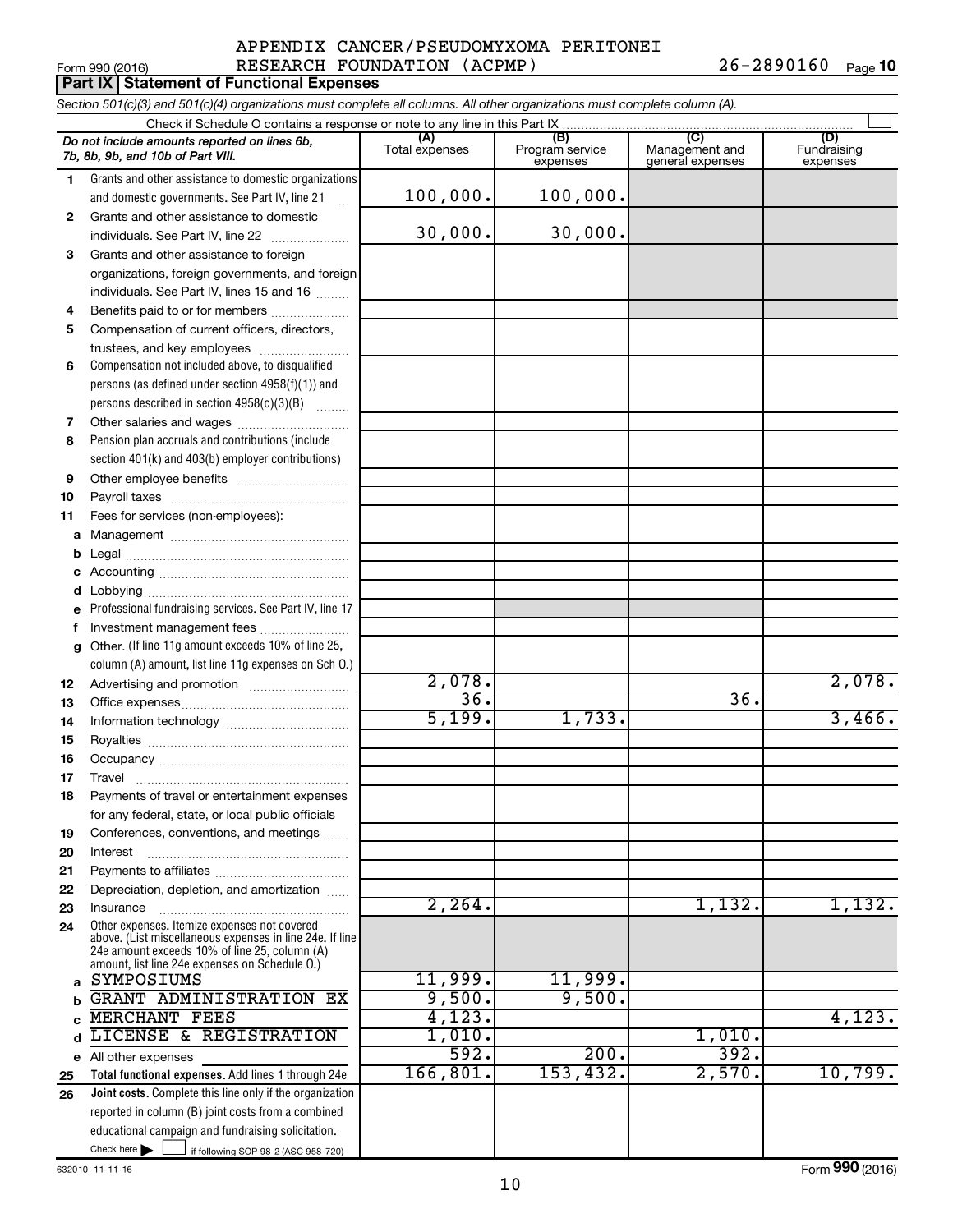**34**

Total liabilities and net assets/fund balances

**Net Assets or Fund Balances**

Net Assets or Fund Balances

**1 2 3**

**Assets**

**Liabilities**

# APPENDIX CANCER/PSEUDOMYXOMA PERITONEI

Cash - non-interest-bearing ~~~~~~~~~~~~~~~~~~~~~~~~~ Savings and temporary cash investments ~~~~~~~~~~~~~~~~~~ Pledges and grants receivable, net ~~~~~~~~~~~~~~~~~~~~~ **(A) (B)**

Beginning of year  $\vert$  | End of year

 $247, 724.$  1 305, 754.

| Form 990 (2016) |                                                                            | RESEARCH FOUNDATION | (ACPMP) | 26-2890160 | Page 11 |
|-----------------|----------------------------------------------------------------------------|---------------------|---------|------------|---------|
|                 | <b>Part X   Balance Sheet</b>                                              |                     |         |            |         |
|                 | Check if Schedule O contains a response or note to any line in this Part X |                     |         |            |         |

| 4  |                                                                                                                                                                                                                                |          |          |          | 4               |          |
|----|--------------------------------------------------------------------------------------------------------------------------------------------------------------------------------------------------------------------------------|----------|----------|----------|-----------------|----------|
| 5  | Loans and other receivables from current and former officers, directors,                                                                                                                                                       |          |          |          |                 |          |
|    | trustees, key employees, and highest compensated employees. Complete                                                                                                                                                           |          |          |          |                 |          |
|    | Part II of Schedule L                                                                                                                                                                                                          |          |          |          | 5               |          |
| 6  | Loans and other receivables from other disqualified persons (as defined under                                                                                                                                                  |          |          |          |                 |          |
|    | section 4958(f)(1)), persons described in section 4958(c)(3)(B), and contributing                                                                                                                                              |          |          |          |                 |          |
|    | employers and sponsoring organizations of section 501(c)(9) voluntary                                                                                                                                                          |          |          |          |                 |          |
|    | employees' beneficiary organizations (see instr). Complete Part II of Sch L                                                                                                                                                    |          |          |          | 6               |          |
| 7  |                                                                                                                                                                                                                                |          |          |          | $\overline{7}$  |          |
| 8  |                                                                                                                                                                                                                                |          |          |          | 8               |          |
| 9  | Prepaid expenses and deferred charges [11] [11] prepaid expenses and deferred charges [11] [11] minimum and the Prepaid expenses and deferred charges [11] minimum and the Prepaid experiment of Prepaid experiment and the Pr |          |          |          | 9               |          |
|    | <b>10a</b> Land, buildings, and equipment: cost or other                                                                                                                                                                       |          |          |          |                 |          |
|    | basis. Complete Part VI of Schedule D                                                                                                                                                                                          | 10a      |          |          |                 |          |
|    | b Less: accumulated depreciation [11,11,11,11,11,11]                                                                                                                                                                           | 10b      |          |          | 10 <sub>c</sub> |          |
| 11 |                                                                                                                                                                                                                                |          |          | 11       |                 |          |
| 12 |                                                                                                                                                                                                                                |          | 12       |          |                 |          |
| 13 |                                                                                                                                                                                                                                |          | 13       |          |                 |          |
| 14 |                                                                                                                                                                                                                                |          | 14       |          |                 |          |
| 15 |                                                                                                                                                                                                                                |          | 15       |          |                 |          |
| 16 |                                                                                                                                                                                                                                | 247,724. | 16       | 305,754. |                 |          |
| 17 |                                                                                                                                                                                                                                |          | 17       |          |                 |          |
| 18 |                                                                                                                                                                                                                                |          |          | 18       |                 |          |
| 19 |                                                                                                                                                                                                                                |          |          |          | 19              |          |
| 20 |                                                                                                                                                                                                                                |          |          |          | 20              |          |
| 21 | Escrow or custodial account liability. Complete Part IV of Schedule D                                                                                                                                                          |          |          |          | 21              |          |
| 22 | Loans and other payables to current and former officers, directors, trustees,                                                                                                                                                  |          |          |          |                 |          |
|    | key employees, highest compensated employees, and disqualified persons.                                                                                                                                                        |          |          |          |                 |          |
|    |                                                                                                                                                                                                                                |          |          |          | 22              |          |
| 23 | Secured mortgages and notes payable to unrelated third parties                                                                                                                                                                 |          |          |          | 23              |          |
| 24 | Unsecured notes and loans payable to unrelated third parties                                                                                                                                                                   |          |          |          | 24              |          |
| 25 | Other liabilities (including federal income tax, payables to related third                                                                                                                                                     |          |          |          |                 |          |
|    | parties, and other liabilities not included on lines 17-24). Complete Part X of                                                                                                                                                |          |          |          |                 |          |
|    | Schedule D                                                                                                                                                                                                                     |          |          |          | 25              |          |
| 26 |                                                                                                                                                                                                                                |          |          | Ο.       | 26              | 0.       |
|    | Organizations that follow SFAS 117 (ASC 958), check here $\blacktriangleright \lfloor X \rfloor$ and                                                                                                                           |          |          |          |                 |          |
|    | complete lines 27 through 29, and lines 33 and 34.                                                                                                                                                                             |          |          |          |                 |          |
| 27 |                                                                                                                                                                                                                                |          | 247,724. | 27       | 305,754.        |          |
| 28 |                                                                                                                                                                                                                                |          |          |          | 28              |          |
| 29 | Permanently restricted net assets                                                                                                                                                                                              |          |          |          | 29              |          |
|    | Organizations that do not follow SFAS 117 (ASC 958), check here $\blacktriangleright$                                                                                                                                          |          |          |          |                 |          |
|    | and complete lines 30 through 34.                                                                                                                                                                                              |          |          |          |                 |          |
| 30 |                                                                                                                                                                                                                                |          |          |          | 30              |          |
| 31 | Paid-in or capital surplus, or land, building, or equipment fund                                                                                                                                                               |          |          |          | 31              |          |
| 32 | Retained earnings, endowment, accumulated income, or other funds                                                                                                                                                               |          |          |          | 32              |          |
| 33 | Total net assets or fund balances                                                                                                                                                                                              |          |          | 247,724. | 33              | 305,754. |

**34** 247,724. 305,754.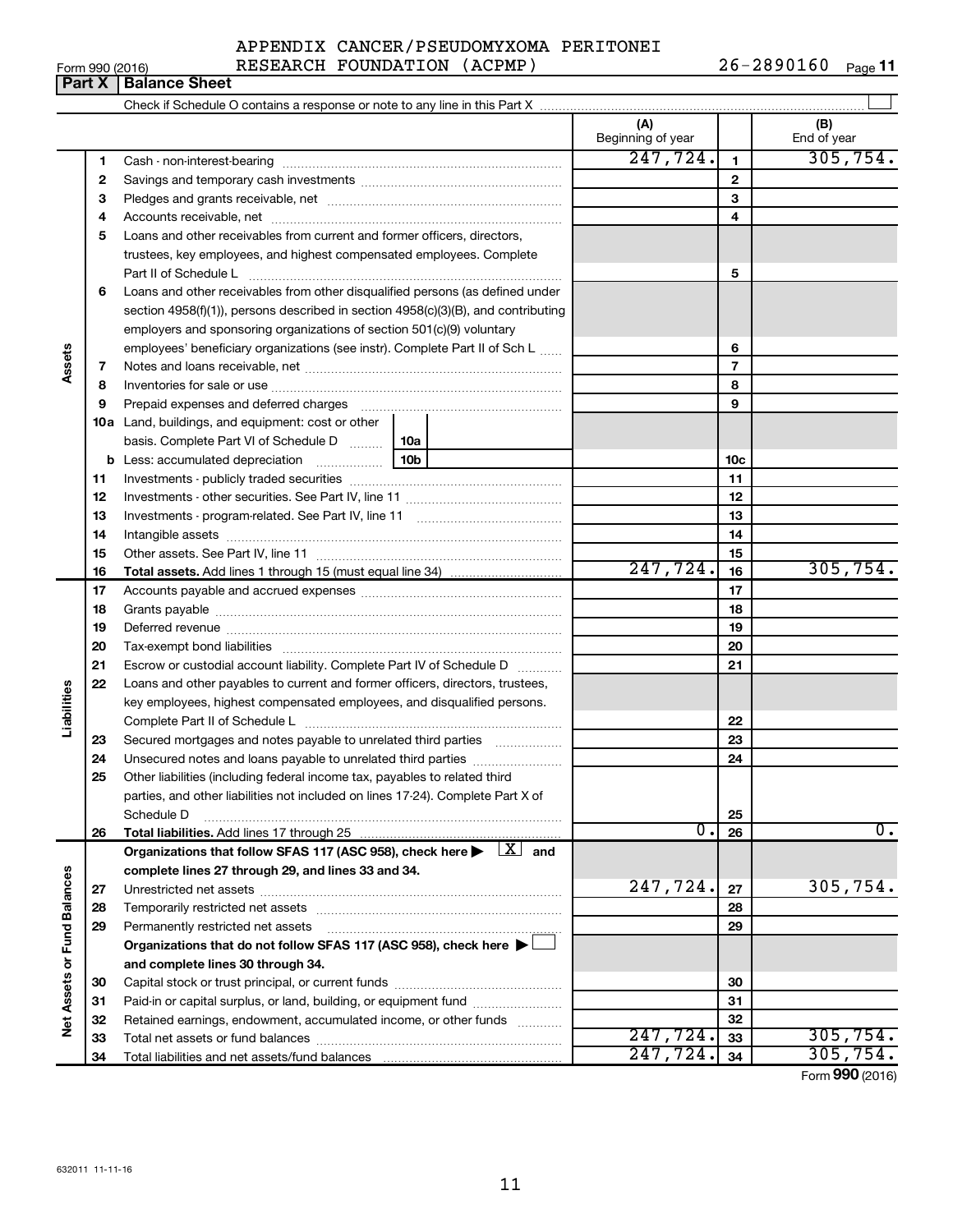|                 | APPENDIX CANCER/PSEUDOMYXOMA PERITONEI |  |                |                |
|-----------------|----------------------------------------|--|----------------|----------------|
| Form 990 (2016) | RESEARCH FOUNDATION (ACPMP)            |  | $26 - 2890160$ | Page $\sf{12}$ |

|    | Part XI   Reconciliation of Net Assets                                                                                                          |                         |                |           |                  |
|----|-------------------------------------------------------------------------------------------------------------------------------------------------|-------------------------|----------------|-----------|------------------|
|    |                                                                                                                                                 |                         |                |           |                  |
|    |                                                                                                                                                 |                         |                |           |                  |
| 1  |                                                                                                                                                 | $\mathbf{1}$            |                | 224,831.  |                  |
| 2  |                                                                                                                                                 | $\mathfrak{p}$          |                | 166, 801. |                  |
| 3  |                                                                                                                                                 | $\mathbf{3}$            |                | 58,030.   |                  |
| 4  |                                                                                                                                                 | $\overline{\mathbf{4}}$ |                | 247,724.  |                  |
| 5  |                                                                                                                                                 | 5                       |                |           |                  |
| 6  | Donated services and use of facilities                                                                                                          | 6                       |                |           |                  |
| 7  | Investment expenses                                                                                                                             | $\overline{7}$          |                |           |                  |
| 8  | Prior period adjustments                                                                                                                        | 8                       |                |           |                  |
| 9  | Other changes in net assets or fund balances (explain in Schedule O) manufacture changes in net assets or fund balances (explain in Schedule O) | $\mathbf{9}$            |                |           | $\overline{0}$ . |
| 10 | Net assets or fund balances at end of year. Combine lines 3 through 9 (must equal Part X, line 33,                                              |                         |                |           |                  |
|    | column (B))                                                                                                                                     | 10                      |                | 305,754.  |                  |
|    | Part XII Financial Statements and Reporting                                                                                                     |                         |                |           |                  |
|    | Check if Schedule O contains a response or note to any line in this Part XII                                                                    |                         |                |           |                  |
|    |                                                                                                                                                 |                         |                | Yes       | No               |
| 1  | Accounting method used to prepare the Form 990: $X$ Cash<br>$\Box$ Accrual<br>Other                                                             |                         |                |           |                  |
|    | If the organization changed its method of accounting from a prior year or checked "Other," explain in Schedule O.                               |                         |                |           |                  |
|    | 2a Were the organization's financial statements compiled or reviewed by an independent accountant?                                              |                         | 2a             |           | х                |
|    | If "Yes," check a box below to indicate whether the financial statements for the year were compiled or reviewed on a                            |                         |                |           |                  |
|    | separate basis, consolidated basis, or both:                                                                                                    |                         |                |           |                  |
|    | Separate basis<br>Consolidated basis<br>$\perp$ Both consolidated and separate basis                                                            |                         |                |           |                  |
|    | <b>b</b> Were the organization's financial statements audited by an independent accountant?                                                     |                         | 2 <sub>b</sub> |           | х                |
|    | If "Yes," check a box below to indicate whether the financial statements for the year were audited on a separate basis,                         |                         |                |           |                  |
|    | consolidated basis, or both:                                                                                                                    |                         |                |           |                  |
|    | Consolidated basis<br>Both consolidated and separate basis<br>Separate basis                                                                    |                         |                |           |                  |
|    | c If "Yes" to line 2a or 2b, does the organization have a committee that assumes responsibility for oversight of the audit,                     |                         |                |           |                  |
|    |                                                                                                                                                 |                         | 2c             |           |                  |
|    | If the organization changed either its oversight process or selection process during the tax year, explain in Schedule O.                       |                         |                |           |                  |
|    | 3a As a result of a federal award, was the organization required to undergo an audit or audits as set forth in the Single Audit                 |                         |                |           |                  |
|    | Act and OMB Circular A-133?                                                                                                                     |                         | За             |           | x                |
|    | b If "Yes," did the organization undergo the required audit or audits? If the organization did not undergo the required audit                   |                         |                |           |                  |
|    |                                                                                                                                                 |                         | 3b             |           |                  |
|    |                                                                                                                                                 |                         |                | $\sim$    |                  |

Form (2016) **990**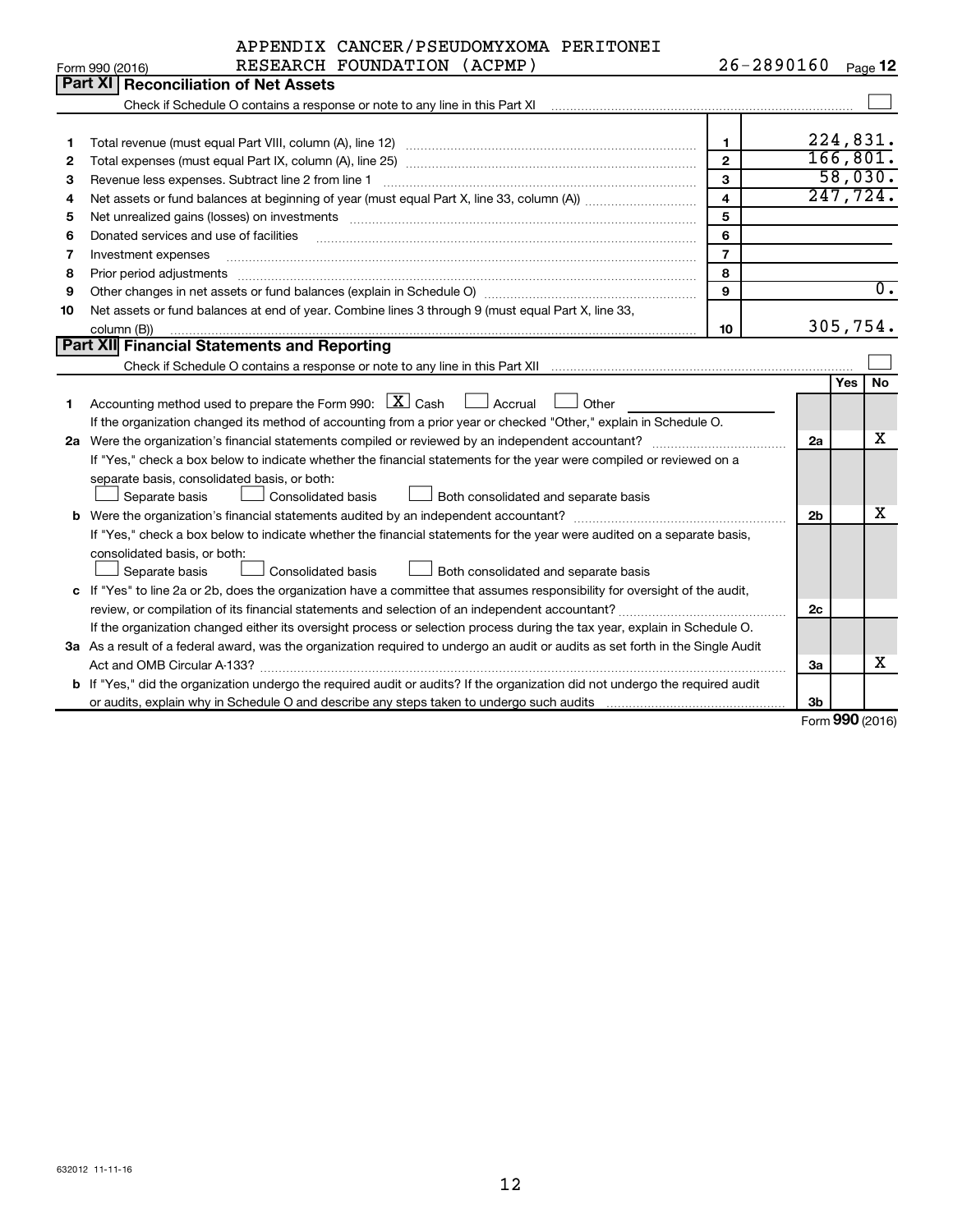|       |                                                                                                                                                                                                                                                                                            | <b>SCHEDULE A</b>                                      |                                               |  |          |                                                                                                                                                                                                                                                           |  |  |                                                                |                        |  | OMB No. 1545-0047                                                                                                                          |
|-------|--------------------------------------------------------------------------------------------------------------------------------------------------------------------------------------------------------------------------------------------------------------------------------------------|--------------------------------------------------------|-----------------------------------------------|--|----------|-----------------------------------------------------------------------------------------------------------------------------------------------------------------------------------------------------------------------------------------------------------|--|--|----------------------------------------------------------------|------------------------|--|--------------------------------------------------------------------------------------------------------------------------------------------|
|       |                                                                                                                                                                                                                                                                                            | (Form 990 or 990-EZ)                                   |                                               |  |          | <b>Public Charity Status and Public Support</b><br>Complete if the organization is a section 501(c)(3) organization or a section                                                                                                                          |  |  |                                                                |                        |  |                                                                                                                                            |
|       |                                                                                                                                                                                                                                                                                            |                                                        |                                               |  |          | 4947(a)(1) nonexempt charitable trust.                                                                                                                                                                                                                    |  |  |                                                                |                        |  |                                                                                                                                            |
|       |                                                                                                                                                                                                                                                                                            | Department of the Treasury<br>Internal Revenue Service |                                               |  |          | Attach to Form 990 or Form 990-EZ.                                                                                                                                                                                                                        |  |  |                                                                |                        |  | <b>Open to Public</b><br>Inspection                                                                                                        |
|       |                                                                                                                                                                                                                                                                                            |                                                        |                                               |  |          | Information about Schedule A (Form 990 or 990-EZ) and its instructions is at WWW.irs.gov/form990.                                                                                                                                                         |  |  |                                                                |                        |  |                                                                                                                                            |
|       |                                                                                                                                                                                                                                                                                            | Name of the organization                               |                                               |  |          | APPENDIX CANCER/PSEUDOMYXOMA PERITONEI<br>RESEARCH FOUNDATION (ACPMP)                                                                                                                                                                                     |  |  |                                                                |                        |  | <b>Employer identification number</b><br>26-2890160                                                                                        |
|       | Part I                                                                                                                                                                                                                                                                                     |                                                        |                                               |  |          | Reason for Public Charity Status (All organizations must complete this part.) See instructions.                                                                                                                                                           |  |  |                                                                |                        |  |                                                                                                                                            |
|       |                                                                                                                                                                                                                                                                                            |                                                        |                                               |  |          | The organization is not a private foundation because it is: (For lines 1 through 12, check only one box.)                                                                                                                                                 |  |  |                                                                |                        |  |                                                                                                                                            |
| 1     |                                                                                                                                                                                                                                                                                            |                                                        |                                               |  |          | A church, convention of churches, or association of churches described in section 170(b)(1)(A)(i).                                                                                                                                                        |  |  |                                                                |                        |  |                                                                                                                                            |
| 2     |                                                                                                                                                                                                                                                                                            |                                                        |                                               |  |          | A school described in section 170(b)(1)(A)(ii). (Attach Schedule E (Form 990 or 990-EZ).)                                                                                                                                                                 |  |  |                                                                |                        |  |                                                                                                                                            |
| 3     |                                                                                                                                                                                                                                                                                            |                                                        |                                               |  |          | A hospital or a cooperative hospital service organization described in section 170(b)(1)(A)(iii).                                                                                                                                                         |  |  |                                                                |                        |  |                                                                                                                                            |
| 4     |                                                                                                                                                                                                                                                                                            |                                                        |                                               |  |          |                                                                                                                                                                                                                                                           |  |  |                                                                |                        |  | A medical research organization operated in conjunction with a hospital described in section 170(b)(1)(A)(iii). Enter the hospital's name, |
|       |                                                                                                                                                                                                                                                                                            | city, and state:                                       |                                               |  |          |                                                                                                                                                                                                                                                           |  |  |                                                                |                        |  |                                                                                                                                            |
| 5     |                                                                                                                                                                                                                                                                                            |                                                        |                                               |  |          | An organization operated for the benefit of a college or university owned or operated by a governmental unit described in                                                                                                                                 |  |  |                                                                |                        |  |                                                                                                                                            |
|       |                                                                                                                                                                                                                                                                                            |                                                        | section 170(b)(1)(A)(iv). (Complete Part II.) |  |          |                                                                                                                                                                                                                                                           |  |  |                                                                |                        |  |                                                                                                                                            |
| 6     | A federal, state, or local government or governmental unit described in section 170(b)(1)(A)(v).                                                                                                                                                                                           |                                                        |                                               |  |          |                                                                                                                                                                                                                                                           |  |  |                                                                |                        |  |                                                                                                                                            |
| 7     | An organization that normally receives a substantial part of its support from a governmental unit or from the general public described in                                                                                                                                                  |                                                        |                                               |  |          |                                                                                                                                                                                                                                                           |  |  |                                                                |                        |  |                                                                                                                                            |
| 8     | section 170(b)(1)(A)(vi). (Complete Part II.)<br>A community trust described in section 170(b)(1)(A)(vi). (Complete Part II.)                                                                                                                                                              |                                                        |                                               |  |          |                                                                                                                                                                                                                                                           |  |  |                                                                |                        |  |                                                                                                                                            |
| 9     |                                                                                                                                                                                                                                                                                            |                                                        |                                               |  |          |                                                                                                                                                                                                                                                           |  |  |                                                                |                        |  |                                                                                                                                            |
|       | An agricultural research organization described in section 170(b)(1)(A)(ix) operated in conjunction with a land-grant college<br>or university or a non-land-grant college of agriculture (see instructions). Enter the name, city, and state of the college or                            |                                                        |                                               |  |          |                                                                                                                                                                                                                                                           |  |  |                                                                |                        |  |                                                                                                                                            |
|       | university:                                                                                                                                                                                                                                                                                |                                                        |                                               |  |          |                                                                                                                                                                                                                                                           |  |  |                                                                |                        |  |                                                                                                                                            |
| 10    | $\boxed{\text{X}}$                                                                                                                                                                                                                                                                         |                                                        |                                               |  |          |                                                                                                                                                                                                                                                           |  |  |                                                                |                        |  |                                                                                                                                            |
|       | An organization that normally receives: (1) more than 33 1/3% of its support from contributions, membership fees, and gross receipts from<br>activities related to its exempt functions - subject to certain exceptions, and (2) no more than 33 1/3% of its support from gross investment |                                                        |                                               |  |          |                                                                                                                                                                                                                                                           |  |  |                                                                |                        |  |                                                                                                                                            |
|       |                                                                                                                                                                                                                                                                                            |                                                        |                                               |  |          |                                                                                                                                                                                                                                                           |  |  |                                                                |                        |  | income and unrelated business taxable income (less section 511 tax) from businesses acquired by the organization after June 30, 1975.      |
|       |                                                                                                                                                                                                                                                                                            |                                                        | See section 509(a)(2). (Complete Part III.)   |  |          |                                                                                                                                                                                                                                                           |  |  |                                                                |                        |  |                                                                                                                                            |
| 11    |                                                                                                                                                                                                                                                                                            |                                                        |                                               |  |          | An organization organized and operated exclusively to test for public safety. See section 509(a)(4).                                                                                                                                                      |  |  |                                                                |                        |  |                                                                                                                                            |
| 12    |                                                                                                                                                                                                                                                                                            |                                                        |                                               |  |          |                                                                                                                                                                                                                                                           |  |  |                                                                |                        |  | An organization organized and operated exclusively for the benefit of, to perform the functions of, or to carry out the purposes of one or |
|       |                                                                                                                                                                                                                                                                                            |                                                        |                                               |  |          | more publicly supported organizations described in section 509(a)(1) or section 509(a)(2). See section 509(a)(3). Check the box in<br>lines 12a through 12d that describes the type of supporting organization and complete lines 12e, 12f, and 12g.      |  |  |                                                                |                        |  |                                                                                                                                            |
| a     |                                                                                                                                                                                                                                                                                            |                                                        |                                               |  |          | Type I. A supporting organization operated, supervised, or controlled by its supported organization(s), typically by giving                                                                                                                               |  |  |                                                                |                        |  |                                                                                                                                            |
|       |                                                                                                                                                                                                                                                                                            |                                                        |                                               |  |          | the supported organization(s) the power to regularly appoint or elect a majority of the directors or trustees of the supporting                                                                                                                           |  |  |                                                                |                        |  |                                                                                                                                            |
|       |                                                                                                                                                                                                                                                                                            |                                                        |                                               |  |          | organization. You must complete Part IV, Sections A and B.                                                                                                                                                                                                |  |  |                                                                |                        |  |                                                                                                                                            |
| b     |                                                                                                                                                                                                                                                                                            |                                                        |                                               |  |          | Type II. A supporting organization supervised or controlled in connection with its supported organization(s), by having                                                                                                                                   |  |  |                                                                |                        |  |                                                                                                                                            |
|       |                                                                                                                                                                                                                                                                                            |                                                        |                                               |  |          | control or management of the supporting organization vested in the same persons that control or manage the supported                                                                                                                                      |  |  |                                                                |                        |  |                                                                                                                                            |
|       |                                                                                                                                                                                                                                                                                            |                                                        |                                               |  |          | organization(s). You must complete Part IV, Sections A and C.                                                                                                                                                                                             |  |  |                                                                |                        |  |                                                                                                                                            |
| с     |                                                                                                                                                                                                                                                                                            |                                                        |                                               |  |          | Type III functionally integrated. A supporting organization operated in connection with, and functionally integrated with,                                                                                                                                |  |  |                                                                |                        |  |                                                                                                                                            |
|       |                                                                                                                                                                                                                                                                                            |                                                        |                                               |  |          | its supported organization(s) (see instructions). You must complete Part IV, Sections A, D, and E.                                                                                                                                                        |  |  |                                                                |                        |  |                                                                                                                                            |
| d     |                                                                                                                                                                                                                                                                                            |                                                        |                                               |  |          | Type III non-functionally integrated. A supporting organization operated in connection with its supported organization(s)<br>that is not functionally integrated. The organization generally must satisfy a distribution requirement and an attentiveness |  |  |                                                                |                        |  |                                                                                                                                            |
|       |                                                                                                                                                                                                                                                                                            |                                                        |                                               |  |          | requirement (see instructions). You must complete Part IV, Sections A and D, and Part V.                                                                                                                                                                  |  |  |                                                                |                        |  |                                                                                                                                            |
| е     |                                                                                                                                                                                                                                                                                            |                                                        |                                               |  |          | Check this box if the organization received a written determination from the IRS that it is a Type I, Type II, Type III                                                                                                                                   |  |  |                                                                |                        |  |                                                                                                                                            |
|       |                                                                                                                                                                                                                                                                                            |                                                        |                                               |  |          | functionally integrated, or Type III non-functionally integrated supporting organization.                                                                                                                                                                 |  |  |                                                                |                        |  |                                                                                                                                            |
|       |                                                                                                                                                                                                                                                                                            |                                                        |                                               |  |          |                                                                                                                                                                                                                                                           |  |  |                                                                |                        |  |                                                                                                                                            |
|       | g                                                                                                                                                                                                                                                                                          |                                                        |                                               |  |          | Provide the following information about the supported organization(s).                                                                                                                                                                                    |  |  |                                                                |                        |  |                                                                                                                                            |
|       |                                                                                                                                                                                                                                                                                            | (i) Name of supported                                  |                                               |  | (ii) EIN | (iii) Type of organization<br>(described on lines 1-10                                                                                                                                                                                                    |  |  | (iv) Is the organization listed<br>in your governing document? | (v) Amount of monetary |  | (vi) Amount of other<br>support (see instructions)                                                                                         |
|       | organization<br>support (see instructions)<br>Yes<br>No<br>above (see instructions))                                                                                                                                                                                                       |                                                        |                                               |  |          |                                                                                                                                                                                                                                                           |  |  |                                                                |                        |  |                                                                                                                                            |
|       |                                                                                                                                                                                                                                                                                            |                                                        |                                               |  |          |                                                                                                                                                                                                                                                           |  |  |                                                                |                        |  |                                                                                                                                            |
|       |                                                                                                                                                                                                                                                                                            |                                                        |                                               |  |          |                                                                                                                                                                                                                                                           |  |  |                                                                |                        |  |                                                                                                                                            |
|       |                                                                                                                                                                                                                                                                                            |                                                        |                                               |  |          |                                                                                                                                                                                                                                                           |  |  |                                                                |                        |  |                                                                                                                                            |
|       |                                                                                                                                                                                                                                                                                            |                                                        |                                               |  |          |                                                                                                                                                                                                                                                           |  |  |                                                                |                        |  |                                                                                                                                            |
|       |                                                                                                                                                                                                                                                                                            |                                                        |                                               |  |          |                                                                                                                                                                                                                                                           |  |  |                                                                |                        |  |                                                                                                                                            |
|       |                                                                                                                                                                                                                                                                                            |                                                        |                                               |  |          |                                                                                                                                                                                                                                                           |  |  |                                                                |                        |  |                                                                                                                                            |
|       |                                                                                                                                                                                                                                                                                            |                                                        |                                               |  |          |                                                                                                                                                                                                                                                           |  |  |                                                                |                        |  |                                                                                                                                            |
|       |                                                                                                                                                                                                                                                                                            |                                                        |                                               |  |          |                                                                                                                                                                                                                                                           |  |  |                                                                |                        |  |                                                                                                                                            |
|       |                                                                                                                                                                                                                                                                                            |                                                        |                                               |  |          |                                                                                                                                                                                                                                                           |  |  |                                                                |                        |  |                                                                                                                                            |
| Total |                                                                                                                                                                                                                                                                                            |                                                        |                                               |  |          |                                                                                                                                                                                                                                                           |  |  |                                                                |                        |  |                                                                                                                                            |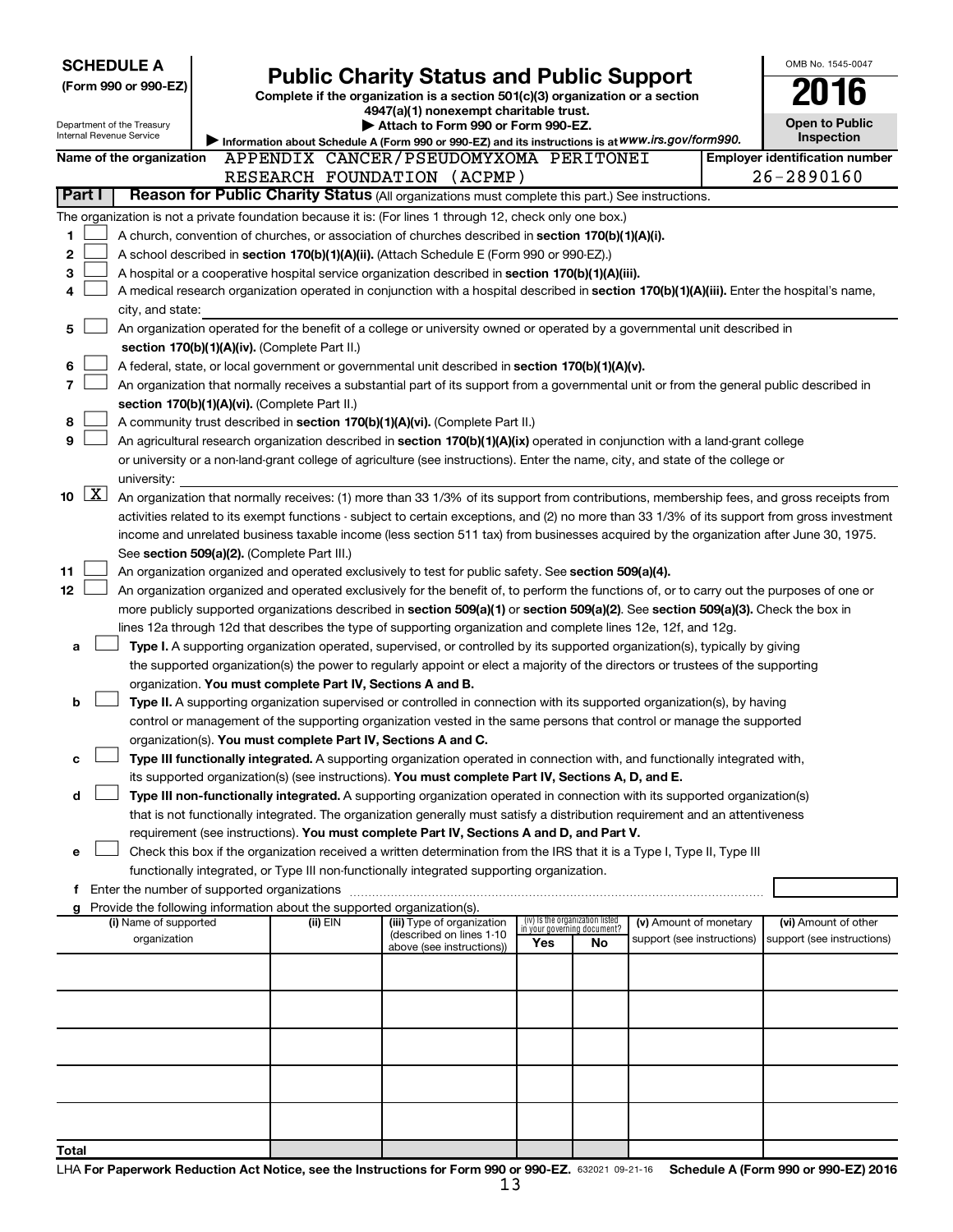## Schedule A (Form 990 or 990-EZ) 2016 Page RESEARCH FOUNDATION (ACPMP) 26-2890160

26-2890160 Page 2

(Complete only if you checked the box on line 5, 7, or 8 of Part I or if the organization failed to qualify under Part III. If the organization **Part II Support Schedule for Organizations Described in Sections 170(b)(1)(A)(iv) and 170(b)(1)(A)(vi)**

fails to qualify under the tests listed below, please complete Part III.)

|    | <b>Section A. Public Support</b>                                                                                                                                                                                               |          |          |            |            |          |           |
|----|--------------------------------------------------------------------------------------------------------------------------------------------------------------------------------------------------------------------------------|----------|----------|------------|------------|----------|-----------|
|    | Calendar year (or fiscal year beginning in) $\blacktriangleright$                                                                                                                                                              | (a) 2012 | (b) 2013 | $(c)$ 2014 | $(d)$ 2015 | (e) 2016 | (f) Total |
|    | 1 Gifts, grants, contributions, and                                                                                                                                                                                            |          |          |            |            |          |           |
|    | membership fees received. (Do not                                                                                                                                                                                              |          |          |            |            |          |           |
|    | include any "unusual grants.")                                                                                                                                                                                                 |          |          |            |            |          |           |
|    | 2 Tax revenues levied for the organ-                                                                                                                                                                                           |          |          |            |            |          |           |
|    | ization's benefit and either paid to                                                                                                                                                                                           |          |          |            |            |          |           |
|    | or expended on its behalf                                                                                                                                                                                                      |          |          |            |            |          |           |
|    | 3 The value of services or facilities                                                                                                                                                                                          |          |          |            |            |          |           |
|    | furnished by a governmental unit to                                                                                                                                                                                            |          |          |            |            |          |           |
|    | the organization without charge                                                                                                                                                                                                |          |          |            |            |          |           |
|    | 4 Total. Add lines 1 through 3                                                                                                                                                                                                 |          |          |            |            |          |           |
| 5. | The portion of total contributions                                                                                                                                                                                             |          |          |            |            |          |           |
|    | by each person (other than a                                                                                                                                                                                                   |          |          |            |            |          |           |
|    | governmental unit or publicly                                                                                                                                                                                                  |          |          |            |            |          |           |
|    | supported organization) included                                                                                                                                                                                               |          |          |            |            |          |           |
|    | on line 1 that exceeds 2% of the                                                                                                                                                                                               |          |          |            |            |          |           |
|    | amount shown on line 11,                                                                                                                                                                                                       |          |          |            |            |          |           |
|    | column (f)                                                                                                                                                                                                                     |          |          |            |            |          |           |
|    | 6 Public support. Subtract line 5 from line 4.                                                                                                                                                                                 |          |          |            |            |          |           |
|    | <b>Section B. Total Support</b>                                                                                                                                                                                                |          |          |            |            |          |           |
|    | Calendar year (or fiscal year beginning in)                                                                                                                                                                                    | (a) 2012 | (b) 2013 | (c) 2014   | $(d)$ 2015 | (e) 2016 | (f) Total |
|    | 7 Amounts from line 4                                                                                                                                                                                                          |          |          |            |            |          |           |
| 8  | Gross income from interest,                                                                                                                                                                                                    |          |          |            |            |          |           |
|    | dividends, payments received on                                                                                                                                                                                                |          |          |            |            |          |           |
|    | securities loans, rents, royalties                                                                                                                                                                                             |          |          |            |            |          |           |
|    | and income from similar sources                                                                                                                                                                                                |          |          |            |            |          |           |
| 9. | Net income from unrelated business                                                                                                                                                                                             |          |          |            |            |          |           |
|    | activities, whether or not the                                                                                                                                                                                                 |          |          |            |            |          |           |
|    | business is regularly carried on                                                                                                                                                                                               |          |          |            |            |          |           |
|    | 10 Other income. Do not include gain                                                                                                                                                                                           |          |          |            |            |          |           |
|    | or loss from the sale of capital                                                                                                                                                                                               |          |          |            |            |          |           |
|    | assets (Explain in Part VI.).                                                                                                                                                                                                  |          |          |            |            |          |           |
|    | 11 Total support. Add lines 7 through 10                                                                                                                                                                                       |          |          |            |            |          |           |
|    | <b>12</b> Gross receipts from related activities, etc. (see instructions)                                                                                                                                                      |          |          |            |            | 12       |           |
|    | 13 First five years. If the Form 990 is for the organization's first, second, third, fourth, or fifth tax year as a section 501(c)(3)                                                                                          |          |          |            |            |          |           |
|    | organization, check this box and stop here                                                                                                                                                                                     |          |          |            |            |          |           |
|    | <b>Section C. Computation of Public Support Percentage</b>                                                                                                                                                                     |          |          |            |            |          |           |
|    |                                                                                                                                                                                                                                |          |          |            |            | 14       | %         |
|    |                                                                                                                                                                                                                                |          |          |            |            | 15       | %         |
|    | 16a 33 1/3% support test - 2016. If the organization did not check the box on line 13, and line 14 is 33 1/3% or more, check this box and                                                                                      |          |          |            |            |          |           |
|    | stop here. The organization qualifies as a publicly supported organization manufactured content and the support of the state of the state of the state of the state of the state of the state of the state of the state of the |          |          |            |            |          |           |
|    | b 33 1/3% support test - 2015. If the organization did not check a box on line 13 or 16a, and line 15 is 33 1/3% or more, check this box                                                                                       |          |          |            |            |          |           |
|    |                                                                                                                                                                                                                                |          |          |            |            |          |           |
|    | 17a 10% -facts-and-circumstances test - 2016. If the organization did not check a box on line 13, 16a, or 16b, and line 14 is 10% or more,                                                                                     |          |          |            |            |          |           |
|    | and if the organization meets the "facts-and-circumstances" test, check this box and stop here. Explain in Part VI how the organization                                                                                        |          |          |            |            |          |           |
|    |                                                                                                                                                                                                                                |          |          |            |            |          |           |
|    | b 10% -facts-and-circumstances test - 2015. If the organization did not check a box on line 13, 16a, 16b, or 17a, and line 15 is 10% or                                                                                        |          |          |            |            |          |           |
|    | more, and if the organization meets the "facts-and-circumstances" test, check this box and stop here. Explain in Part VI how the                                                                                               |          |          |            |            |          |           |
|    | organization meets the "facts-and-circumstances" test. The organization qualifies as a publicly supported organization                                                                                                         |          |          |            |            |          |           |
|    | 18 Private foundation. If the organization did not check a box on line 13, 16a, 16b, 17a, or 17b, check this box and see instructions                                                                                          |          |          |            |            |          |           |
|    |                                                                                                                                                                                                                                |          |          |            |            |          |           |

**Schedule A (Form 990 or 990-EZ) 2016**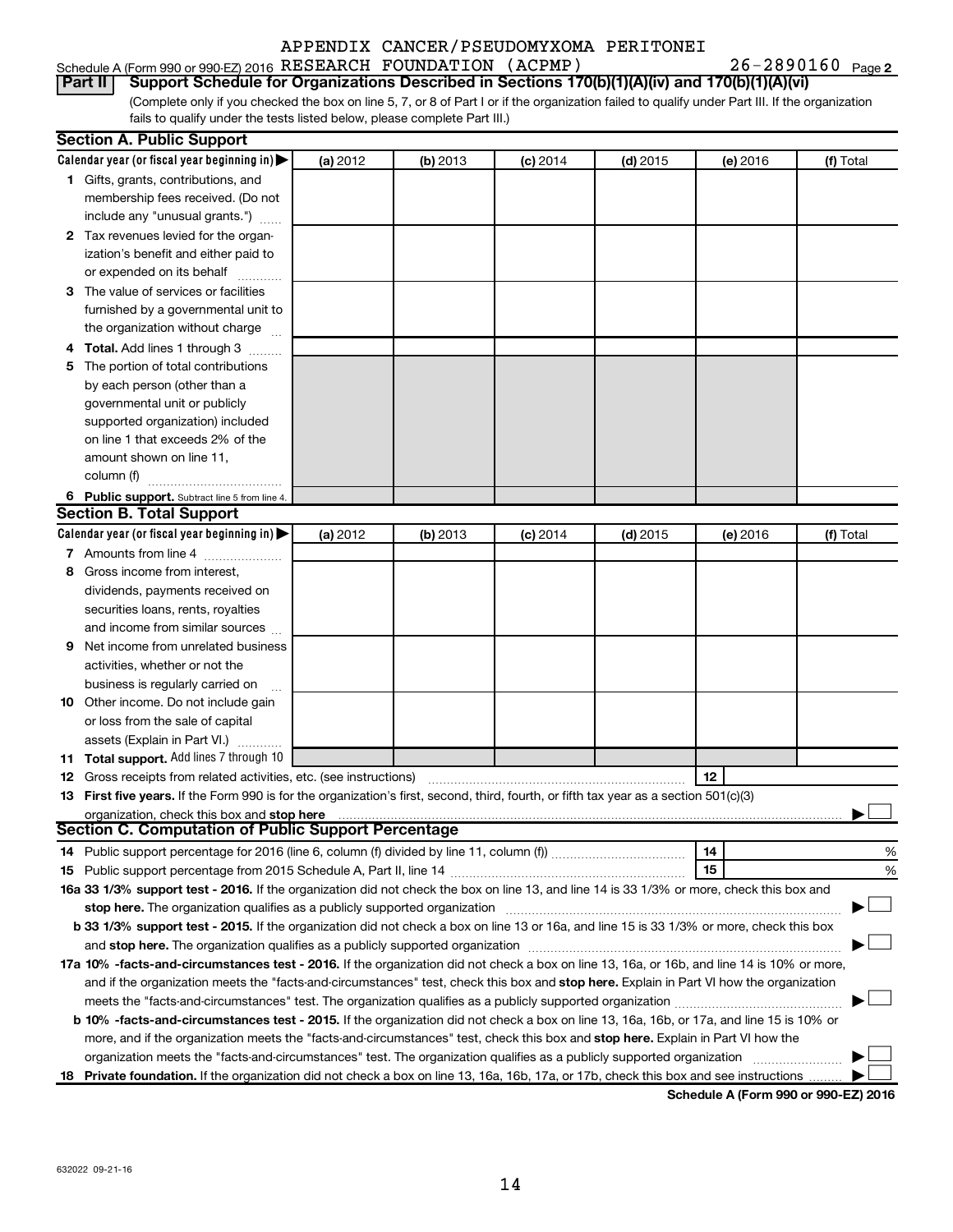# Schedule A (Form 990 or 990-EZ) 2016 Page RESEARCH FOUNDATION (ACPMP) 26-2890160

**Part III Support Schedule for Organizations Described in Section 509(a)(2)** 

(Complete only if you checked the box on line 10 of Part I or if the organization failed to qualify under Part II. If the organization fails to qualify under the tests listed below, please complete Part II.)

| <b>Section A. Public Support</b>                                                                                                                    |                      |                       |                        |                                         |                      |                                     |  |  |  |
|-----------------------------------------------------------------------------------------------------------------------------------------------------|----------------------|-----------------------|------------------------|-----------------------------------------|----------------------|-------------------------------------|--|--|--|
| Calendar year (or fiscal year beginning in)                                                                                                         | (a) 2012             | (b) 2013              | $(c)$ 2014             | $(d)$ 2015                              | (e) 2016             | (f) Total                           |  |  |  |
| 1 Gifts, grants, contributions, and                                                                                                                 |                      |                       |                        |                                         |                      |                                     |  |  |  |
| membership fees received. (Do not                                                                                                                   |                      |                       |                        |                                         |                      |                                     |  |  |  |
| include any "unusual grants.")                                                                                                                      | 132,734.             | 186,791.              | 134,218.               | 155, 494.                               | 237,645.             | 846,882.                            |  |  |  |
| 2 Gross receipts from admissions,                                                                                                                   |                      |                       |                        |                                         |                      |                                     |  |  |  |
| merchandise sold or services per-                                                                                                                   |                      |                       |                        |                                         |                      |                                     |  |  |  |
| formed, or facilities furnished in                                                                                                                  |                      |                       |                        |                                         |                      |                                     |  |  |  |
| any activity that is related to the<br>organization's tax-exempt purpose                                                                            | 274.                 | 55.                   | 59.                    | 63.                                     | $\mathbf 0$ .        | 451.                                |  |  |  |
| 3 Gross receipts from activities that                                                                                                               |                      |                       |                        |                                         |                      |                                     |  |  |  |
| are not an unrelated trade or bus-                                                                                                                  |                      |                       |                        |                                         |                      |                                     |  |  |  |
| iness under section 513                                                                                                                             |                      |                       |                        |                                         |                      |                                     |  |  |  |
| 4 Tax revenues levied for the organ-                                                                                                                |                      |                       |                        |                                         |                      |                                     |  |  |  |
| ization's benefit and either paid to                                                                                                                |                      |                       |                        |                                         |                      |                                     |  |  |  |
| or expended on its behalf                                                                                                                           |                      |                       |                        |                                         |                      |                                     |  |  |  |
| .<br>5 The value of services or facilities                                                                                                          |                      |                       |                        |                                         |                      |                                     |  |  |  |
| furnished by a governmental unit to                                                                                                                 |                      |                       |                        |                                         |                      |                                     |  |  |  |
| the organization without charge                                                                                                                     |                      |                       |                        |                                         |                      |                                     |  |  |  |
|                                                                                                                                                     | 133,008.             | 186,846.              | 134, 277.              | 155, 557.                               | 237,645.             | 847, 333.                           |  |  |  |
| 6 Total. Add lines 1 through 5                                                                                                                      |                      |                       |                        |                                         |                      |                                     |  |  |  |
| 7a Amounts included on lines 1, 2, and                                                                                                              |                      |                       |                        |                                         |                      | 0.                                  |  |  |  |
| 3 received from disqualified persons<br><b>b</b> Amounts included on lines 2 and 3 received                                                         |                      |                       |                        |                                         |                      |                                     |  |  |  |
| from other than disqualified persons that                                                                                                           |                      |                       |                        |                                         |                      |                                     |  |  |  |
| exceed the greater of \$5,000 or 1% of the                                                                                                          |                      |                       |                        |                                         |                      |                                     |  |  |  |
| amount on line 13 for the year                                                                                                                      |                      |                       |                        |                                         |                      | 0.<br>$\overline{0}$ .              |  |  |  |
| c Add lines 7a and 7b                                                                                                                               |                      |                       |                        |                                         |                      | 847,333.                            |  |  |  |
| 8 Public support. (Subtract line 7c from line 6.)                                                                                                   |                      |                       |                        |                                         |                      |                                     |  |  |  |
| <b>Section B. Total Support</b>                                                                                                                     |                      |                       |                        |                                         |                      |                                     |  |  |  |
| Calendar year (or fiscal year beginning in)                                                                                                         | (a) 2012<br>133,008. | (b) 2013<br>186, 846. | $(c)$ 2014<br>134,277. | $(d)$ 2015<br>155, 557.                 | (e) 2016<br>237,645. | (f) Total<br>$\overline{847,333}$ . |  |  |  |
| <b>9</b> Amounts from line 6                                                                                                                        |                      |                       |                        |                                         |                      |                                     |  |  |  |
| <b>10a</b> Gross income from interest,<br>dividends, payments received on                                                                           |                      |                       |                        |                                         |                      |                                     |  |  |  |
| securities loans, rents, royalties                                                                                                                  |                      |                       |                        |                                         |                      |                                     |  |  |  |
| and income from similar sources                                                                                                                     | 257.                 | 293.                  | 400.                   | 366.                                    | 426.                 | 1,742.                              |  |  |  |
| <b>b</b> Unrelated business taxable income                                                                                                          |                      |                       |                        |                                         |                      |                                     |  |  |  |
| (less section 511 taxes) from businesses                                                                                                            |                      |                       |                        |                                         |                      |                                     |  |  |  |
| acquired after June 30, 1975                                                                                                                        |                      |                       |                        |                                         |                      |                                     |  |  |  |
| c Add lines 10a and 10b                                                                                                                             | 257.                 | 293.                  | 400.                   | 366.                                    | 426.                 | 1,742.                              |  |  |  |
| 11 Net income from unrelated business<br>activities not included in line 10b.                                                                       |                      |                       |                        |                                         |                      |                                     |  |  |  |
| whether or not the business is                                                                                                                      |                      |                       |                        |                                         |                      |                                     |  |  |  |
| regularly carried on                                                                                                                                |                      |                       |                        |                                         |                      |                                     |  |  |  |
| 12 Other income. Do not include gain<br>or loss from the sale of capital                                                                            |                      |                       |                        |                                         |                      |                                     |  |  |  |
| assets (Explain in Part VI.)                                                                                                                        |                      |                       |                        |                                         |                      |                                     |  |  |  |
| <b>13</b> Total support. (Add lines 9, 10c, 11, and 12.)                                                                                            |                      |                       |                        | 133, 265, 187, 139, 134, 677, 155, 923, | 238,071.             | 849,075.                            |  |  |  |
| 14 First five years. If the Form 990 is for the organization's first, second, third, fourth, or fifth tax year as a section 501(c)(3) organization, |                      |                       |                        |                                         |                      |                                     |  |  |  |
| check this box and stop here                                                                                                                        |                      |                       |                        |                                         |                      |                                     |  |  |  |
| <b>Section C. Computation of Public Support Percentage</b>                                                                                          |                      |                       |                        |                                         |                      |                                     |  |  |  |
|                                                                                                                                                     |                      |                       |                        |                                         | 15                   | 99.79<br>%                          |  |  |  |
| 16 Public support percentage from 2015 Schedule A, Part III, line 15                                                                                |                      |                       |                        |                                         | 16                   | 99.81<br>$\%$                       |  |  |  |
| Section D. Computation of Investment Income Percentage                                                                                              |                      |                       |                        |                                         |                      |                                     |  |  |  |
| 17 Investment income percentage for 2016 (line 10c, column (f) divided by line 13, column (f))                                                      |                      |                       |                        |                                         | 17                   | .21<br>%                            |  |  |  |
| 18 Investment income percentage from 2015 Schedule A, Part III, line 17                                                                             |                      |                       |                        |                                         | 18                   | .19<br>%                            |  |  |  |
| 19a 33 1/3% support tests - 2016. If the organization did not check the box on line 14, and line 15 is more than 33 1/3%, and line 17 is not        |                      |                       |                        |                                         |                      |                                     |  |  |  |
| more than 33 1/3%, check this box and stop here. The organization qualifies as a publicly supported organization                                    |                      |                       |                        |                                         |                      | $\blacktriangleright$ $\mathbf{X}$  |  |  |  |
| <b>b 33 1/3% support tests - 2015.</b> If the organization did not check a box on line 14 or line 19a, and line 16 is more than 33 1/3%, and        |                      |                       |                        |                                         |                      |                                     |  |  |  |
| line 18 is not more than 33 1/3%, check this box and stop here. The organization qualifies as a publicly supported organization                     |                      |                       |                        |                                         |                      |                                     |  |  |  |
|                                                                                                                                                     |                      |                       |                        |                                         |                      |                                     |  |  |  |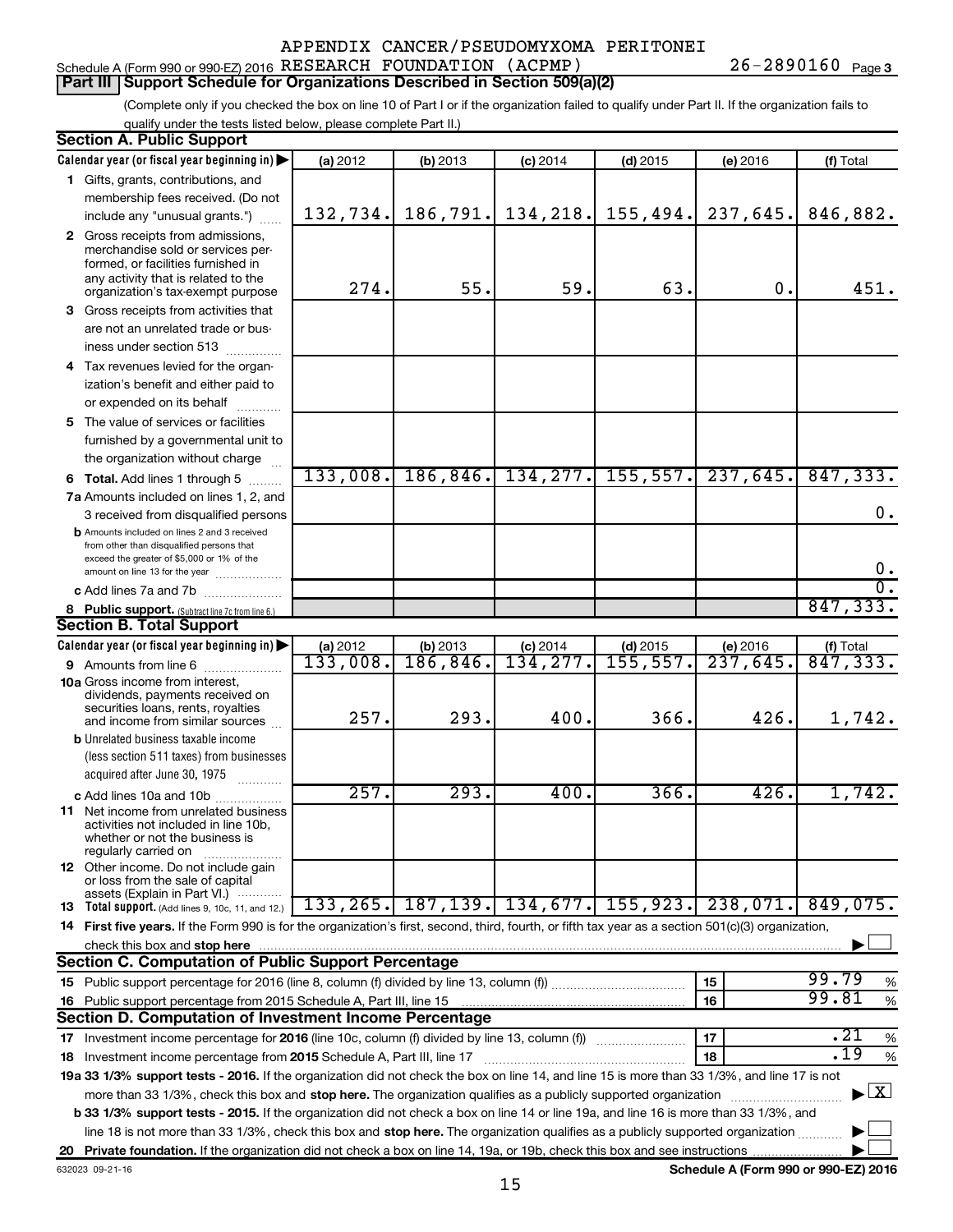Schedule A (Form 990 or 990-EZ) 2016 Page RESEARCH FOUNDATION (ACPMP) 26-2890160

26-2890160 Page 4

**Yes No**

### **Part IV Supporting Organizations**

(Complete only if you checked a box in line 12 on Part I. If you checked 12a of Part I, complete Sections A and B. If you checked 12b of Part I, complete Sections A and C. If you checked 12c of Part I, complete Sections A, D, and E. If you checked 12d of Part I, complete Sections A and D, and complete Part V.)

#### **Section A. All Supporting Organizations**

- **1** Are all of the organization's supported organizations listed by name in the organization's governing documents? If "No," describe in Part VI how the supported organizations are designated. If designated by *class or purpose, describe the designation. If historic and continuing relationship, explain.*
- **2** Did the organization have any supported organization that does not have an IRS determination of status under section 509(a)(1) or (2)? If "Yes," explain in Part VI how the organization determined that the supported *organization was described in section 509(a)(1) or (2).*
- **3a** Did the organization have a supported organization described in section 501(c)(4), (5), or (6)? If "Yes," answer *(b) and (c) below.*
- **b** Did the organization confirm that each supported organization qualified under section 501(c)(4), (5), or (6) and satisfied the public support tests under section 509(a)(2)? If "Yes," describe in Part VI when and how the *organization made the determination.*
- **c** Did the organization ensure that all support to such organizations was used exclusively for section 170(c)(2)(B) purposes? If "Yes," explain in Part VI what controls the organization put in place to ensure such use.
- **4 a** *If* Was any supported organization not organized in the United States ("foreign supported organization")? *"Yes," and if you checked 12a or 12b in Part I, answer (b) and (c) below.*
- **b** Did the organization have ultimate control and discretion in deciding whether to make grants to the foreign supported organization? If "Yes," describe in Part VI how the organization had such control and discretion *despite being controlled or supervised by or in connection with its supported organizations.*
- **c** Did the organization support any foreign supported organization that does not have an IRS determination under sections 501(c)(3) and 509(a)(1) or (2)? If "Yes," explain in Part VI what controls the organization used *to ensure that all support to the foreign supported organization was used exclusively for section 170(c)(2)(B) purposes.*
- **5a** Did the organization add, substitute, or remove any supported organizations during the tax year? If "Yes," answer (b) and (c) below (if applicable). Also, provide detail in Part VI, including (i) the names and EIN *numbers of the supported organizations added, substituted, or removed; (ii) the reasons for each such action; (iii) the authority under the organization's organizing document authorizing such action; and (iv) how the action was accomplished (such as by amendment to the organizing document).*
- **b** Type I or Type II only. Was any added or substituted supported organization part of a class already designated in the organization's organizing document?
- **c Substitutions only.**  Was the substitution the result of an event beyond the organization's control?
- **6** Did the organization provide support (whether in the form of grants or the provision of services or facilities) to support or benefit one or more of the filing organization's supported organizations? If "Yes," provide detail in anyone other than (i) its supported organizations, (ii) individuals that are part of the charitable class benefited by one or more of its supported organizations, or (iii) other supporting organizations that also *Part VI.*
- **7** Did the organization provide a grant, loan, compensation, or other similar payment to a substantial contributor regard to a substantial contributor? If "Yes," complete Part I of Schedule L (Form 990 or 990-EZ). (defined in section 4958(c)(3)(C)), a family member of a substantial contributor, or a 35% controlled entity with
- **8** Did the organization make a loan to a disqualified person (as defined in section 4958) not described in line 7? *If "Yes," complete Part I of Schedule L (Form 990 or 990-EZ).*
- **9 a** Was the organization controlled directly or indirectly at any time during the tax year by one or more in section 509(a)(1) or (2))? If "Yes," provide detail in Part VI. disqualified persons as defined in section 4946 (other than foundation managers and organizations described
- **b** Did one or more disqualified persons (as defined in line 9a) hold a controlling interest in any entity in which the supporting organization had an interest? If "Yes," provide detail in Part VI.
- **c** Did a disqualified person (as defined in line 9a) have an ownership interest in, or derive any personal benefit from, assets in which the supporting organization also had an interest? If "Yes," provide detail in Part VI.
- **10 a** Was the organization subject to the excess business holdings rules of section 4943 because of section supporting organizations)? If "Yes," answer 10b below. 4943(f) (regarding certain Type II supporting organizations, and all Type III non-functionally integrated
- **b** Did the organization have any excess business holdings in the tax year? (Use Schedule C, Form 4720, to *determine whether the organization had excess business holdings.)*

**1 2 3a 3b 3c 4a 4b 4c 5a 5b 5c 6 7 8 9a 9b 9c 10a**

**10b**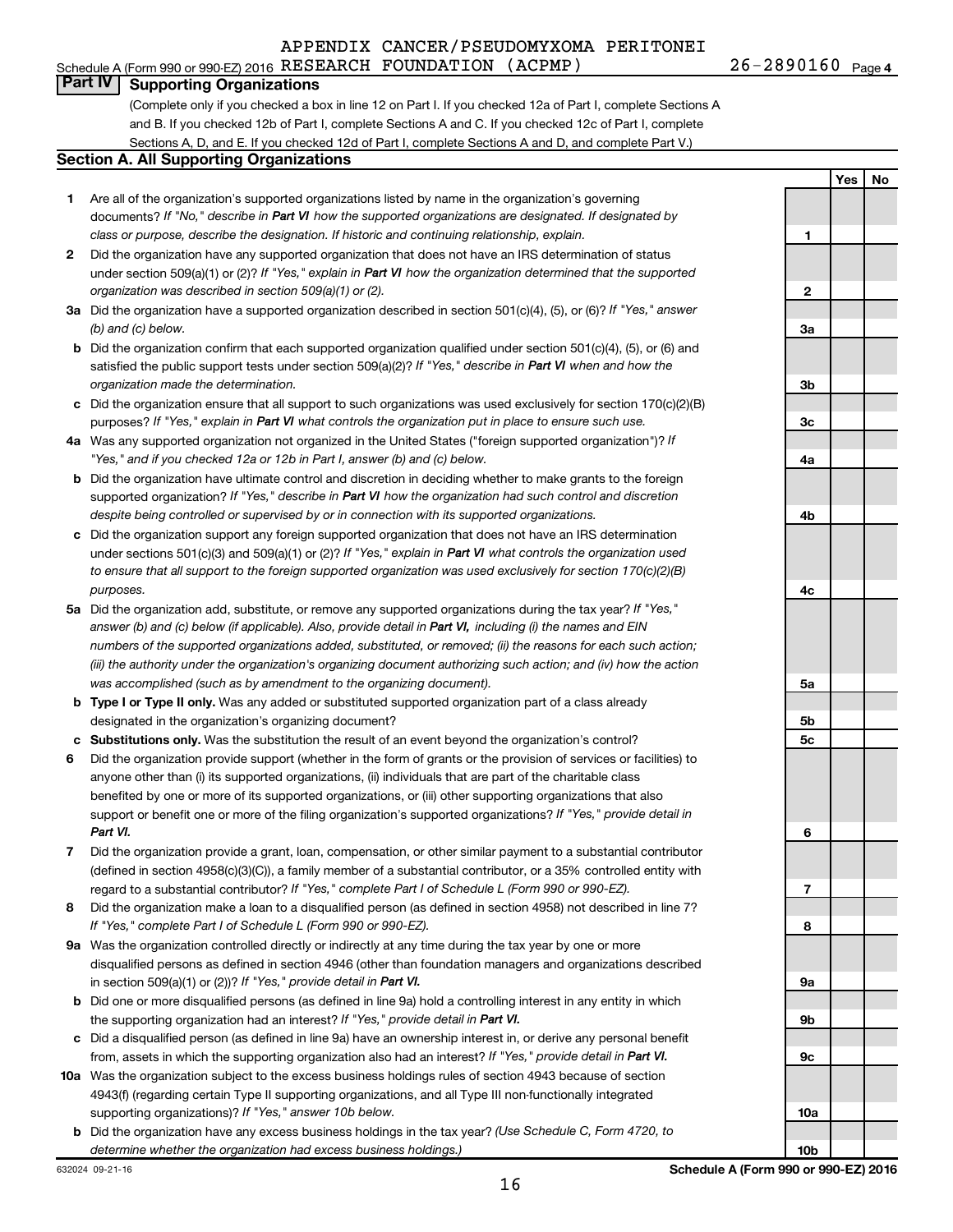Schedule A (Form 990 or 990-EZ) 2016 RESEARCH FOUNDATION (ACPMP) Z6-Z89UI6U Page RESEARCH FOUNDATION (ACPMP) 26-2890160

26-2890160 Page 5

|    | Part IV<br><b>Supporting Organizations (continued)</b>                                                                          |                 |     |    |
|----|---------------------------------------------------------------------------------------------------------------------------------|-----------------|-----|----|
|    |                                                                                                                                 |                 | Yes | No |
| 11 | Has the organization accepted a gift or contribution from any of the following persons?                                         |                 |     |    |
|    | a A person who directly or indirectly controls, either alone or together with persons described in (b) and (c)                  |                 |     |    |
|    | below, the governing body of a supported organization?                                                                          | 11a             |     |    |
|    | <b>b</b> A family member of a person described in (a) above?                                                                    | 11 <sub>b</sub> |     |    |
|    | c A 35% controlled entity of a person described in (a) or (b) above? If "Yes" to a, b, or c, provide detail in Part VI.         | 11c             |     |    |
|    | <b>Section B. Type I Supporting Organizations</b>                                                                               |                 |     |    |
|    |                                                                                                                                 |                 | Yes | No |
| 1  | Did the directors, trustees, or membership of one or more supported organizations have the power to                             |                 |     |    |
|    | regularly appoint or elect at least a majority of the organization's directors or trustees at all times during the              |                 |     |    |
|    | tax year? If "No," describe in Part VI how the supported organization(s) effectively operated, supervised, or                   |                 |     |    |
|    | controlled the organization's activities. If the organization had more than one supported organization,                         |                 |     |    |
|    | describe how the powers to appoint and/or remove directors or trustees were allocated among the supported                       |                 |     |    |
|    | organizations and what conditions or restrictions, if any, applied to such powers during the tax year.                          | 1               |     |    |
| 2  | Did the organization operate for the benefit of any supported organization other than the supported                             |                 |     |    |
|    | organization(s) that operated, supervised, or controlled the supporting organization? If "Yes," explain in                      |                 |     |    |
|    | Part VI how providing such benefit carried out the purposes of the supported organization(s) that operated,                     |                 |     |    |
|    | supervised, or controlled the supporting organization.                                                                          | $\mathbf{2}$    |     |    |
|    | <b>Section C. Type II Supporting Organizations</b>                                                                              |                 |     |    |
|    |                                                                                                                                 |                 | Yes | No |
| 1  | Were a majority of the organization's directors or trustees during the tax year also a majority of the directors                |                 |     |    |
|    | or trustees of each of the organization's supported organization(s)? If "No," describe in Part VI how control                   |                 |     |    |
|    | or management of the supporting organization was vested in the same persons that controlled or managed                          |                 |     |    |
|    | the supported organization(s).                                                                                                  | 1               |     |    |
|    | <b>Section D. All Type III Supporting Organizations</b>                                                                         |                 |     |    |
|    |                                                                                                                                 |                 | Yes | No |
| 1  | Did the organization provide to each of its supported organizations, by the last day of the fifth month of the                  |                 |     |    |
|    | organization's tax year, (i) a written notice describing the type and amount of support provided during the prior tax           |                 |     |    |
|    | year, (ii) a copy of the Form 990 that was most recently filed as of the date of notification, and (iii) copies of the          |                 |     |    |
|    | organization's governing documents in effect on the date of notification, to the extent not previously provided?                | 1               |     |    |
| 2  | Were any of the organization's officers, directors, or trustees either (i) appointed or elected by the supported                |                 |     |    |
|    | organization(s) or (ii) serving on the governing body of a supported organization? If "No," explain in Part VI how              |                 |     |    |
|    | the organization maintained a close and continuous working relationship with the supported organization(s).                     | 2               |     |    |
| 3  | By reason of the relationship described in (2), did the organization's supported organizations have a                           |                 |     |    |
|    | significant voice in the organization's investment policies and in directing the use of the organization's                      |                 |     |    |
|    | income or assets at all times during the tax year? If "Yes," describe in Part VI the role the organization's                    |                 |     |    |
|    | supported organizations played in this regard.                                                                                  | 3               |     |    |
|    | Section E. Type III Functionally Integrated Supporting Organizations                                                            |                 |     |    |
| 1  | Check the box next to the method that the organization used to satisfy the Integral Part Test during the yeafsee instructions). |                 |     |    |
| a  | The organization satisfied the Activities Test. Complete line 2 below.                                                          |                 |     |    |
| b  | The organization is the parent of each of its supported organizations. Complete line 3 below.                                   |                 |     |    |
| c  | The organization supported a governmental entity. Describe in Part VI how you supported a government entity (see instructions). |                 |     |    |
| 2  | Activities Test. Answer (a) and (b) below.                                                                                      |                 | Yes | No |
| а  | Did substantially all of the organization's activities during the tax year directly further the exempt purposes of              |                 |     |    |
|    | the supported organization(s) to which the organization was responsive? If "Yes," then in Part VI identify                      |                 |     |    |
|    | those supported organizations and explain<br>how these activities directly furthered their exempt purposes,                     |                 |     |    |
|    | how the organization was responsive to those supported organizations, and how the organization determined                       |                 |     |    |
|    | that these activities constituted substantially all of its activities.                                                          | 2a              |     |    |
| b  | Did the activities described in (a) constitute activities that, but for the organization's involvement, one or more             |                 |     |    |
|    | of the organization's supported organization(s) would have been engaged in? If "Yes," explain in Part VI the                    |                 |     |    |
|    | reasons for the organization's position that its supported organization(s) would have engaged in these                          |                 |     |    |
|    | activities but for the organization's involvement.                                                                              | 2b              |     |    |
| З  | Parent of Supported Organizations. Answer (a) and (b) below.                                                                    |                 |     |    |
| а  | Did the organization have the power to regularly appoint or elect a majority of the officers, directors, or                     |                 |     |    |
|    | trustees of each of the supported organizations? Provide details in Part VI.                                                    | За              |     |    |
| b  | Did the organization exercise a substantial degree of direction over the policies, programs, and activities of each             |                 |     |    |
|    | of its supported organizations? If "Yes," describe in Part VI the role played by the organization in this regard.               | 3b              |     |    |

**Schedule A (Form 990 or 990-EZ) 2016**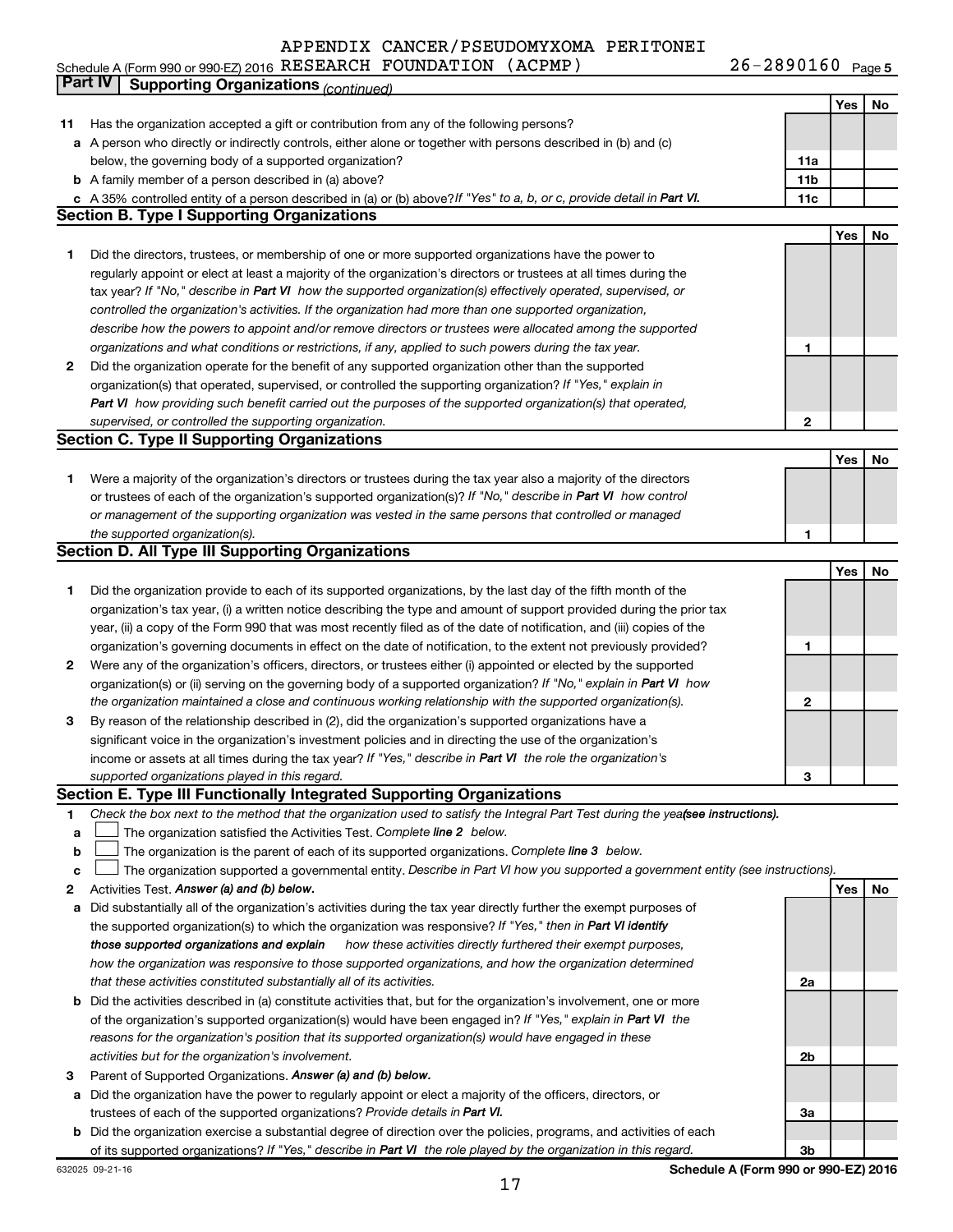|  |  | Schedule A (Form 990 or 990-EZ) 2016 RESEARCH FOUNDATION (ACPMP) |  |  | $26 - 2890160$ Page 6 |  |
|--|--|------------------------------------------------------------------|--|--|-----------------------|--|
|--|--|------------------------------------------------------------------|--|--|-----------------------|--|

## **Part V Type III Non-Functionally Integrated 509(a)(3) Supporting Organizations**

**1 Letter or if the organization satisfied the Integral Part Test as a qualifying trust on Nov. 20, 1970 (explain in Part VI.) See instructions. All** other Type III non-functionally integrated supporting organizations must complete Sections A through E.  $\Box$ 

|                                         | Section A - Adjusted Net Income                                              |                | (A) Prior Year | (B) Current Year<br>(optional) |
|-----------------------------------------|------------------------------------------------------------------------------|----------------|----------------|--------------------------------|
| 1                                       | Net short-term capital gain                                                  | 1              |                |                                |
| 2                                       | Recoveries of prior-year distributions                                       | $\overline{2}$ |                |                                |
| 3                                       | Other gross income (see instructions)                                        | 3              |                |                                |
| 4                                       | Add lines 1 through 3                                                        | 4              |                |                                |
| 5                                       | Depreciation and depletion                                                   | 5              |                |                                |
| 6                                       | Portion of operating expenses paid or incurred for production or             |                |                |                                |
|                                         | collection of gross income or for management, conservation, or               |                |                |                                |
|                                         | maintenance of property held for production of income (see instructions)     | 6              |                |                                |
| 7                                       | Other expenses (see instructions)                                            | $\overline{7}$ |                |                                |
| 8                                       | Adjusted Net Income (subtract lines 5, 6, and 7 from line 4)                 | 8              |                |                                |
| <b>Section B - Minimum Asset Amount</b> |                                                                              |                | (A) Prior Year | (B) Current Year<br>(optional) |
| 1.                                      | Aggregate fair market value of all non-exempt-use assets (see                |                |                |                                |
|                                         | instructions for short tax year or assets held for part of year):            |                |                |                                |
|                                         | <b>a</b> Average monthly value of securities                                 | 1a             |                |                                |
|                                         | <b>b</b> Average monthly cash balances                                       | 1b             |                |                                |
|                                         | <b>c</b> Fair market value of other non-exempt-use assets                    | 1c             |                |                                |
|                                         | d Total (add lines 1a, 1b, and 1c)                                           | 1d             |                |                                |
|                                         | e Discount claimed for blockage or other                                     |                |                |                                |
|                                         | factors (explain in detail in <b>Part VI</b> ):                              |                |                |                                |
| 2                                       | Acquisition indebtedness applicable to non-exempt-use assets                 | $\mathbf{2}$   |                |                                |
| З                                       | Subtract line 2 from line 1d                                                 | 3              |                |                                |
| 4                                       | Cash deemed held for exempt use. Enter 1-1/2% of line 3 (for greater amount, |                |                |                                |
|                                         | see instructions)                                                            | 4              |                |                                |
| 5                                       | Net value of non-exempt-use assets (subtract line 4 from line 3)             | 5              |                |                                |
| 6                                       | Multiply line 5 by .035                                                      | 6              |                |                                |
| 7                                       | Recoveries of prior-year distributions                                       | 7              |                |                                |
| 8                                       | Minimum Asset Amount (add line 7 to line 6)                                  | 8              |                |                                |
|                                         | <b>Section C - Distributable Amount</b>                                      |                |                | <b>Current Year</b>            |
| 1                                       | Adjusted net income for prior year (from Section A, line 8, Column A)        | 1              |                |                                |
| $\mathbf{2}$                            | Enter 85% of line 1                                                          | $\overline{2}$ |                |                                |
| з                                       | Minimum asset amount for prior year (from Section B, line 8, Column A)       | 3              |                |                                |
| 4                                       | Enter greater of line 2 or line 3                                            | 4              |                |                                |
| 5                                       | Income tax imposed in prior year                                             | 5              |                |                                |
| 6                                       | Distributable Amount. Subtract line 5 from line 4, unless subject to         |                |                |                                |
|                                         | emergency temporary reduction (see instructions)                             | 6              |                |                                |
|                                         |                                                                              |                |                |                                |

**7** Let Check here if the current year is the organization's first as a non-functionally integrated Type III supporting organization (see instructions).

**Schedule A (Form 990 or 990-EZ) 2016**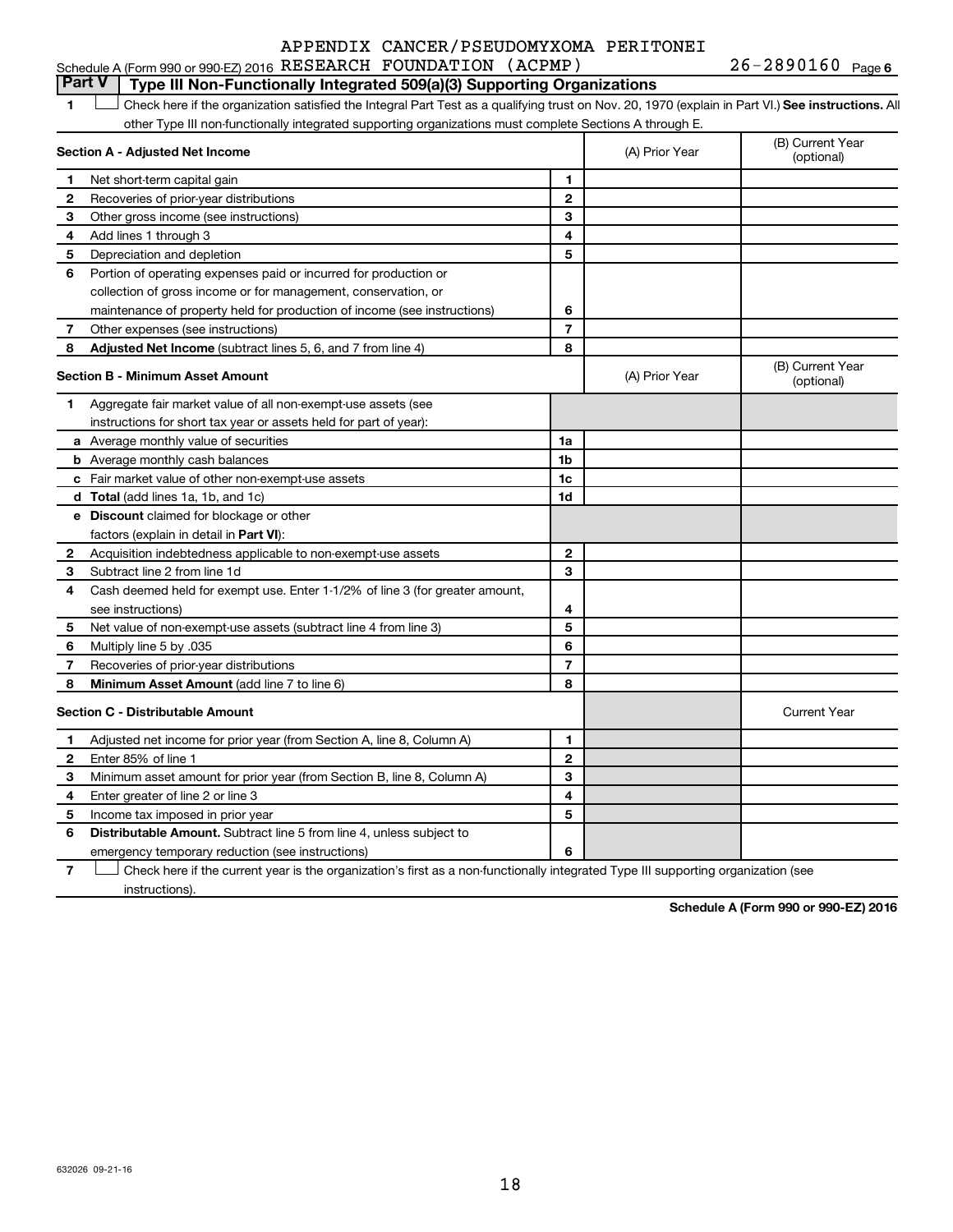|               | Schedule A (Form 990 or 990-EZ) 2016 RESEARCH FOUNDATION (ACPMP)                           |                                    |                                               | $26 - 2890160$ Page 7                            |
|---------------|--------------------------------------------------------------------------------------------|------------------------------------|-----------------------------------------------|--------------------------------------------------|
| <b>Part V</b> | Type III Non-Functionally Integrated 509(a)(3) Supporting Organizations (continued)        |                                    |                                               |                                                  |
|               | Section D - Distributions                                                                  |                                    |                                               | <b>Current Year</b>                              |
| 1             | Amounts paid to supported organizations to accomplish exempt purposes                      |                                    |                                               |                                                  |
| 2             | Amounts paid to perform activity that directly furthers exempt purposes of supported       |                                    |                                               |                                                  |
|               | organizations, in excess of income from activity                                           |                                    |                                               |                                                  |
| 3             | Administrative expenses paid to accomplish exempt purposes of supported organizations      |                                    |                                               |                                                  |
| 4             | Amounts paid to acquire exempt-use assets                                                  |                                    |                                               |                                                  |
| 5             | Qualified set-aside amounts (prior IRS approval required)                                  |                                    |                                               |                                                  |
| 6             | Other distributions (describe in Part VI). See instructions                                |                                    |                                               |                                                  |
| 7             | Total annual distributions. Add lines 1 through 6                                          |                                    |                                               |                                                  |
| 8             | Distributions to attentive supported organizations to which the organization is responsive |                                    |                                               |                                                  |
|               | (provide details in Part VI). See instructions                                             |                                    |                                               |                                                  |
| 9             | Distributable amount for 2016 from Section C, line 6                                       |                                    |                                               |                                                  |
| 10            | Line 8 amount divided by Line 9 amount                                                     |                                    |                                               |                                                  |
|               | Section E - Distribution Allocations (see instructions)                                    | (i)<br><b>Excess Distributions</b> | (ii)<br><b>Underdistributions</b><br>Pre-2016 | (iii)<br><b>Distributable</b><br>Amount for 2016 |
| 1             | Distributable amount for 2016 from Section C, line 6                                       |                                    |                                               |                                                  |
| 2             | Underdistributions, if any, for years prior to 2016 (reason-                               |                                    |                                               |                                                  |
|               | able cause required-explain in Part VI). See instructions                                  |                                    |                                               |                                                  |
| 3             | Excess distributions carryover, if any, to 2016:                                           |                                    |                                               |                                                  |
| а             |                                                                                            |                                    |                                               |                                                  |
| b             |                                                                                            |                                    |                                               |                                                  |
|               | c From 2013                                                                                |                                    |                                               |                                                  |
|               | <b>d</b> From 2014                                                                         |                                    |                                               |                                                  |
|               | e From 2015                                                                                |                                    |                                               |                                                  |
|               | f Total of lines 3a through e                                                              |                                    |                                               |                                                  |
|               | g Applied to underdistributions of prior years                                             |                                    |                                               |                                                  |
|               | h Applied to 2016 distributable amount                                                     |                                    |                                               |                                                  |
| Ť.            | Carryover from 2011 not applied (see instructions)                                         |                                    |                                               |                                                  |
|               | Remainder. Subtract lines 3g, 3h, and 3i from 3f.                                          |                                    |                                               |                                                  |
| 4             | Distributions for 2016 from Section D,                                                     |                                    |                                               |                                                  |
|               | line $7:$                                                                                  |                                    |                                               |                                                  |
|               | a Applied to underdistributions of prior years                                             |                                    |                                               |                                                  |
|               | <b>b</b> Applied to 2016 distributable amount                                              |                                    |                                               |                                                  |
|               | c Remainder. Subtract lines 4a and 4b from 4                                               |                                    |                                               |                                                  |
|               | 5 Remaining underdistributions for years prior to 2016, if                                 |                                    |                                               |                                                  |
|               | any. Subtract lines 3g and 4a from line 2. For result greater                              |                                    |                                               |                                                  |
|               | than zero, explain in Part VI. See instructions                                            |                                    |                                               |                                                  |
| 6             | Remaining underdistributions for 2016. Subtract lines 3h                                   |                                    |                                               |                                                  |
|               | and 4b from line 1. For result greater than zero, explain in                               |                                    |                                               |                                                  |
|               | Part VI. See instructions                                                                  |                                    |                                               |                                                  |
| 7             | Excess distributions carryover to 2017. Add lines 3j                                       |                                    |                                               |                                                  |
|               | and 4c                                                                                     |                                    |                                               |                                                  |
| 8             | Breakdown of line 7:                                                                       |                                    |                                               |                                                  |
| a             |                                                                                            |                                    |                                               |                                                  |
|               | <b>b</b> Excess from 2013                                                                  |                                    |                                               |                                                  |
|               | c Excess from 2014                                                                         |                                    |                                               |                                                  |
|               | d Excess from 2015                                                                         |                                    |                                               |                                                  |

**Schedule A (Form 990 or 990-EZ) 2016**

**e** Excess from 2016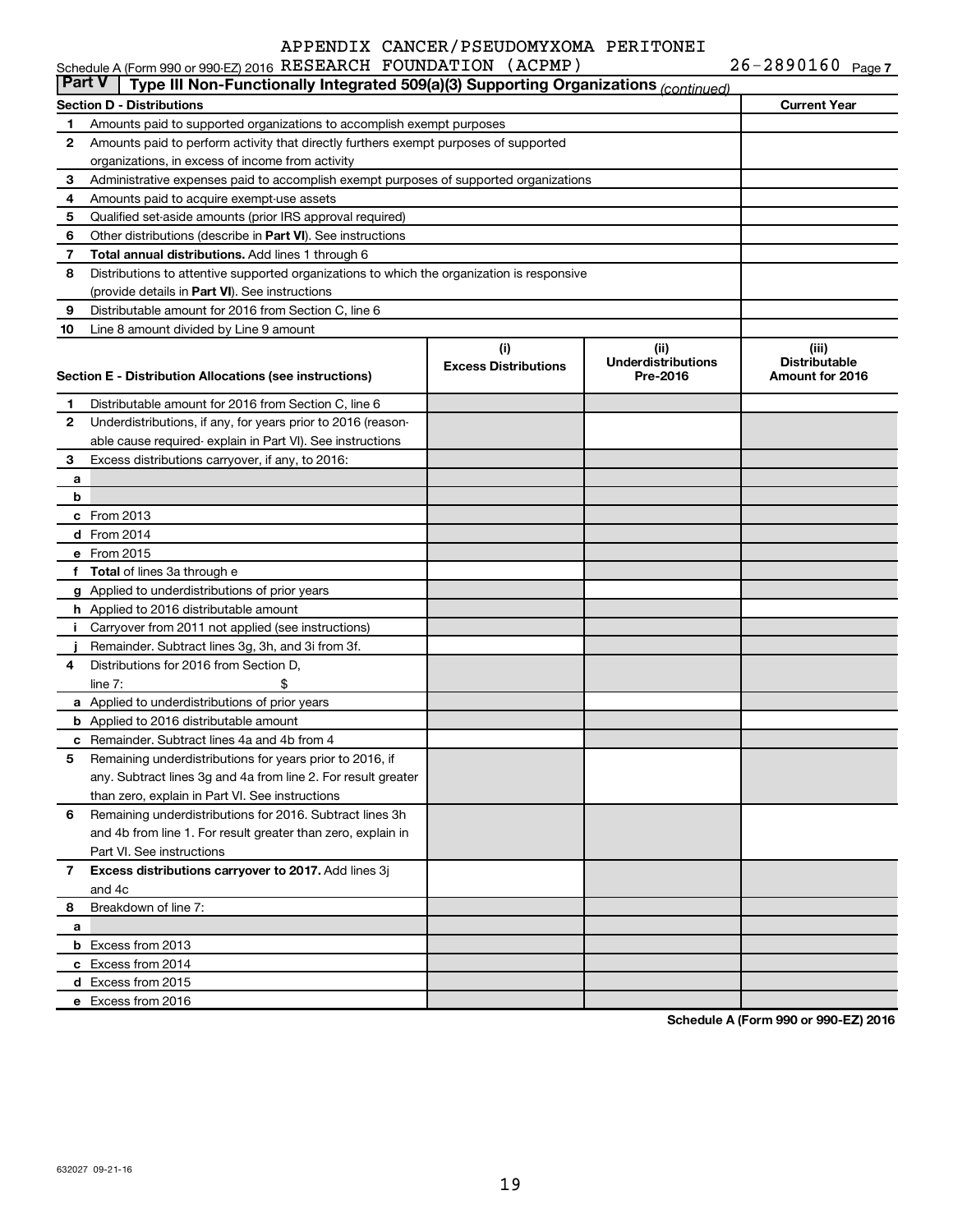|                |                                                                                                                                                                                                                                                                                                                                                                                                                                                                                                                                                                                             | APPENDIX CANCER/PSEUDOMYXOMA PERITONEI |  |                   |  |
|----------------|---------------------------------------------------------------------------------------------------------------------------------------------------------------------------------------------------------------------------------------------------------------------------------------------------------------------------------------------------------------------------------------------------------------------------------------------------------------------------------------------------------------------------------------------------------------------------------------------|----------------------------------------|--|-------------------|--|
|                | Schedule A (Form 990 or 990-EZ) 2016 RESEARCH FOUNDATION (ACPMP)                                                                                                                                                                                                                                                                                                                                                                                                                                                                                                                            |                                        |  | 26-2890160 Page 8 |  |
| <b>Part VI</b> | Supplemental Information. Provide the explanations required by Part II, line 10; Part II, line 17a or 17b; Part III, line 12;<br>Part IV, Section A, lines 1, 2, 3b, 3c, 4b, 4c, 5a, 6, 9a, 9b, 9c, 11a, 11b, and 11c; Part IV, Section B, lines 1 and 2; Part IV, Section C,<br>line 1; Part IV, Section D, lines 2 and 3; Part IV, Section E, lines 1c, 2a, 2b, 3a, and 3b; Part V, line 1; Part V, Section B, line 1e; Part V,<br>Section D, lines 5, 6, and 8; and Part V, Section E, lines 2, 5, and 6. Also complete this part for any additional information.<br>(See instructions.) |                                        |  |                   |  |
|                |                                                                                                                                                                                                                                                                                                                                                                                                                                                                                                                                                                                             |                                        |  |                   |  |
|                |                                                                                                                                                                                                                                                                                                                                                                                                                                                                                                                                                                                             |                                        |  |                   |  |
|                |                                                                                                                                                                                                                                                                                                                                                                                                                                                                                                                                                                                             |                                        |  |                   |  |
|                |                                                                                                                                                                                                                                                                                                                                                                                                                                                                                                                                                                                             |                                        |  |                   |  |
|                |                                                                                                                                                                                                                                                                                                                                                                                                                                                                                                                                                                                             |                                        |  |                   |  |
|                |                                                                                                                                                                                                                                                                                                                                                                                                                                                                                                                                                                                             |                                        |  |                   |  |
|                |                                                                                                                                                                                                                                                                                                                                                                                                                                                                                                                                                                                             |                                        |  |                   |  |
|                |                                                                                                                                                                                                                                                                                                                                                                                                                                                                                                                                                                                             |                                        |  |                   |  |
|                |                                                                                                                                                                                                                                                                                                                                                                                                                                                                                                                                                                                             |                                        |  |                   |  |
|                |                                                                                                                                                                                                                                                                                                                                                                                                                                                                                                                                                                                             |                                        |  |                   |  |
|                |                                                                                                                                                                                                                                                                                                                                                                                                                                                                                                                                                                                             |                                        |  |                   |  |
|                |                                                                                                                                                                                                                                                                                                                                                                                                                                                                                                                                                                                             |                                        |  |                   |  |
|                |                                                                                                                                                                                                                                                                                                                                                                                                                                                                                                                                                                                             |                                        |  |                   |  |
|                |                                                                                                                                                                                                                                                                                                                                                                                                                                                                                                                                                                                             |                                        |  |                   |  |
|                |                                                                                                                                                                                                                                                                                                                                                                                                                                                                                                                                                                                             |                                        |  |                   |  |
|                |                                                                                                                                                                                                                                                                                                                                                                                                                                                                                                                                                                                             |                                        |  |                   |  |
|                |                                                                                                                                                                                                                                                                                                                                                                                                                                                                                                                                                                                             |                                        |  |                   |  |
|                |                                                                                                                                                                                                                                                                                                                                                                                                                                                                                                                                                                                             |                                        |  |                   |  |
|                |                                                                                                                                                                                                                                                                                                                                                                                                                                                                                                                                                                                             |                                        |  |                   |  |
|                |                                                                                                                                                                                                                                                                                                                                                                                                                                                                                                                                                                                             |                                        |  |                   |  |
|                |                                                                                                                                                                                                                                                                                                                                                                                                                                                                                                                                                                                             |                                        |  |                   |  |
|                |                                                                                                                                                                                                                                                                                                                                                                                                                                                                                                                                                                                             |                                        |  |                   |  |
|                |                                                                                                                                                                                                                                                                                                                                                                                                                                                                                                                                                                                             |                                        |  |                   |  |
|                |                                                                                                                                                                                                                                                                                                                                                                                                                                                                                                                                                                                             |                                        |  |                   |  |
|                |                                                                                                                                                                                                                                                                                                                                                                                                                                                                                                                                                                                             |                                        |  |                   |  |
|                |                                                                                                                                                                                                                                                                                                                                                                                                                                                                                                                                                                                             |                                        |  |                   |  |
|                |                                                                                                                                                                                                                                                                                                                                                                                                                                                                                                                                                                                             |                                        |  |                   |  |
|                |                                                                                                                                                                                                                                                                                                                                                                                                                                                                                                                                                                                             |                                        |  |                   |  |
|                |                                                                                                                                                                                                                                                                                                                                                                                                                                                                                                                                                                                             |                                        |  |                   |  |
|                |                                                                                                                                                                                                                                                                                                                                                                                                                                                                                                                                                                                             |                                        |  |                   |  |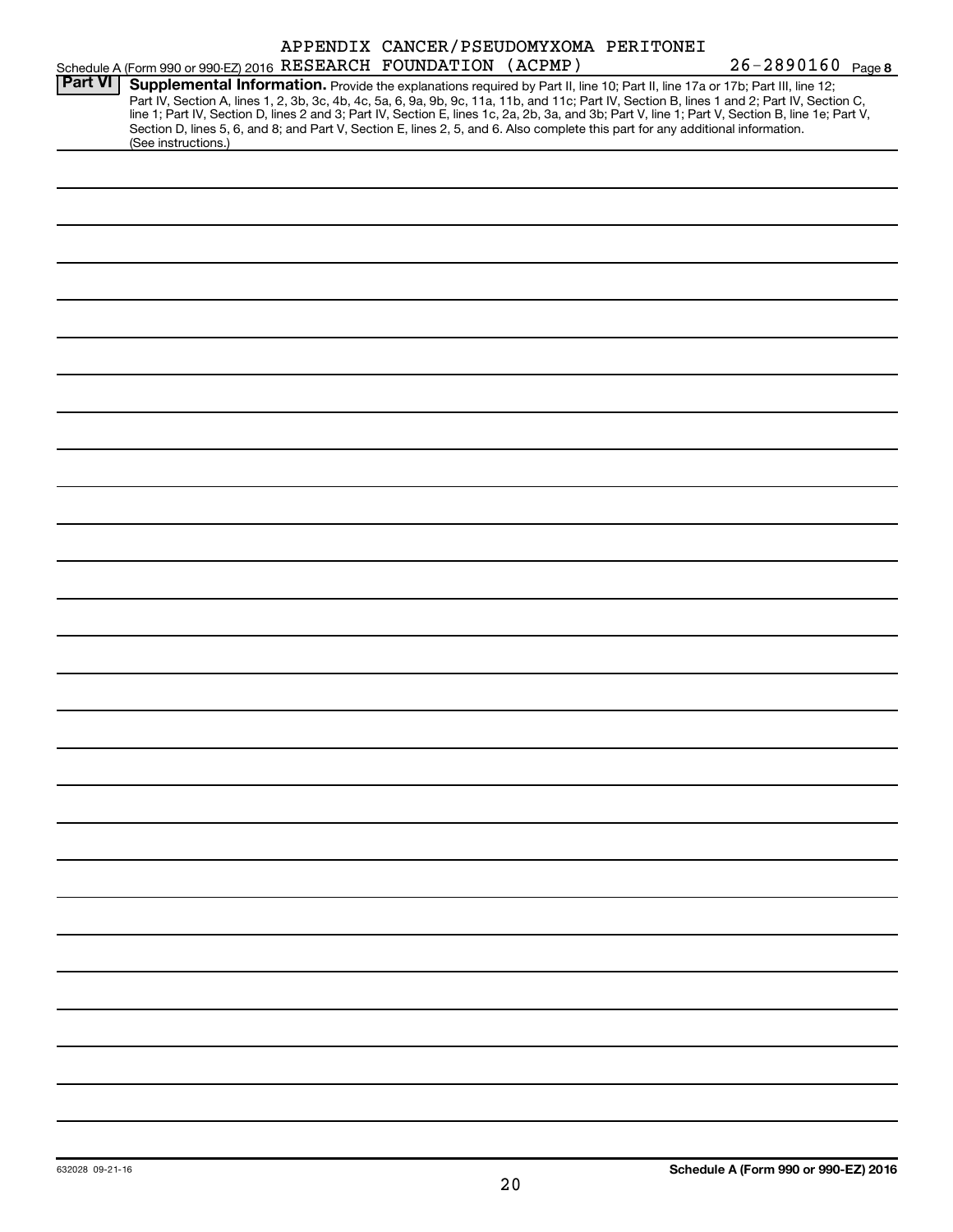| <b>SCHEDULE G</b>                                 |                                  |                                                                                                                                                                               |                |                               |                                       |                                        | OMB No. 1545-0047                                   |
|---------------------------------------------------|----------------------------------|-------------------------------------------------------------------------------------------------------------------------------------------------------------------------------|----------------|-------------------------------|---------------------------------------|----------------------------------------|-----------------------------------------------------|
| (Form 990 or 990-EZ)                              |                                  | <b>Supplemental Information Regarding Fundraising or Gaming Activities</b><br>Complete if the organization answered "Yes" on Form 990, Part IV, line 17, 18, or 19, or if the |                |                               |                                       |                                        |                                                     |
| Department of the Treasury                        |                                  | organization entered more than \$15,000 on Form 990-EZ, line 6a.<br>Attach to Form 990 or Form 990-EZ.                                                                        |                |                               |                                       |                                        | <b>Open to Public</b>                               |
| Internal Revenue Service                          |                                  | Information about Schedule G (Form 990 or 990-EZ) and its instructions is at WWW.irs.gov/form990.                                                                             |                |                               |                                       |                                        | Inspection                                          |
| Name of the organization                          |                                  | APPENDIX CANCER/PSEUDOMYXOMA PERITONEI<br>RESEARCH FOUNDATION (ACPMP)                                                                                                         |                |                               |                                       |                                        | <b>Employer identification number</b><br>26-2890160 |
| Part I                                            |                                  | Fundraising Activities. Complete if the organization answered "Yes" on Form 990, Part IV, line 17. Form 990-EZ filers are not                                                 |                |                               |                                       |                                        |                                                     |
|                                                   | required to complete this part.  |                                                                                                                                                                               |                |                               |                                       |                                        |                                                     |
| Mail solicitations<br>a                           |                                  | 1 Indicate whether the organization raised funds through any of the following activities. Check all that apply.<br>е                                                          |                |                               | Solicitation of non-government grants |                                        |                                                     |
| b                                                 | Internet and email solicitations | f                                                                                                                                                                             |                |                               | Solicitation of government grants     |                                        |                                                     |
| Phone solicitations<br>c                          |                                  | X  <br>Special fundraising events<br>a                                                                                                                                        |                |                               |                                       |                                        |                                                     |
| In-person solicitations<br>d                      |                                  | 2 a Did the organization have a written or oral agreement with any individual (including officers, directors, trustees, or                                                    |                |                               |                                       |                                        |                                                     |
|                                                   |                                  | key employees listed in Form 990, Part VII) or entity in connection with professional fundraising services?                                                                   |                |                               |                                       |                                        | $\boxed{\text{X}}$ No<br>Yes                        |
|                                                   |                                  | b If "Yes," list the 10 highest paid individuals or entities (fundraisers) pursuant to agreements under which the fundraiser is to be                                         |                |                               |                                       |                                        |                                                     |
| compensated at least \$5,000 by the organization. |                                  |                                                                                                                                                                               |                |                               |                                       |                                        |                                                     |
| (i) Name and address of individual                |                                  | (ii) Activity                                                                                                                                                                 |                | (iii) Did<br>fundraiser       | (iv) Gross receipts                   | (v) Amount paid<br>to (or retained by) | (vi) Amount paid<br>to (or retained by)             |
| or entity (fundraiser)                            |                                  |                                                                                                                                                                               | contributions? | have custody<br>or control of | from activity                         | fundraiser<br>listed in col. (i)       | organization                                        |
|                                                   |                                  |                                                                                                                                                                               | Yes            | No                            |                                       |                                        |                                                     |
|                                                   |                                  |                                                                                                                                                                               |                |                               |                                       |                                        |                                                     |
|                                                   |                                  |                                                                                                                                                                               |                |                               |                                       |                                        |                                                     |
|                                                   |                                  |                                                                                                                                                                               |                |                               |                                       |                                        |                                                     |
|                                                   |                                  |                                                                                                                                                                               |                |                               |                                       |                                        |                                                     |
|                                                   |                                  |                                                                                                                                                                               |                |                               |                                       |                                        |                                                     |
|                                                   |                                  |                                                                                                                                                                               |                |                               |                                       |                                        |                                                     |
|                                                   |                                  |                                                                                                                                                                               |                |                               |                                       |                                        |                                                     |
|                                                   |                                  |                                                                                                                                                                               |                |                               |                                       |                                        |                                                     |
|                                                   |                                  |                                                                                                                                                                               |                |                               |                                       |                                        |                                                     |
|                                                   |                                  |                                                                                                                                                                               |                |                               |                                       |                                        |                                                     |
|                                                   |                                  |                                                                                                                                                                               |                |                               |                                       |                                        |                                                     |
|                                                   |                                  |                                                                                                                                                                               |                |                               |                                       |                                        |                                                     |
|                                                   |                                  |                                                                                                                                                                               |                |                               |                                       |                                        |                                                     |
|                                                   |                                  |                                                                                                                                                                               |                |                               |                                       |                                        |                                                     |
| Total                                             |                                  |                                                                                                                                                                               |                |                               |                                       |                                        |                                                     |
| or licensing.                                     |                                  | 3 List all states in which the organization is registered or licensed to solicit contributions or has been notified it is exempt from registration                            |                |                               |                                       |                                        |                                                     |
| CA, CT, MA, NC, PA, VA, OH                        |                                  |                                                                                                                                                                               |                |                               |                                       |                                        |                                                     |
|                                                   |                                  |                                                                                                                                                                               |                |                               |                                       |                                        |                                                     |

**For Paperwork Reduction Act Notice, see the Instructions for Form 990 or 990-EZ. Schedule G (Form 990 or 990-EZ) 2016** LHA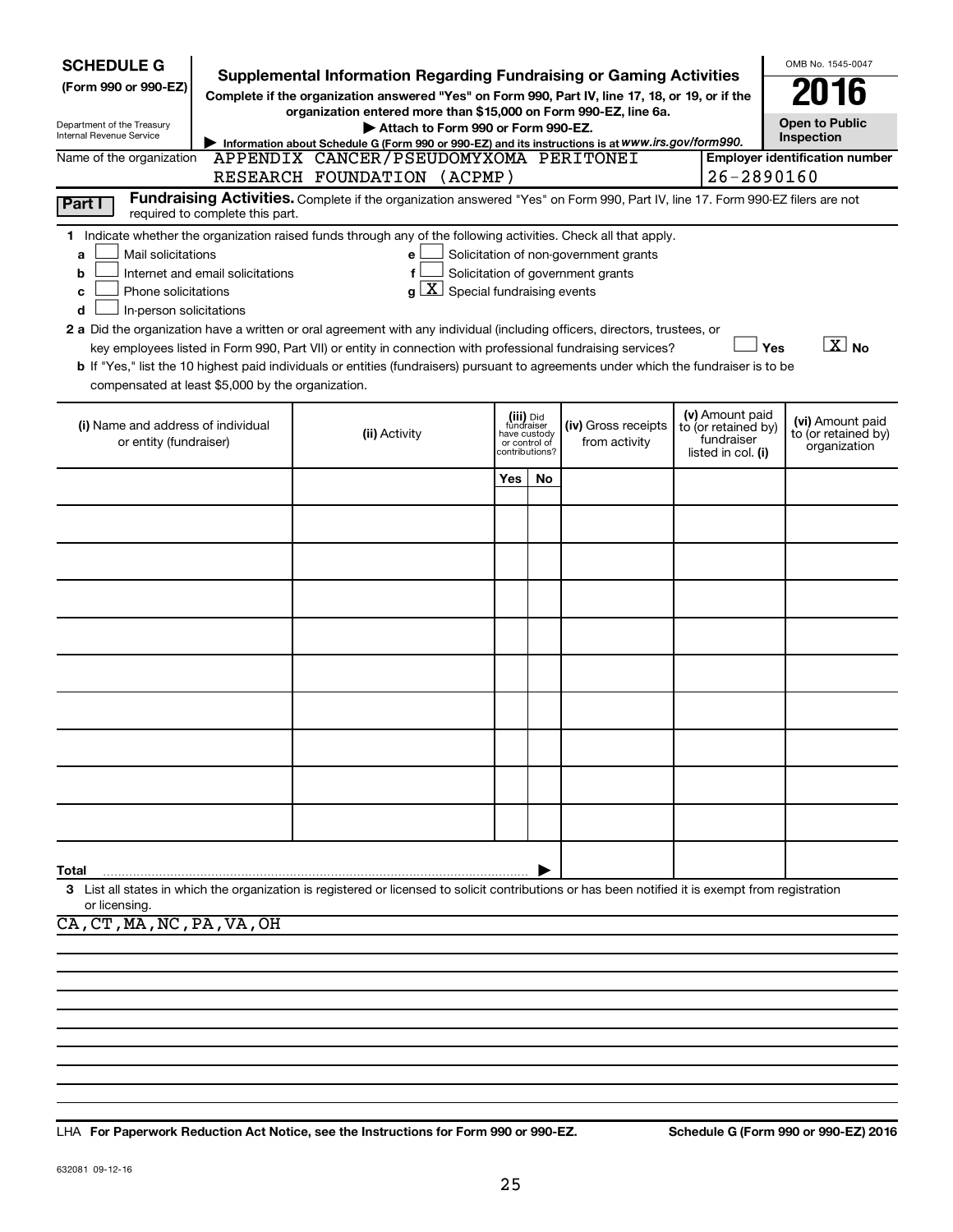|                 |                                                                                           |                                                                                                                                                                             |                                          | APPENDIX CANCER/PSEUDOMYXOMA PERITONEI |                  |                            |  |  |  |  |
|-----------------|-------------------------------------------------------------------------------------------|-----------------------------------------------------------------------------------------------------------------------------------------------------------------------------|------------------------------------------|----------------------------------------|------------------|----------------------------|--|--|--|--|
|                 | Schedule G (Form 990 or 990-EZ) 2016 RESEARCH FOUNDATION (ACPMP)<br>$26 - 2890160$ Page 2 |                                                                                                                                                                             |                                          |                                        |                  |                            |  |  |  |  |
|                 | Part II                                                                                   | Fundraising Events. Complete if the organization answered "Yes" on Form 990, Part IV, line 18, or reported more than \$15,000                                               |                                          |                                        |                  |                            |  |  |  |  |
|                 |                                                                                           | of fundraising event contributions and gross income on Form 990-EZ, lines 1 and 6b. List events with gross receipts greater than \$5,000.                                   |                                          |                                        |                  |                            |  |  |  |  |
|                 |                                                                                           |                                                                                                                                                                             | (a) Event $#1$                           | (b) Event #2                           | (c) Other events | (d) Total events           |  |  |  |  |
|                 |                                                                                           |                                                                                                                                                                             | SUMMER                                   | ${\tt PMP}$                            | 9                | (add col. (a) through      |  |  |  |  |
|                 |                                                                                           |                                                                                                                                                                             | SCURRY (WALKCANCERWALK P<br>(event type) | (event type)                           | (total number)   | col. (c)                   |  |  |  |  |
|                 |                                                                                           |                                                                                                                                                                             |                                          |                                        |                  |                            |  |  |  |  |
| Revenue         | 1.                                                                                        |                                                                                                                                                                             | 39,521.                                  | 36,901.                                | 67,042.          | 143,464.                   |  |  |  |  |
|                 |                                                                                           |                                                                                                                                                                             |                                          |                                        |                  |                            |  |  |  |  |
|                 |                                                                                           |                                                                                                                                                                             | 39,521.                                  | 36,901.                                | 67,042.          | 143,464.                   |  |  |  |  |
|                 |                                                                                           |                                                                                                                                                                             |                                          |                                        |                  |                            |  |  |  |  |
|                 | 3                                                                                         | Gross income (line 1 minus line 2)                                                                                                                                          |                                          |                                        |                  |                            |  |  |  |  |
|                 |                                                                                           |                                                                                                                                                                             |                                          |                                        |                  |                            |  |  |  |  |
|                 |                                                                                           |                                                                                                                                                                             | 200.                                     |                                        |                  | 200.                       |  |  |  |  |
|                 |                                                                                           |                                                                                                                                                                             |                                          |                                        |                  |                            |  |  |  |  |
|                 | 5                                                                                         |                                                                                                                                                                             |                                          |                                        |                  |                            |  |  |  |  |
|                 | 6                                                                                         |                                                                                                                                                                             |                                          |                                        |                  |                            |  |  |  |  |
|                 |                                                                                           |                                                                                                                                                                             |                                          |                                        |                  |                            |  |  |  |  |
| Direct Expenses | 7                                                                                         |                                                                                                                                                                             |                                          |                                        |                  |                            |  |  |  |  |
|                 |                                                                                           |                                                                                                                                                                             |                                          |                                        |                  |                            |  |  |  |  |
|                 | 8                                                                                         |                                                                                                                                                                             |                                          |                                        |                  |                            |  |  |  |  |
|                 | 9                                                                                         |                                                                                                                                                                             | 6,300.                                   | 896.                                   | 5,845.           | 13,041.                    |  |  |  |  |
|                 | 10                                                                                        | Direct expense summary. Add lines 4 through 9 in column (d)                                                                                                                 |                                          |                                        |                  | 13,241.                    |  |  |  |  |
|                 | Part III I                                                                                | 11 Net income summary. Subtract line 10 from line 3, column (d)<br>Gaming. Complete if the organization answered "Yes" on Form 990, Part IV, line 19, or reported more than |                                          |                                        |                  | $-13, 241.$                |  |  |  |  |
|                 |                                                                                           | \$15,000 on Form 990-EZ, line 6a.                                                                                                                                           |                                          |                                        |                  |                            |  |  |  |  |
|                 |                                                                                           |                                                                                                                                                                             |                                          | (b) Pull tabs/instant                  |                  | (d) Total gaming (add      |  |  |  |  |
| Revenue         |                                                                                           |                                                                                                                                                                             | (a) Bingo<br>bingo/progressive bingo     |                                        | (c) Other gaming | col. (a) through col. (c)) |  |  |  |  |
|                 |                                                                                           |                                                                                                                                                                             |                                          |                                        |                  |                            |  |  |  |  |
|                 | 1                                                                                         |                                                                                                                                                                             |                                          |                                        |                  |                            |  |  |  |  |
|                 |                                                                                           |                                                                                                                                                                             |                                          |                                        |                  |                            |  |  |  |  |
|                 |                                                                                           |                                                                                                                                                                             |                                          |                                        |                  |                            |  |  |  |  |
| Expenses        |                                                                                           |                                                                                                                                                                             |                                          |                                        |                  |                            |  |  |  |  |
|                 |                                                                                           |                                                                                                                                                                             |                                          |                                        |                  |                            |  |  |  |  |
| Direct          | 4                                                                                         |                                                                                                                                                                             |                                          |                                        |                  |                            |  |  |  |  |
|                 |                                                                                           |                                                                                                                                                                             |                                          |                                        |                  |                            |  |  |  |  |
|                 | 5                                                                                         |                                                                                                                                                                             |                                          |                                        |                  |                            |  |  |  |  |
|                 |                                                                                           |                                                                                                                                                                             | Yes<br>%                                 | Yes<br>%                               | Yes<br>%         |                            |  |  |  |  |
|                 | 6                                                                                         | Volunteer labor                                                                                                                                                             | No                                       | No                                     | No               |                            |  |  |  |  |
|                 |                                                                                           |                                                                                                                                                                             |                                          |                                        |                  |                            |  |  |  |  |
|                 |                                                                                           | 7 Direct expense summary. Add lines 2 through 5 in column (d)                                                                                                               |                                          |                                        |                  |                            |  |  |  |  |
|                 | 8                                                                                         |                                                                                                                                                                             |                                          |                                        |                  |                            |  |  |  |  |
|                 |                                                                                           |                                                                                                                                                                             |                                          |                                        |                  |                            |  |  |  |  |
|                 |                                                                                           | 9 Enter the state(s) in which the organization conducts gaming activities:                                                                                                  |                                          |                                        |                  |                            |  |  |  |  |
|                 |                                                                                           |                                                                                                                                                                             |                                          |                                        |                  | Yes<br>No                  |  |  |  |  |
|                 |                                                                                           | <b>b</b> If "No," explain:<br>the control of the control of the control of the control of the control of the control of                                                     |                                          |                                        |                  |                            |  |  |  |  |
|                 |                                                                                           |                                                                                                                                                                             |                                          |                                        |                  |                            |  |  |  |  |
|                 |                                                                                           |                                                                                                                                                                             |                                          |                                        |                  |                            |  |  |  |  |
|                 |                                                                                           | <b>b</b> If "Yes," explain:                                                                                                                                                 |                                          |                                        |                  | Yes<br>No                  |  |  |  |  |
|                 |                                                                                           | and the control of the control of the control of the control of the control of the control of the control of the                                                            |                                          |                                        |                  |                            |  |  |  |  |
|                 |                                                                                           |                                                                                                                                                                             |                                          |                                        |                  |                            |  |  |  |  |

632082 09-12-16

**Schedule G (Form 990 or 990-EZ) 2016**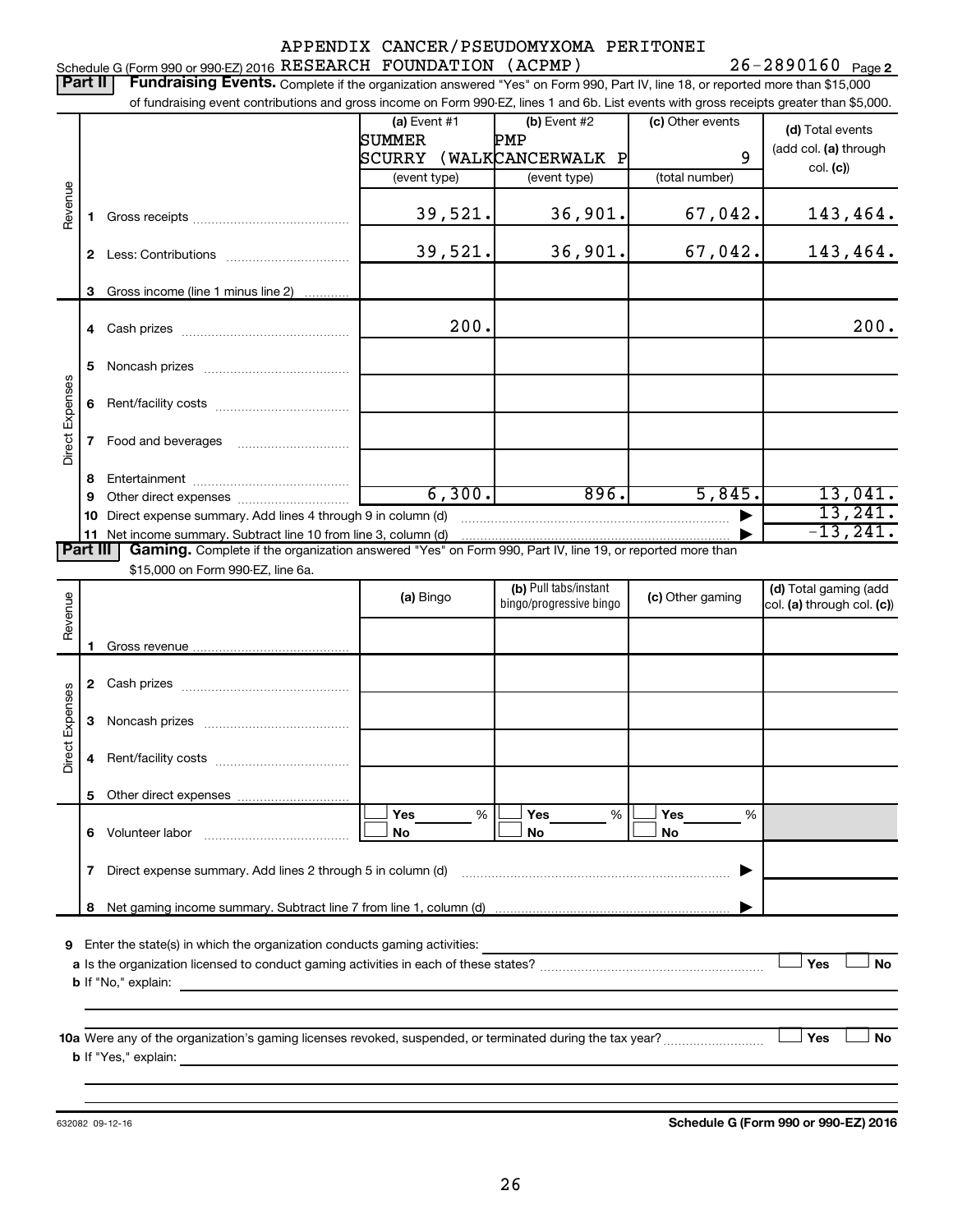|    | APPENDIX CANCER/PSEUDOMYXOMA PERITONEI                                                                                                                                                                                               |                       |           |
|----|--------------------------------------------------------------------------------------------------------------------------------------------------------------------------------------------------------------------------------------|-----------------------|-----------|
|    | Schedule G (Form 990 or 990-EZ) 2016 RESEARCH FOUNDATION (ACPMP)                                                                                                                                                                     | $26 - 2890160$ Page 3 |           |
|    |                                                                                                                                                                                                                                      | $\Box$ Yes            | No        |
|    | 12 Is the organization a grantor, beneficiary or trustee of a trust, or a member of a partnership or other entity formed                                                                                                             | $\Box$ Yes            | No        |
|    | 13 Indicate the percentage of gaming activity conducted in:                                                                                                                                                                          |                       |           |
|    | a The organization's facility <b>contract to the contract of the contract of the contract of the contract of the contract of the contract of the contract of the contract of the contract of the contract of the contract of the</b> |                       | %         |
|    | b An outside facility www.communications.com/news/communications.com/news/communications.com/news/communicatio                                                                                                                       | 13 <sub>b</sub>       | $\%$      |
|    | 14 Enter the name and address of the person who prepares the organization's gaming/special events books and records:                                                                                                                 |                       |           |
|    | Name $\blacktriangleright$<br><u> 1989 - Johann Barn, fransk politik amerikansk politik (d. 1989)</u>                                                                                                                                |                       |           |
|    | Address $\blacktriangleright$<br>and the control of the control of the control of the control of the control of the control of the control of the                                                                                    |                       |           |
|    |                                                                                                                                                                                                                                      |                       | <b>No</b> |
|    |                                                                                                                                                                                                                                      |                       |           |
|    | of gaming revenue retained by the third party $\triangleright$ \$                                                                                                                                                                    |                       |           |
|    | c If "Yes," enter name and address of the third party:                                                                                                                                                                               |                       |           |
|    | Name $\blacktriangleright$<br><u> 1989 - John Harry Harry Harry Harry Harry Harry Harry Harry Harry Harry Harry Harry Harry Harry Harry Harry H</u>                                                                                  |                       |           |
|    | Address $\blacktriangleright$                                                                                                                                                                                                        |                       |           |
| 16 | Gaming manager information:                                                                                                                                                                                                          |                       |           |
|    | Name $\blacktriangleright$<br><u> 1980 - John Stein, Amerikaansk politiker (* 1918)</u>                                                                                                                                              |                       |           |
|    | Gaming manager compensation > \$                                                                                                                                                                                                     |                       |           |
|    | Description of services provided > example and the contract of the contract of the contract of the contract of                                                                                                                       |                       |           |
|    |                                                                                                                                                                                                                                      |                       |           |
|    |                                                                                                                                                                                                                                      |                       |           |
|    | Director/officer<br>Employee<br>Independent contractor                                                                                                                                                                               |                       |           |
|    | 17 Mandatory distributions:                                                                                                                                                                                                          |                       |           |
|    | a Is the organization required under state law to make charitable distributions from the gaming proceeds to                                                                                                                          | Yes                   | No        |
|    | retain the state gaming license?<br><b>b</b> Enter the amount of distributions required under state law to be distributed to other exempt organizations or spent in the                                                              |                       |           |
|    | organization's own exempt activities during the tax year $\triangleright$ \$                                                                                                                                                         |                       |           |
|    | <b>Part IV</b><br>Supplemental Information. Provide the explanations required by Part I, line 2b, columns (iii) and (v); and Part III, lines 9, 9b, 10b, 15b,                                                                        |                       |           |
|    | 15c, 16, and 17b, as applicable. Also provide any additional information. See instructions                                                                                                                                           |                       |           |
|    |                                                                                                                                                                                                                                      |                       |           |
|    |                                                                                                                                                                                                                                      |                       |           |
|    |                                                                                                                                                                                                                                      |                       |           |
|    |                                                                                                                                                                                                                                      |                       |           |
|    |                                                                                                                                                                                                                                      |                       |           |
|    |                                                                                                                                                                                                                                      |                       |           |
|    |                                                                                                                                                                                                                                      |                       |           |
|    |                                                                                                                                                                                                                                      |                       |           |
|    |                                                                                                                                                                                                                                      |                       |           |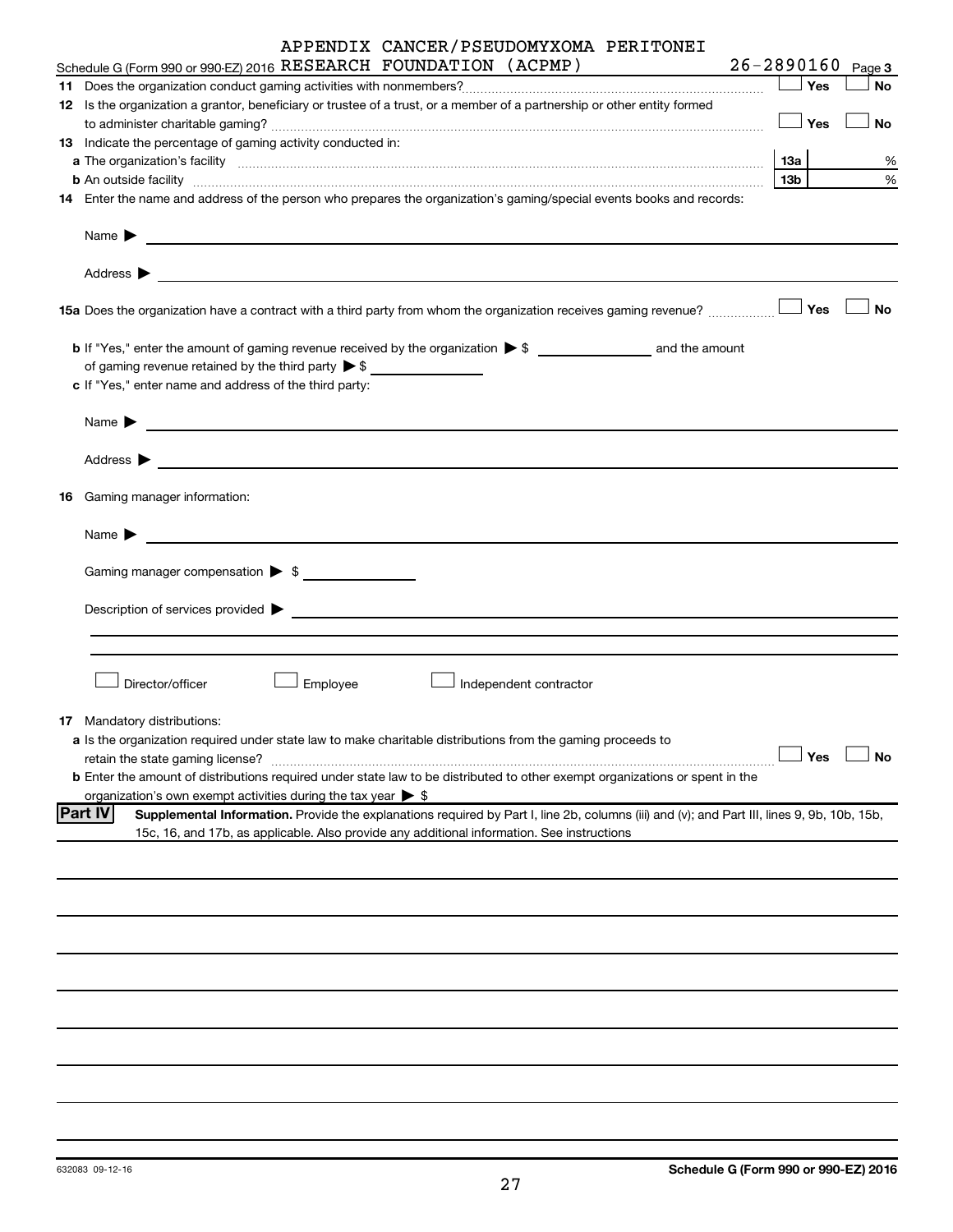|                                                                                                   | RESEARCH FOUNDATION (ACPMP) | 26-2890160 Page 4 |  |
|---------------------------------------------------------------------------------------------------|-----------------------------|-------------------|--|
| Schedule G (Form 990 or 990-EZ) RESEARCH F<br><b>Part IV</b> Supplemental Information (continued) |                             |                   |  |
|                                                                                                   |                             |                   |  |
|                                                                                                   |                             |                   |  |
|                                                                                                   |                             |                   |  |
|                                                                                                   |                             |                   |  |
|                                                                                                   |                             |                   |  |
|                                                                                                   |                             |                   |  |
|                                                                                                   |                             |                   |  |
|                                                                                                   |                             |                   |  |
|                                                                                                   |                             |                   |  |
|                                                                                                   |                             |                   |  |
|                                                                                                   |                             |                   |  |
|                                                                                                   |                             |                   |  |
|                                                                                                   |                             |                   |  |
|                                                                                                   |                             |                   |  |
|                                                                                                   |                             |                   |  |
|                                                                                                   |                             |                   |  |
|                                                                                                   |                             |                   |  |
|                                                                                                   |                             |                   |  |
|                                                                                                   |                             |                   |  |
|                                                                                                   |                             |                   |  |
|                                                                                                   |                             |                   |  |
|                                                                                                   |                             |                   |  |
|                                                                                                   |                             |                   |  |
|                                                                                                   |                             |                   |  |
|                                                                                                   |                             |                   |  |
|                                                                                                   |                             |                   |  |
|                                                                                                   |                             |                   |  |
|                                                                                                   |                             |                   |  |
|                                                                                                   |                             |                   |  |
|                                                                                                   |                             |                   |  |
|                                                                                                   |                             |                   |  |
|                                                                                                   |                             |                   |  |
|                                                                                                   |                             |                   |  |
|                                                                                                   |                             |                   |  |
|                                                                                                   |                             |                   |  |
|                                                                                                   |                             |                   |  |
|                                                                                                   |                             |                   |  |
|                                                                                                   |                             |                   |  |
|                                                                                                   |                             |                   |  |
|                                                                                                   |                             |                   |  |
|                                                                                                   |                             |                   |  |
|                                                                                                   |                             |                   |  |
|                                                                                                   |                             |                   |  |
|                                                                                                   |                             |                   |  |
|                                                                                                   |                             |                   |  |
|                                                                                                   |                             |                   |  |
|                                                                                                   |                             |                   |  |
|                                                                                                   |                             |                   |  |
|                                                                                                   |                             |                   |  |
|                                                                                                   |                             |                   |  |
|                                                                                                   |                             |                   |  |
|                                                                                                   |                             |                   |  |
|                                                                                                   |                             |                   |  |
|                                                                                                   |                             |                   |  |
|                                                                                                   |                             |                   |  |
|                                                                                                   |                             |                   |  |
|                                                                                                   |                             |                   |  |
|                                                                                                   |                             |                   |  |
|                                                                                                   |                             |                   |  |
|                                                                                                   |                             |                   |  |
|                                                                                                   |                             |                   |  |
|                                                                                                   |                             |                   |  |

28

APPENDIX CANCER/PSEUDOMYXOMA PERITONEI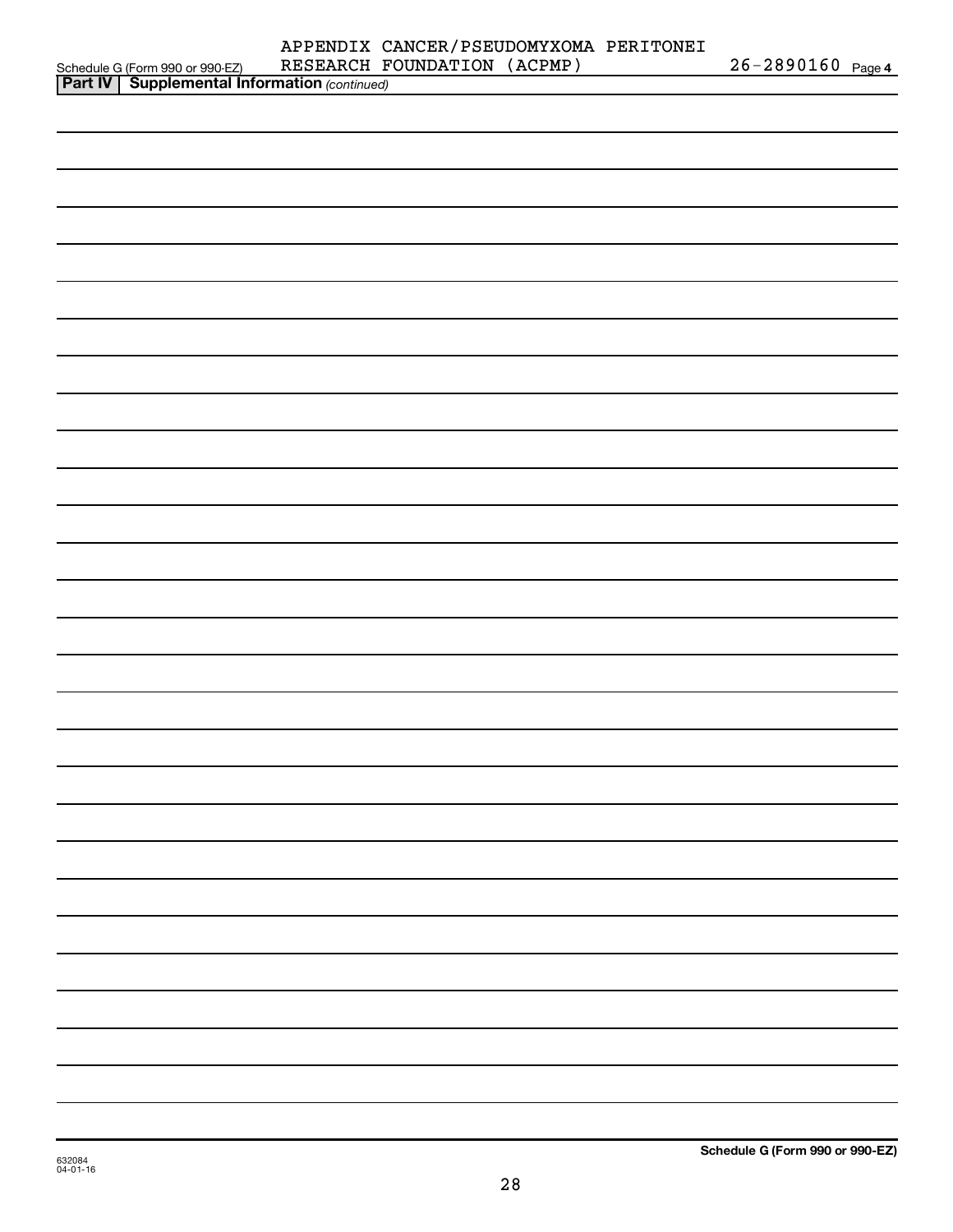| <b>SCHEDULE I</b><br><b>Grants and Other Assistance to Organizations,</b><br>(Form 990)<br>Governments, and Individuals in the United States<br>Complete if the organization answered "Yes" on Form 990, Part IV, line 21 or 22.<br>Attach to Form 990.<br>Department of the Treasury<br>Internal Revenue Service<br>Information about Schedule I (Form 990) and its instructions is at www.irs.gov/form990. |            |                                        |                             |                                         |                                                                |                                          |                                                                                       |  |  |  |  |
|--------------------------------------------------------------------------------------------------------------------------------------------------------------------------------------------------------------------------------------------------------------------------------------------------------------------------------------------------------------------------------------------------------------|------------|----------------------------------------|-----------------------------|-----------------------------------------|----------------------------------------------------------------|------------------------------------------|---------------------------------------------------------------------------------------|--|--|--|--|
| Name of the organization                                                                                                                                                                                                                                                                                                                                                                                     |            | APPENDIX CANCER/PSEUDOMYXOMA PERITONEI |                             |                                         |                                                                |                                          | <b>Employer identification number</b><br>$26 - 2890160$                               |  |  |  |  |
| RESEARCH FOUNDATION (ACPMP)<br>Part I<br>General Information on Grants and Assistance                                                                                                                                                                                                                                                                                                                        |            |                                        |                             |                                         |                                                                |                                          |                                                                                       |  |  |  |  |
| Does the organization maintain records to substantiate the amount of the grants or assistance, the grantees' eligibility for the grants or assistance, and the selection<br>$\mathbf 1$<br>$\boxed{\text{X}}$ Yes<br>l No<br>Describe in Part IV the organization's procedures for monitoring the use of grant funds in the United States.<br>2                                                              |            |                                        |                             |                                         |                                                                |                                          |                                                                                       |  |  |  |  |
| Part II<br>Grants and Other Assistance to Domestic Organizations and Domestic Governments. Complete if the organization answered "Yes" on Form 990, Part IV, line 21, for any                                                                                                                                                                                                                                |            |                                        |                             |                                         |                                                                |                                          |                                                                                       |  |  |  |  |
| recipient that received more than \$5,000. Part II can be duplicated if additional space is needed.<br>1 (a) Name and address of organization<br>or government                                                                                                                                                                                                                                               | (b) EIN    | (c) IRC section<br>(if applicable)     | (d) Amount of<br>cash grant | (e) Amount of<br>non-cash<br>assistance | (f) Method of<br>valuation (book,<br>FMV, appraisal,<br>other) | (g) Description of<br>noncash assistance | (h) Purpose of grant<br>or assistance                                                 |  |  |  |  |
| THRU NORD TO: DAVID L MORRIS MD<br>PHD ST GEORGE HOSPITAL AUSTRALIA<br>- 55 KENOSIA AVE - DANBURY, CT<br>06810                                                                                                                                                                                                                                                                                               | 13-3223946 | 501(C)3                                | 50,000.                     | 0                                       |                                                                |                                          | RESEARCH - THE EFFECT OF<br><b>BROMELAIN AN</b><br>N-ACETYLCYSTEINE ON<br>APPENDICEAL |  |  |  |  |
| THRU NORD TO: VENKATESH<br>GOVINDARAJAN PHD, CREIGHTON<br>UNIVERSITY, OMAHA, NE - 55 KENOSIA<br>AVE - DANBURY, CT 06810                                                                                                                                                                                                                                                                                      | 13-3223946 | 501(C)3                                | 50,000.                     | $\mathbf{0}$                            |                                                                |                                          | RESEARCH - TARGETING THE<br><b>MEK-ERK PATHWAY AS A</b><br>THERAPEUTIC OPTION OF PMP  |  |  |  |  |
|                                                                                                                                                                                                                                                                                                                                                                                                              |            |                                        |                             |                                         |                                                                |                                          |                                                                                       |  |  |  |  |
|                                                                                                                                                                                                                                                                                                                                                                                                              |            |                                        |                             |                                         |                                                                |                                          |                                                                                       |  |  |  |  |
|                                                                                                                                                                                                                                                                                                                                                                                                              |            |                                        |                             |                                         |                                                                |                                          |                                                                                       |  |  |  |  |
|                                                                                                                                                                                                                                                                                                                                                                                                              |            |                                        |                             |                                         |                                                                |                                          |                                                                                       |  |  |  |  |
| Enter total number of section 501(c)(3) and government organizations listed in the line 1 table manufacture incommunity content and number of section 501(c)(3) and government organizations listed in the line 1 table manufa<br>$\mathbf{2}$<br>Enter total number of other organizations listed in the line 1 table<br>3                                                                                  |            |                                        |                             |                                         |                                                                |                                          | ▶                                                                                     |  |  |  |  |

**For Paperwork Reduction Act Notice, see the Instructions for Form 990. Schedule I (Form 990) (2016)** LHA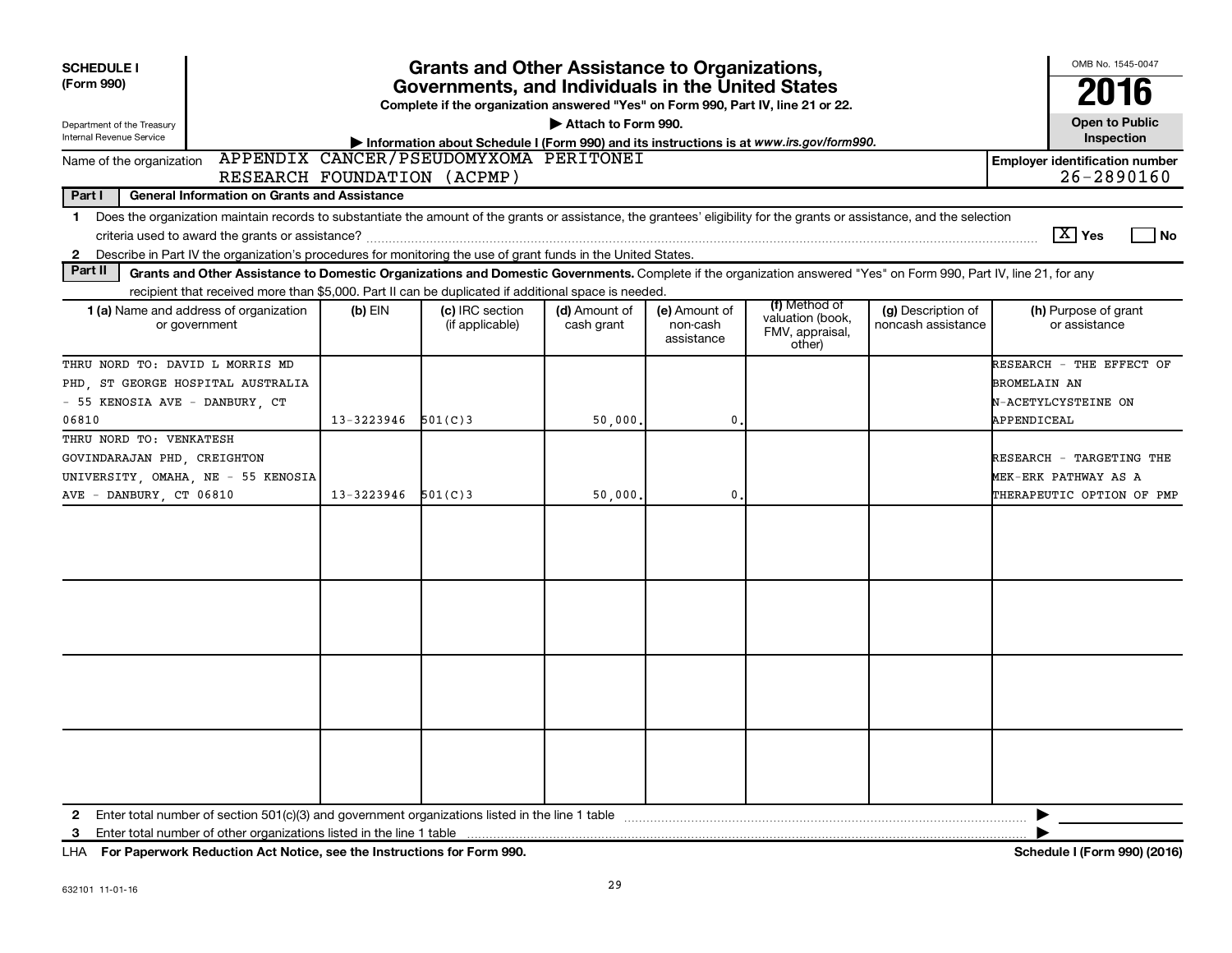### Schedule I (Form 990) (2016) RESEARCH FOUNDATION (ACPMP) Page APPENDIX CANCER/PSEUDOMYXOMA PERITONEI

**2**

Part III | Grants and Other Assistance to Domestic Individuals. Complete if the organization answered "Yes" on Form 990, Part IV, line 22. Part III can be duplicated if additional space is needed.

| (a) Type of grant or assistance            | (b) Number of<br>recipients | (c) Amount of<br>cash grant | (d) Amount of non-<br>cash assistance | (e) Method of valuation<br>(book, FMV, appraisal, other) | (f) Description of noncash assistance |
|--------------------------------------------|-----------------------------|-----------------------------|---------------------------------------|----------------------------------------------------------|---------------------------------------|
|                                            |                             |                             |                                       |                                                          |                                       |
| SCHOLARSHIPS/EDUCATIONAL GRANTS - COSTS OF |                             |                             |                                       |                                                          |                                       |
| SYMPOSIUM ATTENDANCE                       | 19                          | 30,000.                     | $\mathbf{0}$ .                        |                                                          |                                       |
|                                            |                             |                             |                                       |                                                          |                                       |
|                                            |                             |                             |                                       |                                                          |                                       |
|                                            |                             |                             |                                       |                                                          |                                       |
|                                            |                             |                             |                                       |                                                          |                                       |
|                                            |                             |                             |                                       |                                                          |                                       |
|                                            |                             |                             |                                       |                                                          |                                       |
|                                            |                             |                             |                                       |                                                          |                                       |
|                                            |                             |                             |                                       |                                                          |                                       |
|                                            |                             |                             |                                       |                                                          |                                       |
|                                            |                             |                             |                                       |                                                          |                                       |
|                                            |                             |                             |                                       |                                                          |                                       |
|                                            |                             |                             |                                       |                                                          |                                       |
|                                            |                             |                             |                                       |                                                          |                                       |
|                                            |                             |                             |                                       |                                                          |                                       |

Part IV | Supplemental Information. Provide the information required in Part I, line 2; Part III, column (b); and any other additional information.

PART I, LINE 2:

THE ORGANIZATION UTILIZES THE SERVICES OF NATIONAL ORGANIZATION FOR RARE

DISEASE (NORD) TO SELECT GRANT RECIPIENTS AND ADMINISTER THE GRANTS. NORD

HAS A QUALIFED MEDICAL ADVISORY BOARD TO INDEPENDENTLY REVIEW AND EVALUATE

GRANT PROPOSALS.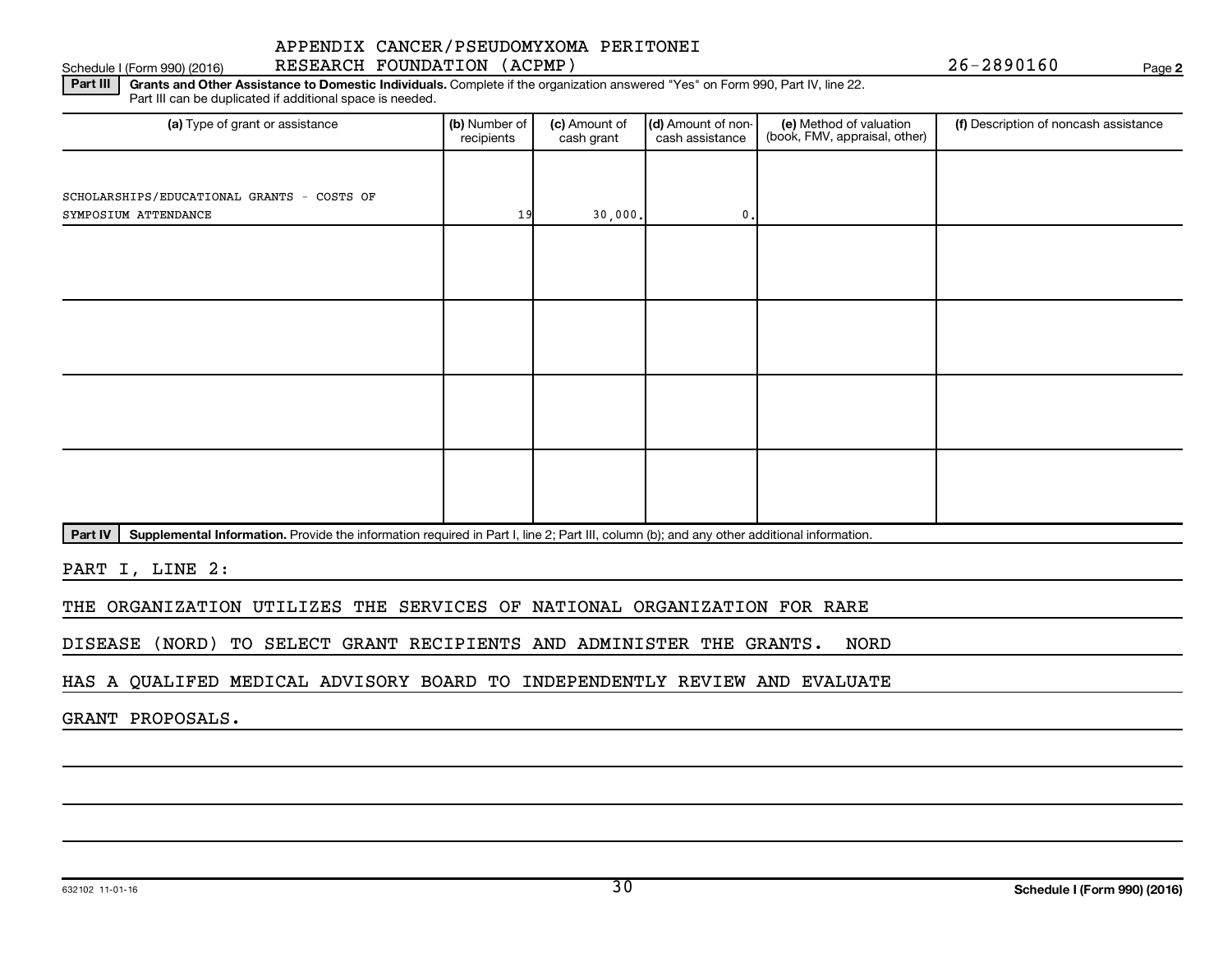**(Form 990 or 990-EZ)**

Department of the Treasury Internal Revenue Service Name of the organization

**SCHEDULE O Supplemental Information to Form 990 or 990-EZ 2016**

**Complete to provide information for responses to specific questions on Form 990 or 990-EZ or to provide any additional information. | Attach to Form 990 or 990-EZ.**

**Information about Schedule O (Form 990 or 990-EZ) and its instructions is at WWW.irs.gov/form990.** APPENDIX CANCER/PSEUDOMYXOMA PERITONEI RESEARCH FOUNDATION (ACPMP) | 26-2890160



## FORM 990, PART I, LINE 1, DESCRIPTION OF ORGANIZATION MISSION:

PSEUDOMYXOMA PERIONEI (PMP), APPENDIX CANCER AND RELATED PERITONEAL

SURFACE MALIGNANCIES (PSM), AND TO FUND EDUCATIONAL PROGRAMS FOR

PHYSICIANS AND PATIENTS ABOUT THESE DISEASES.

FORM 990, PART III, LINE 4D, OTHER PROGRAM SERVICES:

EDWARD FOUNDATION DONATION - ONGOLOGY/HIPEC PROCEDURE PROGRAM

FORM 990, PART VI, SECTION B, LINE 11B:

THE PRESIDENT AND TREASURER REVIEW AND APPROVE THE 990, AND ENSURE ALL

BOARD MEMBERS RECEIVE A COPY. COMMENTS OR QUESTIONS, IF ANY, ARE

ADDRESSED EITHER AT A BOARD MEETING OR VIA E-MAIL.

FORM 990, PART VI, SECTION B, LINE 12C:

EACH BOARD MEMBER ANNUALLY SIGNS A CONFLICT OF INTEREST STATEMENT. AT THE START OF EACH BOARD MEETING MEMBERS ARE REQUIRED TO DISCLOSE ANY CONFLICT OF INTEREST OR POTENTIAL CONFLICT OF INTEREST ON AGENDA TOPICS. THE SECRETARY IS RESPONSIBLE FOR REVIEWING AND MAINTAINING CONFLICT OF INTEREST DISCLOSURES.

FORM 990, PART VI, SECTION B, LINE 15:

N/A - ALL OFFICERS AND BOARD MEMBERS VOLUNTEER THEIR TIME. THE

ORGANIZATION DOES NOT HAVE ANY EMPLOYEES.

FORM 990, PART VI, SECTION C, LINE 19:

632211 08-25-16 LHA For Paperwork Reduction Act Notice, see the Instructions for Form 990 or 990-EZ. Schedule O (Form 990 or 990-EZ) (2016) GOVERNING DOUMENTS, CONFLICT OF INTEREST POLICY AND FINANCIAL STATEMENTS